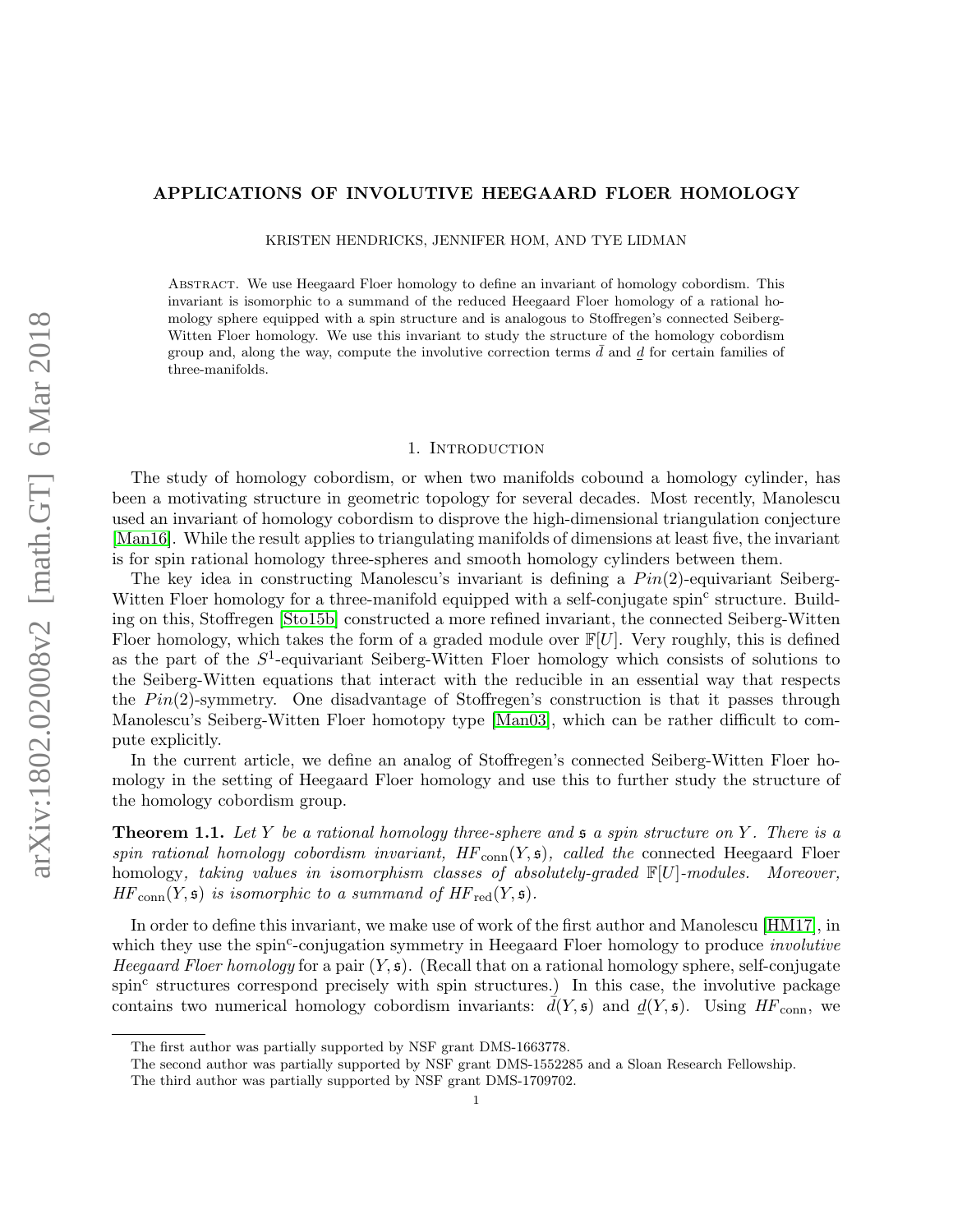describe the asymptotic behavior of  $d$  and  $\bar{d}$  under connected sums; this result is the Heegaard Floer-analog of [\[Sto15a,](#page-32-1) Theorem 1.3], which concerns the Manolescu invariants  $\alpha$ ,  $\beta$ , and  $\gamma$ .

<span id="page-1-3"></span>**Theorem 1.2.** Let Y be a rational homology three-sphere and  $\mathfrak s$  a spin structure on Y. Then

$$
\lim_{n \to \infty} \frac{\underline{d}(\#_n(Y, \mathfrak{s}))}{n} = \lim_{n \to \infty} \frac{\overline{d}(\#_n(Y, \mathfrak{s}))}{n} = d(Y, \mathfrak{s}).
$$

Let  $\Theta_{\mathbb{Z}}^3$  be the three-dimensional homology cobordism group, i.e.,

 $\Theta_{\mathbb{Z}}^3 = {\mathbb{Z}}$ -homology spheres}/ $\mathbb{Z}$ -homology cobordism.

This group is also often called  $\Theta_H^3$ . We next use  $HF_{conn}$  to define a filtration on  $\Theta_{\mathbb{Z}}^3$ . For notation, let  $\overline{\mathcal{T}_a}(n) = \mathbb{F}_{(a)}[U]/U^n$ , where  $\overline{\text{gr}}(1) = a$ . Let P denote the set of subsets of N. Note that P is a partially ordered set, with the order induced by inclusion, i.e., given  $P_1, P_2 \in \mathcal{P}$ , we have that  $P_1 \leq P_2$  if  $P_1 \subseteq P_2$ . For  $P \in \mathcal{P}$ , define

$$
\mathcal{F}_P = \{ [Y] \mid HF_{\text{conn}}(Y) \cong \bigoplus_{i=1}^N \mathcal{T}_{a_i}(n_i), \ n_i \in P \},
$$

Here,  $(n_i)_{i=1}^N$  is any finite sequence of elements in P.

**Proposition 1.3.** The group  $\Theta^3_{\mathbb{Z}}$  is filtered by  $\mathcal{P}$ , i.e.,

- (1)  $\mathcal{F}_P$  is a subgroup for each  $P \in \mathcal{P}$ ,
- (2) if  $P_1 \leq P_2$ , then  $\mathcal{F}_{P_1} \subseteq \mathcal{F}_{P_2}$ .

From the filtration  $P$ , we are able to reprove Furuta's theorem that  $\Theta_{\mathbb{Z}}^3$  contains a subgroup of infinite rank [\[Fur90\]](#page-31-3).

<span id="page-1-0"></span>**Theorem 1.4.** The manifolds  $S_{-1}^3(T_{2,4n+1})$  are linearly independent in  $\Theta_{\mathbb{Z}}^3$ .

This was also recently done with involutive Heegaard Floer homology by [\[DM17\]](#page-31-4) (see also [\[Sto15a\]](#page-32-1) for a proof using Seiberg-Witten theory). Note that the knots in the above theorem have arbitrarily large genus. In fact, if we restrict to surgery on knots with bounded genus, the subgroup generated by these manifolds will never be all of  $\Theta_{\mathbb{Z}}^3$ , even if we allow fractional surgeries.

**Theorem 1.5.** Fix  $N > 0$ . Let  $\Theta_N^3$  denote the subgroup of  $\Theta_\mathbb{Z}^3$  generated by  $\{S_{1/n}^3(K) \mid g(K) < \Theta_N^3\}$  $N, n \in \mathbb{Z}$ . Then  $\Theta_N^3$  is a proper subgroup of  $\Theta_{\mathbb{Z}}^3$ .

As seen from the construction of  $\mathcal{P}$ , the U-action on  $HF_{\text{conn}}$  can be used to obtain significant information. We therefore define an invariant that measures the nilpotence of this action.

<span id="page-1-1"></span>**Definition 1.6.** Let  $(Y, \mathfrak{s})$  be a spin rational homology sphere. Define

$$
\omega(Y, \mathfrak{s}) = \min\{n \mid U^n H F_{\text{conn}}(Y, \mathfrak{s}) = 0\}.
$$

<span id="page-1-2"></span>**Proposition 1.7.** Let  $(Y, \mathfrak{s})$  be a spin rational homology sphere. Then

(1)  $\frac{1}{2}(d(Y, \mathfrak{s}) - d(Y, \mathfrak{s})) \leq \omega(Y, \mathfrak{s}),$  $(2) \frac{1}{2}(\bar{d}(Y, \mathfrak{s}) - d(Y, \mathfrak{s})) \leq \omega(Y, \mathfrak{s}).$ 

The proof of Theorem [1.4](#page-1-0) relies on the following calculation. Throughout, we will use the standard identification between spin<sup>c</sup> structures on  $S_p^3(K)$  and classes [i] in  $\mathbb{Z}/p\mathbb{Z}$  given in [\[OS08,](#page-31-5) Section 2.4]. We also will use the concordance invariant  $V_0$  from [\[Ras03\]](#page-31-6) (see [\[NW15\]](#page-31-7) for the current notation). Recall that an L-space knot  $K \subset S^3$  is a knot that admits a positive L-space surgery.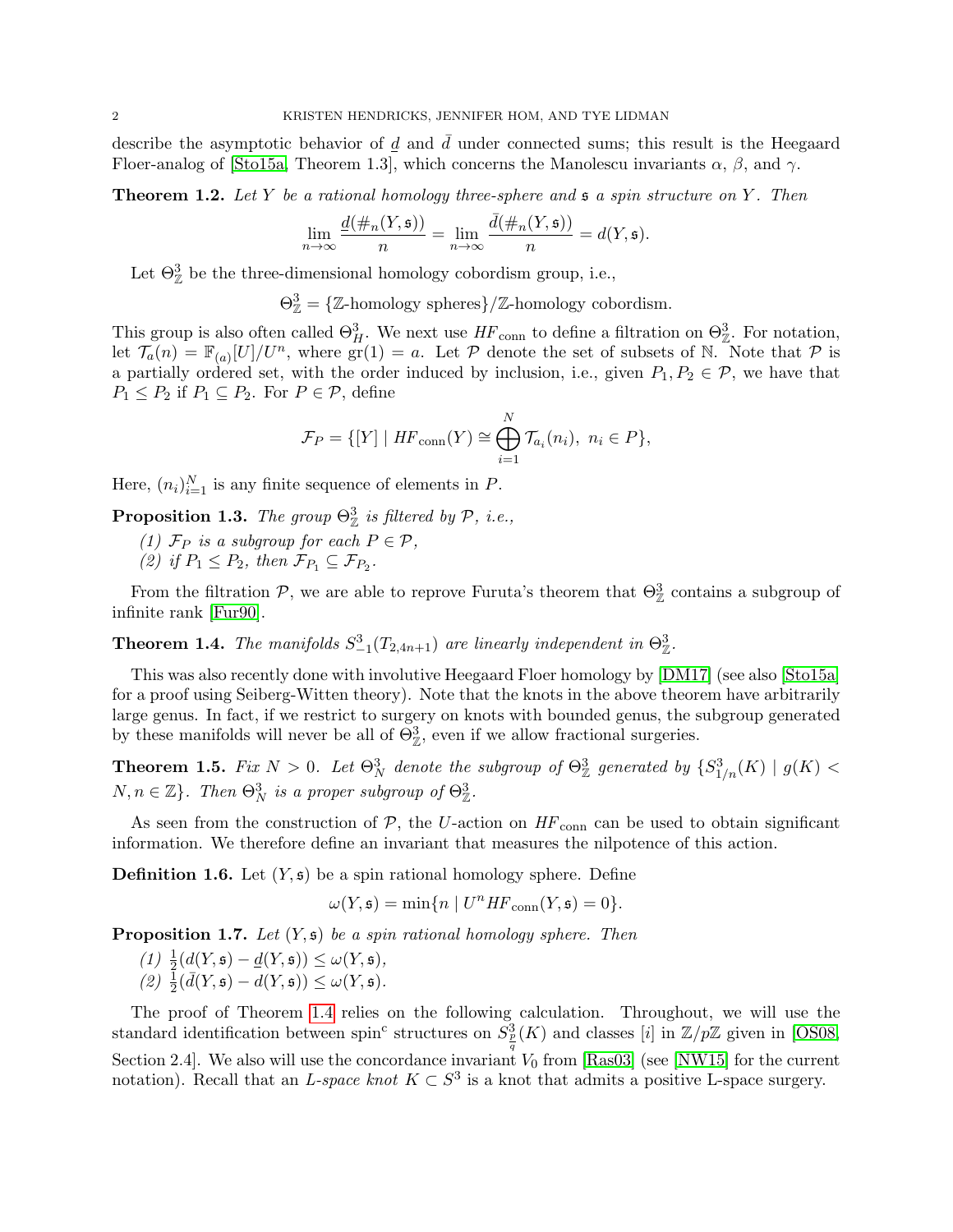<span id="page-2-0"></span>**Theorem 1.8.** Let  $Y = S_{-n}^3(K)$  where K is an L-space knot and n is a positive integer. Then

$$
HF_{\text{conn}}(Y,[0]) = \mathcal{T}_{-1}(V_0),
$$

and  $d(Y, [0]) = \overline{d}(Y, [0]) = -d(L(n, 1), [0])$  and  $d(Y, [0]) = -2V_0 - d(L(n, 1), [0]).$ 

For a complete description of the involution  $\iota_*$  on  $HF^{-}(Y)$ , see Proposition [6.1.](#page-18-0)

Here our assignment  $\mathbb{Z}/n\mathbb{Z} \simeq \text{Spin}^{c}(L(n, 1))$  is via viewing  $L(n, 1)$  as n surgery on the unknot. While Theorem [1.8](#page-2-0) does not hold for arbitrary knots, in general we have the following inequality for the invariant d.

<span id="page-2-4"></span>**Theorem 1.9.** Let K be a knot in  $S^3$  and n a positive integer. Then

$$
\underline{d}(S^3_{-n}(K),[0]) \ge -2V_0(K) - d(L(n,1),[0]).
$$

Using Theorem [1.8,](#page-2-0) we give a complete computation of  $HF_{\text{conn}}$  for connected sums of  $-1$  surgeries on L-space knots.

<span id="page-2-1"></span>**Theorem 1.10.** Let  $K_1, \dots, K_m$  be concordant to L-space knots, ordered so that  $V_0(K_1) \geq V_0(K_2) \geq$  $\cdots \geq V_0(K_m)$ ). Let  $a_i = \sum_{j=1}^i V_0(K_i)$ , with  $a_0 = 0$ . Then

$$
HF_{\text{conn}}(\#_{i=1}^m S_{-1}^3(K_i)) = \bigoplus_{i=1}^m \mathcal{T}_{i-2-2a_{i-1}}(V_0(K_i)).
$$

Theorem [1.10](#page-2-1) allows us to easily construct homology spheres which are not homology cobordant to Seifert fibered spaces, first appearing in [\[Sto15b,](#page-32-0) Corollary 1.11].

**Corollary 1.11.** Let  $K_1, \dots, K_n$  and  $K'_1, \dots, K'_m$  be knots which are concordant to non-trivial L-space knots such that  $n \neq m$ . Then  $\#_{i=1}^{n} S_{-1}^{3}(K_i)$  is not homology cobordant to  $\#_{i=1}^{m} S_{-1}^{3}(K'_i)$ . Moreover, for  $n \geq 2$ ,  $\#_{i=1}^n S^3_{-1}(K_i)$  is not homology cobordant to any Seifert fibered space or any surgery on an L-space knot.

Proof. The reduced Floer homology of any Seifert fibered rational homology sphere is only supported in a fixed parity of gradings [\[OS04e,](#page-31-8) Theorem 3.3]. The same is true for non-zero rational surgery on an L-space knot. The result now follows from Theorem [1.10,](#page-2-1) since  $V_0(K) > 0$  for any knot concordant to a non-trivial L-space knot [\[OS05,](#page-31-9) Theorem 1.2].  $\Box$ 

Remark 1.12. The above corollary should be compared to [\[DS17,](#page-31-10) Theorem 1.2]; indeed, up to a grading shift, for K an L-space knot,  $S_{-1}^3(K)$  is locally equivalent to Dai-Stoffregen's  $Y_{V_0}$ .

Finally, we use the connected Floer homology to show that certain elements of the homology cobordism group are infinite order, analogous to work of Lin-Ruberman-Saviliev [\[LRS17,](#page-31-11) Theorems C and D] for certain manifolds with non-vanishing Rokhlin invariant. Recall that an integer homology sphere Y is said to be d-negative if  $gr(x) < d(Y)$  for every non-trivial grading homogeneous element  $x \in HF_{\text{red}}(Y)$ .

<span id="page-2-2"></span>**Theorem 1.13.** Let Y be an integer homology sphere such that Y is d-negative and  $\underline{d}(Y) < d(Y)$ . Then  $\dim_{\mathbb{F}}(HF_{conn}(\#_n Y)) \geq 1$  for all  $n \neq 0$ . In particular, [Y] has infinite order in  $\Theta^3_{\mathbb{Z}}$ .

Without any additional assumptions, in the special case that  $\dim_{\mathbb{F}} HF_{conn}(Y) = 1$ , we are able to prove a similar statement.

<span id="page-2-3"></span>**Theorem 1.14.** Let Y be an integer homology sphere. If  $\dim_{\mathbb{F}} HF_{conn}(Y) = 1$ , then Y is of infinite order in  $\Theta^3_{\mathbb{Z}}$ .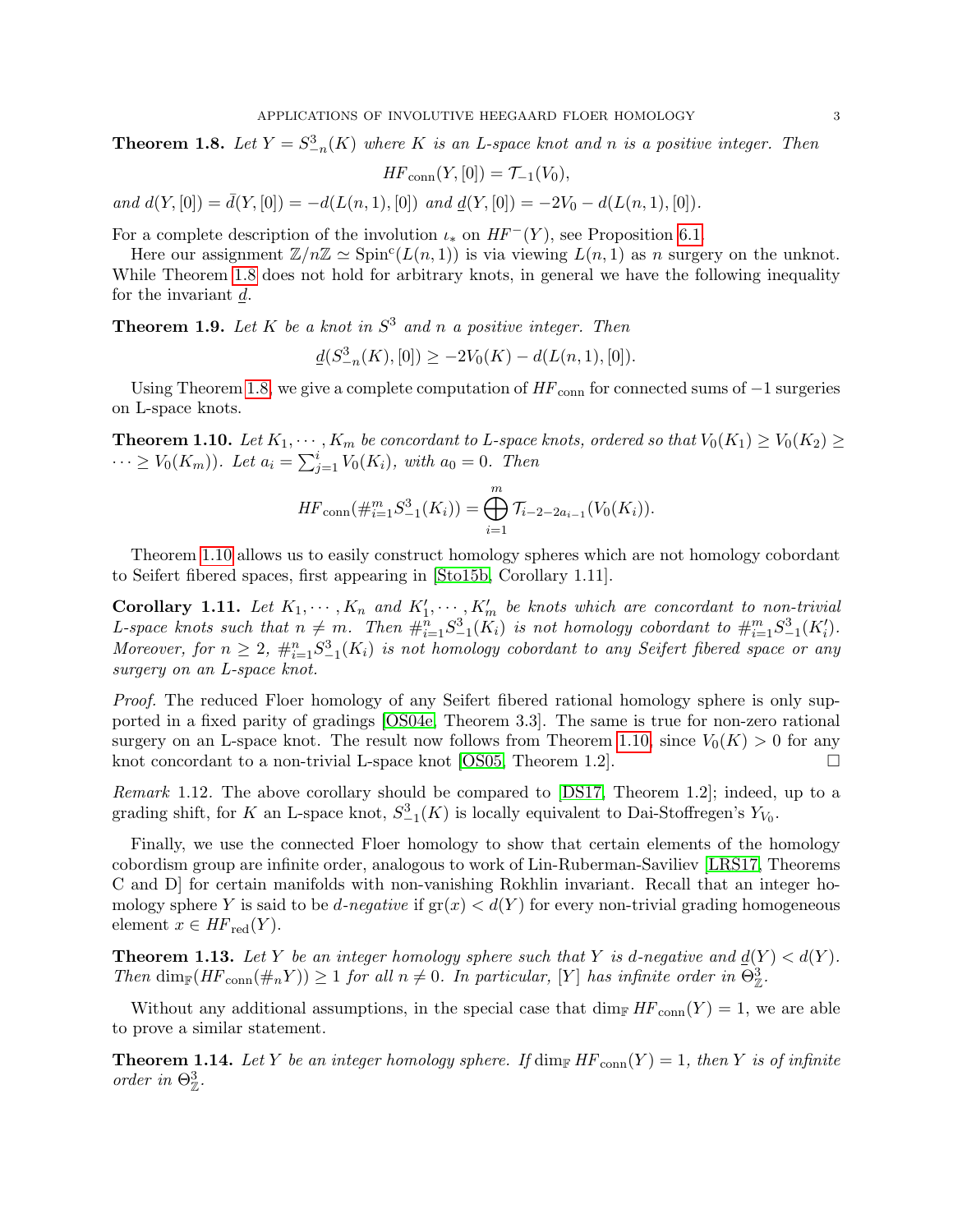Remark 1.15. Because  $HF_{\text{conn}}$  is a spin homology cobordism invariant, Theorems [1.13](#page-2-2) and [1.14](#page-2-3) are equally true if  $(Y, \mathfrak{s})$  is a  $\mathbb{Z}_2$ -homology sphere with its unique spin structure, and we consider its order in the  $\mathbb{Z}_2$ -homology cobordism group  $\Theta_{\mathbb{Z}_2}^3$ , or in the quotient  $\Theta_{\mathbb{Z}_2}^3/\Theta_L^3$  of the group  $\Theta_{\mathbb{Z}_2}^3$  by the group  $\Theta_L^3$  generated by the Heegaard Floer L-spaces which are also  $\mathbb{Z}_2$ -homology spheres. (In this latter case, modding out by  $\Theta_L^3$  has the effect of replacing the absolute Q-grading on Heegaard Floer homology by a relative Z-grading.)

We conclude with a general computation of the connected homology of homology spheres  $Y$  whose homology  $HF^{-}(Y)$  is represented by the  $\mathbb{F}[U]$  module  $\mathbb{H}^{-}(M)$  associated to a symmetric graded root M (including the Seifert fibred spaces) up to an appropriate grading shift. Our computation proceeds quickly from recent computations of Dai and Manolescu [\[DM17\]](#page-31-4). In this paper, the authors associate to any symmetric graded root  $M$  a preferred monotone subroot  $M'$ . (We review this construction in Section [7.2.](#page-28-0)) Our result is the following.

<span id="page-3-0"></span>**Theorem 1.16.** Let Y be an integer homology sphere with the property that  $HF^{-}(Y) \simeq \mathbb{H}^{-}(M)$ for some graded root M. Then the connected homology of Y is the U-torsion submodule of  $\mathbb{H}^-(M'),$ shifted upward in degree by 1.

We will give a more precise technical statement of the above theorem in Section [7.2.](#page-28-0) We have the following corollary of Theorem [1.16,](#page-3-0) which shows that the connected Heegaard Floer homology of Seifert fibered homology spheres agrees with Stoffregen's computation of the connected Seibeg-Witten Floer homology [\[Sto15b,](#page-32-0) Corollary 1.7].

<span id="page-3-2"></span>Corollary 1.17. Let Y be an integer homology sphere such that  $HF^{-}(Y) \simeq \mathbb{H}^{-}(M)$  for some graded root M with  $HF_{red}(Y) \cong \bigoplus_{i=1}^{N} (\mathcal{T}_{a_i}(n_i))^{k_i}$ , where  $(a_i, n_i) \neq (a_j, n_j)$  if  $i \neq j$ . Then

$$
HF_{\text{conn}}(Y) \cong \bigoplus_{i=1}^{N} \left(\mathcal{T}_{a_i}(n_i)\right)^{k'_i},
$$

where

$$
k'_{i} = \begin{cases} 0 & if k_{i} \text{ even} \\ 1 & if k_{i} \text{ odd.} \end{cases}
$$

1.1. Organization. This paper is organized as follows. In Section [2](#page-3-1) we give the necessary background on involutive Heegaard Floer homology. Section [3](#page-7-0) is where we define the connected Heegaard Floer homology. Several properties of this invariant are given in Section [4.](#page-11-0) Applications of connected Floer homology to homology cobordism are given in Section [5.](#page-15-0) The involutive structure on the Floer homology of certain surgeries is then computed in Section [6,](#page-17-0) which leads to the promised computations of the connected Heegaard Floer homologies of connected sums in Section [7.1.](#page-23-0) In Section [7.2,](#page-28-0) we compute the connected homology of graded roots.

### **ACKNOWLEDGEMENTS**

We thank John Etnyre, Ciprian Manolescu, and Matt Stoffregen for helpful conversations.

#### 2. Background on involutive Heegaard Floer homology

<span id="page-3-1"></span>In this section we briefly review involutive Heegaard Floer homology and the group of  $\iota$ -complexes, following [\[HM17\]](#page-31-2) and [\[HMZ17\]](#page-31-12). We assume that the reader is familiar with ordinary Heegaard Floer homology, as in [\[OS04d,](#page-31-13) [OS04c,](#page-31-14) [OS06,](#page-31-15) [OS03a\]](#page-31-16). Throughout, we work over coefficients in the field  $\mathbb{F} = \mathbb{Z}/2\mathbb{Z}$ , and restrict ourself to the case of a rational homology sphere Y with a spin structure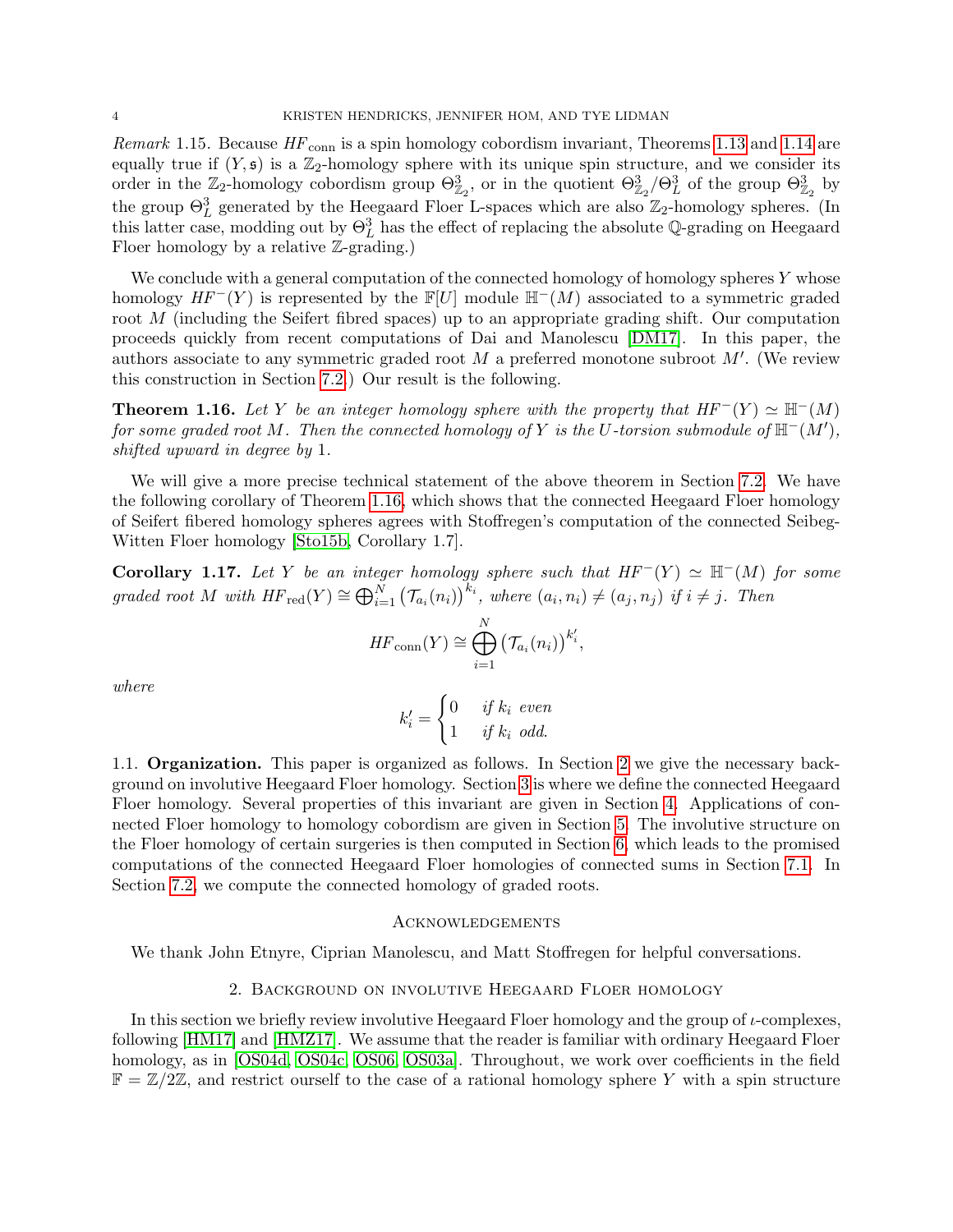s. In this case Ozsváth and Szabó's Heegaard Floer groups  $HF^{\circ}(Y, \mathfrak{s})$ , with  $\circ \in \{+, -, \hat{ }, \infty\}$ , are modules over  $\mathbb{F}[U]$  with an absolute O-grading modules over  $\mathbb{F}[U]$  with an absolute  $\mathbb{Q}$ -grading.

Before going further, it will be helpful to state our grading conventions. We let  $HF^+(S^3)$  =  $\mathbb{F}[U, U^{-1}] / U \mathbb{F}[U]$  with  $\text{gr}(1) = 0$ , whereas  $HF^{-}(S^{3}) = \mathbb{F}[U]$  with  $\text{gr}(1) = -2$ . The module  $HF_{red}(Y, \mathfrak{s})$  takes gradings as a quotient of  $HF^+(Y, \mathfrak{s})$ , or equivalently, as a non-canonical submodule of  $HF^+(Y, \mathfrak{s})$ . The U-torsion submodule R of  $HF^-(Y)$  is also isomorphic to  $HF_{red}(Y)$ . In particular, with this choice of conventions,  $HF_{red}(Y) \cong R[-1]$ . (Here and throughout, given a graded module M, we write  $M[-n]$  to denote the module M with all gradings shifted upward by n.) When we introduce  $HF_{conn}(Y)$  in Section [3,](#page-7-0) this module will take gradings as a submodule of  $HF_{red}(Y) \subset HF^+(Y)$ .

2.1. Involutive Heegaard Floer homology. We now consider involutive Heegaard Floer homology. Let  $\mathcal{H} = (H, J)$  be a Heegaard pair for Y consisting of a pointed Heegaard diagram  $H = (\Sigma, \alpha, \beta, z)$  and a family of almost complex structures J on the symmetric product Sym<sup>g</sup>( $\Sigma$ ). In [\[HM17\]](#page-31-2), the first author and Manolescu construct a grading preserving chain map  $\iota$ , called the conjugation involution, on the Heegaard Floer chain complexes, and prove that  $\iota^2$  is chain homotopic to the identity map. This involution is constructed as follows. There is a conjugate Heegaard pair to H given by  $\mathcal{H} = (H, J)$ , with  $H = (-\Sigma, \beta, \alpha, z)$ . This is also a Heegaard pair for Y, and there is a chain isomorphism  $\eta: CF^{\circ}(\mathcal{H}, \mathfrak{s}) \to CF^{\circ}(\mathcal{H}, \mathfrak{s})$ . Using work of Juhász and Thurston [\[JT12\]](#page-31-17), one can then choose a sequence of Heegaard moves and changes to the family of almost complex structures from  $\bar{\mathcal{H}}$  to  $\mathcal{H}$ , giving a chain homotopy equivalence  $\Phi(\bar{\mathcal{H}}, \mathcal{H})\colon CF^{\circ}(\bar{\mathcal{H}}, \mathfrak{s}) \to CF^{\circ}(\bar{\mathcal{H}}, \mathfrak{s}).$ Then the map  $\iota$  is the composition of these maps. That is, we have

$$
\iota = \Phi(\bar{\mathcal{H}}, \mathcal{H}) \circ \eta \colon CF^{\circ}(\mathcal{H}, \mathfrak{s}) \to CF^{\circ}(\mathcal{H}, \mathfrak{s}).
$$

For each of the four flavors of Heegaard Floer homology, the involutive Heegaard Floer chain complex  $CFT^{\circ}(\mathcal{H}, \mathfrak{s})$  is then the mapping cone

$$
CFI^{\circ}(\mathcal{H}, \mathfrak{s}) = \text{Cone}(CF^{\circ}(\mathcal{H}, \mathfrak{s}) \xrightarrow{Q(1+\iota)} Q \cdot CF^{\circ}(\mathcal{H}, \mathfrak{s})[-1]).
$$

Here Q is a formal variable with  $deg(Q) = -1$ , so that if  $x \in CF<sup>o</sup>(\mathcal{H}, \mathfrak{s})$  has  $gr(x) = r$ , in the complex  $CFI^{\circ}(\mathcal{H}, \mathfrak{s})$  we have  $gr(x) = r+1$  and  $gr(Qx) = r$ . The resulting chain complex is a module over  $\mathcal{R} = \mathbb{F}[U,Q]/(Q^2) = H^*(B\mathbb{Z}_4;\mathbb{Z}_2)$ . The *involutive Heegaard Floer homology HFI*<sup>°</sup> $(Y, \mathfrak{s})$  is the homology of this chain complex; its isomorphism type is an invariant of  $(Y, \mathfrak{s})$ . For this paper, we will sometimes abuse notation slightly and refer to the chain complex  $CF^-(Y, \mathfrak{s})$  as having an involution  $\iota$ . This denotes an appropriate representative of the chain homotopy class of the complex with its map  $\iota$ , which is only an involution up to homotopy.

It is immediate from the construction that involutive Heegaard Floer homology fits into an exact triangle

<span id="page-4-0"></span>(2.1) 
$$
HF^{\circ}(Y, \mathfrak{s}) \xrightarrow{\underset{\mathcal{C}}{Q(1 + \iota_{*})}} Q \cdot HF^{\circ}(Y, \mathfrak{s})[-1]
$$

of U-equivariant maps [\[HM17,](#page-31-2) Proposition 4.6].

Involutive Heegaard Floer homology also behaves well under orientation reversal, as follows.

<span id="page-4-1"></span>**Proposition 2.1** (HM17, Proposition 4.4). If  $\mathfrak{s}$  is a spin structure on Y, there is an isomorphism  $CFI_r^+(Y,\mathfrak{s}) \rightarrow CFI_-^{-r-1}(-Y,\mathfrak{s}),$ 

where 
$$
CFI_{-}
$$
 denotes the cochain complex dual to  $CFI^{-}$  over  $\mathbb{F}$ .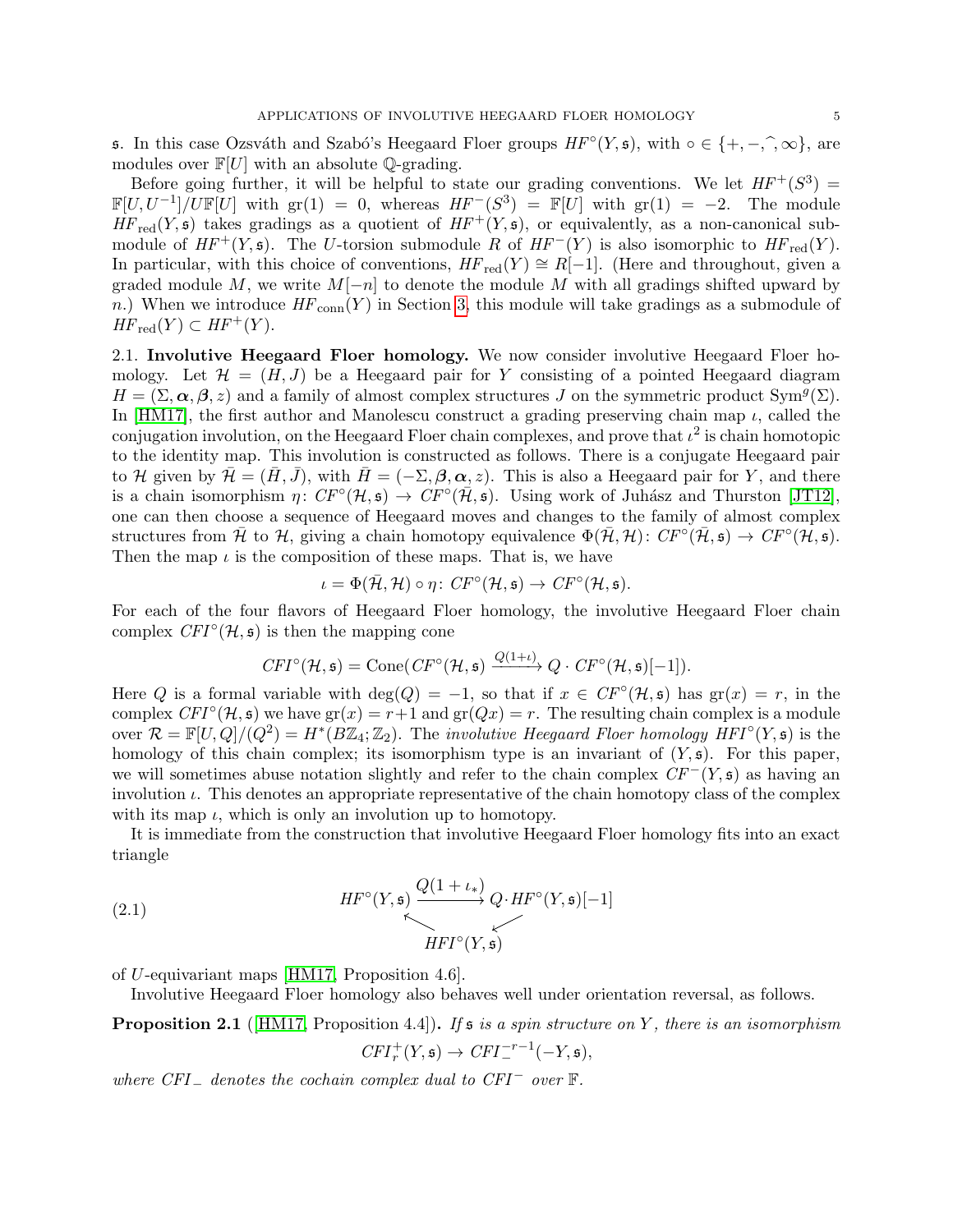The first author and Manolescu extract two numerical invariants of homology cobordism from  $HFI$ . Phrased in terms of  $HFI^-$ , these invariants are as follows.

**Definition 2.2.** Let  $(Y, \mathfrak{s})$  be a rational homology sphere with a spin structure. Then the involutive correction terms are

$$
\underline{d}(Y,\mathfrak{s}) = \max\{r \mid \exists x \in HFI_r^-(Y,\mathfrak{s}), \forall n, \ U^n x \neq 0 \text{ and } U^n x \notin \text{Im}(Q)\} + 1
$$

and

$$
\bar{d}(Y, \mathfrak{s}) = \max\{r \mid \exists\ x \in HFI^{-}_{r}(Y, \mathfrak{s}), \forall\ n, U^{n}x \neq 0; \exists\ m \geq 0\ \text{s.t.}\ U^{m}x \in \text{Im}(Q)\} + 2.
$$

Equivalently,  $\bar{d}(Y, \mathfrak{s}) = r + 2$  is two more than the maximal grading r such that  $r \equiv d(Y, \mathfrak{s})$  modulo  $2\mathbb{Z}$  and the map i:  $HFI_r^{-}(Y,\mathfrak{s}) \to HFI_r^{\infty}(Y,\mathfrak{s})$  is nonzero, and  $\underline{d}(Y,\mathfrak{s}) = q+1$  is one more than the maximal grading q such that  $q \equiv d(Y, \mathfrak{s}) + 1$  modulo 2Z and  $i: HFI_q^-(Y, \mathfrak{s}) \to HFI_q^{\infty}(Y, \mathfrak{s})$  is nonzero.

It follows from the long exact sequence [\(2.1\)](#page-4-0) that the correction terms satisfy

$$
\underline{d}(Y, \mathfrak{s}) \le d(Y, \mathfrak{s}) \le \overline{d}(Y, \mathfrak{s})
$$

and from Proposition [2.1](#page-4-1) that

$$
\underline{d}(Y, \mathfrak{s}) = -\overline{d}(-Y, \mathfrak{s}).
$$

Furthermore, the correction terms are invariants of  $\mathbb{Z}_2$  homology cobordism, and therefore descend to set maps

$$
\underline{d}, \bar{d} \colon \Theta^3_{\mathbb{Z}_2} \to \mathbb{Q}.
$$

In [\[HMZ17\]](#page-31-12), Manolescu, Zemke, and the first author show that involutive Heegaard Floer homology obeys a convenient connected sum formula, as follows. Recall from [\[OS04c,](#page-31-14) Theorem 1.5] that Ozsváth and Szabó give a chain homotopy equivalence

<span id="page-5-0"></span>(2.2) 
$$
CF^{-}(Y_1 \# Y_2, \mathfrak{s}_1 \# \mathfrak{s}_2) \simeq CF^{-}(Y_1, \mathfrak{s}_1) \otimes_{\mathbb{F}[U]} CF^{-}(Y_2, \mathfrak{s}_2)[-2].
$$

The grading shift is necessary since we take  $HF^-(S^3) = \mathbb{F}[U]$  with  $\text{gr}(1) = -2$ . With respect to this chain homotopy equivalence, we have the following.

<span id="page-5-1"></span>**Proposition 2.3** ([\[HMZ17,](#page-31-12) Theorem 1.1]). Suppose  $Y_1$  and  $Y_2$  are three-manifolds equipped with spin structures  $s_1$  and  $s_2$ . Let  $\iota_1$  and  $\iota_2$  denote the conjugation involutions on the Floer complexes  $CF^{-}(Y_1, \mathfrak{s}_1)$  and  $CF^{-}(Y_2, \mathfrak{s}_2)$ . Then, under the equivalence [\(2.2\)](#page-5-0), the conjugation involution  $\iota$  on  $CF^-(Y_1 \# Y_2, \mathfrak{s}_1 \# \mathfrak{s}_2)$  is chain homotopy equivalent, over the ring  $\mathbb{F}[U]$ , to  $\iota_1 \otimes \iota_2$ .

As a corollary, one obtains the following behavior of the correction terms under connected sum.

<span id="page-5-2"></span>**Proposition 2.4** (HMZ17, Proposition 1.3)). Let  $(Y_1, \mathfrak{s}_1)$  and  $(Y_2, \mathfrak{s}_2)$  be rational homology spheres equipped with spin structures. Then we have

$$
\underline{d}(Y_1,\mathfrak{s}_1)+\underline{d}(Y_2,\mathfrak{s}_2)\leq \underline{d}(Y_1\#Y_2,\mathfrak{s}_1\# \mathfrak{s}_2)\leq \underline{d}(Y_1,\mathfrak{s}_1)+\bar{d}(Y_2,\mathfrak{s}_2)\leq \bar{d}(Y_1\#Y_2,\mathfrak{s}_1\# \mathfrak{s}_2)\leq \bar{d}(Y_1,\mathfrak{s}_1)+\bar{d}(Y_2,\mathfrak{s}_2).
$$

Explicit computations of involutive Heegaard Floer homology have been done for large surgeries on L-space and thin knots by the first author and Manolescu [\[HM17\]](#page-31-2), for Seifert fibered spaces by Dai and Manolescu [\[DM17\]](#page-31-4), and for certain connected sums of these examples [\[HMZ17,](#page-31-12) [DM17,](#page-31-4) [DS17\]](#page-31-10).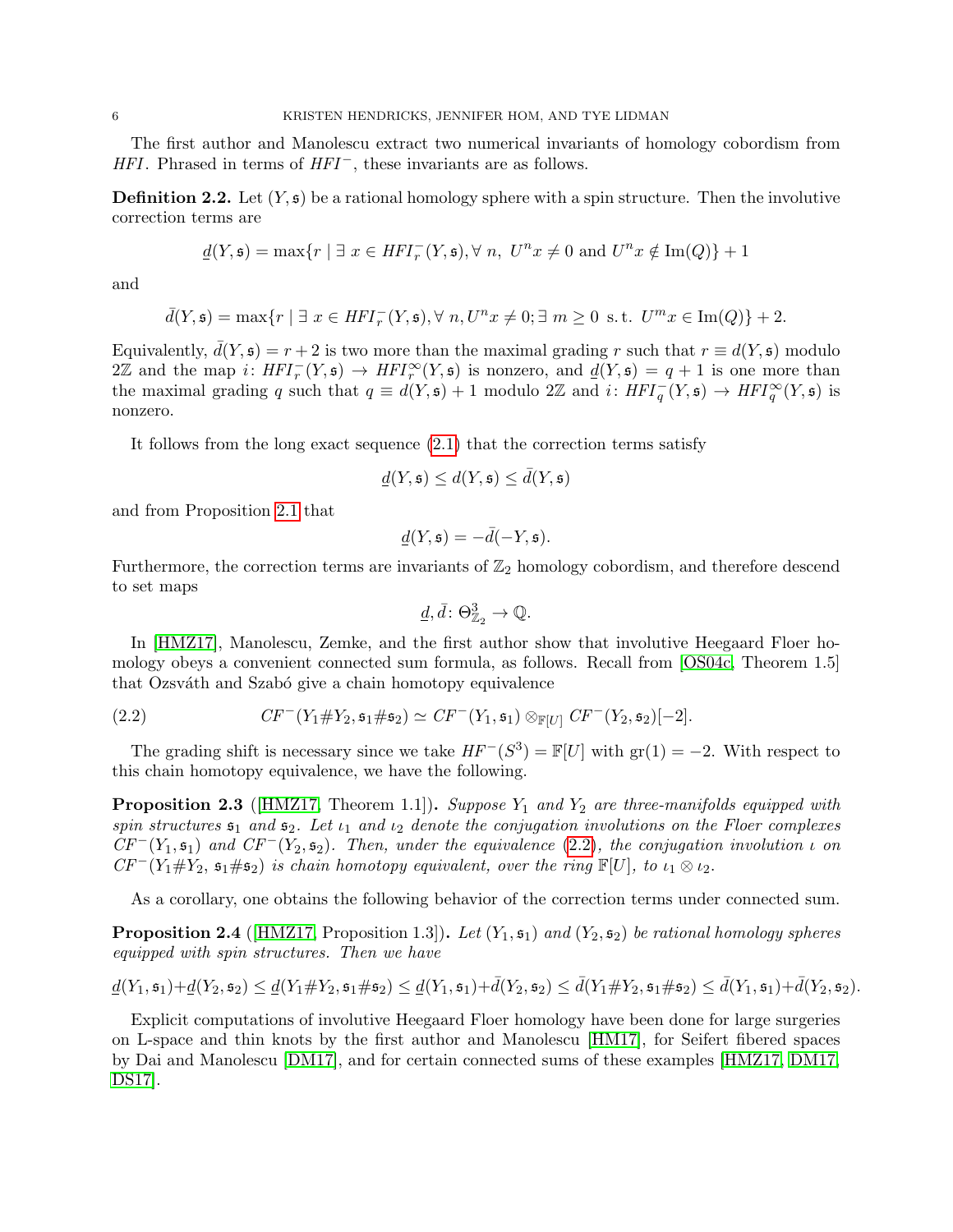2.2. The group of  $\iota$ -complexes. In light of the connected sum formula of Proposition [2.3,](#page-5-1) one can define a group out of abstract  $\mathbb{F}[U]$ -complexes with involutions satisfying the same structural properties as  $(CF^-(Y, \mathfrak{s}), \iota)$  mentioned above. Throughout this section,  $\simeq$  will denote a chain homotopy of maps over  $\mathbb{F}[U]$ . We recall the following definition.

**Definition 2.5** (HMZ17, Definition 8.5). An *ι-complex*  $\mathcal{C} = (C, \iota)$  consists of the following data:

• A finitely-generated, Q-graded, free chain complex C over  $\mathbb{F}[U]$  such that there is some  $\tau \in \mathbb{Q}$  such that C is supported in gradings differing from  $\tau$  by integers (i.e., so that C is relatively Z-graded and absolutely Q-graded) and furthermore there is a relatively graded isomorphism

$$
U^{-1}H_*(C) \cong \mathbb{F}[U, U^{-1}].
$$

• A grading preserving chain map  $\iota: C \to C$  such that  $\iota^2 \simeq id$ .

Here by  $U^{-1}H_*$  we mean the result of localizing  $H_*$  at U. The definition above slightly extends the original, which was only for absolutely Z-graded complexes; this formulation first appears in [\[DM17,](#page-31-4) Definition 2.1].

There are two natural notions of equivalence of  $\iota$ -complexes. Firstly, one can consider chain homotopy equivalence.

**Definition 2.6.** Two *i*-complexes  $\mathcal{C} = (C, \iota)$  and  $\mathcal{C}' = (C', \iota')$  are *homotopy equivalent*, denoted  $\mathcal{C} \simeq \mathcal{C}'$ , if there exist grading-preserving chain maps

$$
f: C \to C'
$$
  

$$
g: C' \to C
$$

such that

(1)  $f \circ \iota \simeq \iota' \circ f$  and  $g \circ \iota' \simeq \iota \circ g$ ,

(2)  $q \circ f \simeq id_C$  and  $f \circ q \simeq id_{C'}$ .

However, it is slightly more useful to consider a weaker relation, called local equivalence.

**Definition 2.7.** Two *i*-complexes  $\mathcal{C} = (C, \iota)$  and  $\mathcal{C}' = (C', \iota')$  are said to be *locally equivalent* if there exist grading-preserving chain maps

$$
f: C \to C'
$$
  

$$
g: C' \to C
$$

such that

- (1)  $f \circ \iota \simeq \iota' \circ f$  and  $g \circ \iota' \simeq \iota \circ g$ ,
- (2) f and g induce isomorphisms on  $U^{-1}H_*$ .

The importance of this second notion of equivalence lies in the following lemma.

<span id="page-6-0"></span>**Lemma 2.8** (HMZ17, Proof of Theorem 1.8)). Suppose that  $(Y_1, \mathfrak{s}_1)$  and  $(Y_2, \mathfrak{s}_2)$  are related by a spin rational homology cobordism. Then  $(CF^{-}(Y_1, \mathfrak{s}_1), \iota_1)$  is locally equivalent to  $(CF^{-}(Y_2, \mathfrak{s}_2), \iota_2)$ as ι-complexes.

With this in mind, one can consider the group  $\mathfrak{I}_{\mathbb{Q}}$  consisting of *ι*-complexes  $\mathcal{C} = (C, \iota)$  modulo local equivalence, with multiplication given by

$$
\mathcal{C}\otimes\mathcal{C}'=(C\otimes_{\mathbb{F}[U]}C'[-2],\iota\otimes\iota').
$$

The identity element is  $[(\mathbb{F}[U], id)]$ , with  $\text{gr}(1) = -2$ . The inverse of  $[(C, \iota)]$  is given by  $\mathcal{C}^* =$  $[(C^*,\iota^*)]$ , where  $C^* = \text{Hom}_{\mathbb{F}[U]}(C,\mathbb{F}[U])$  and  $\iota^*$  is the dual map to  $\iota$ . Gradings in the complex  $C^*$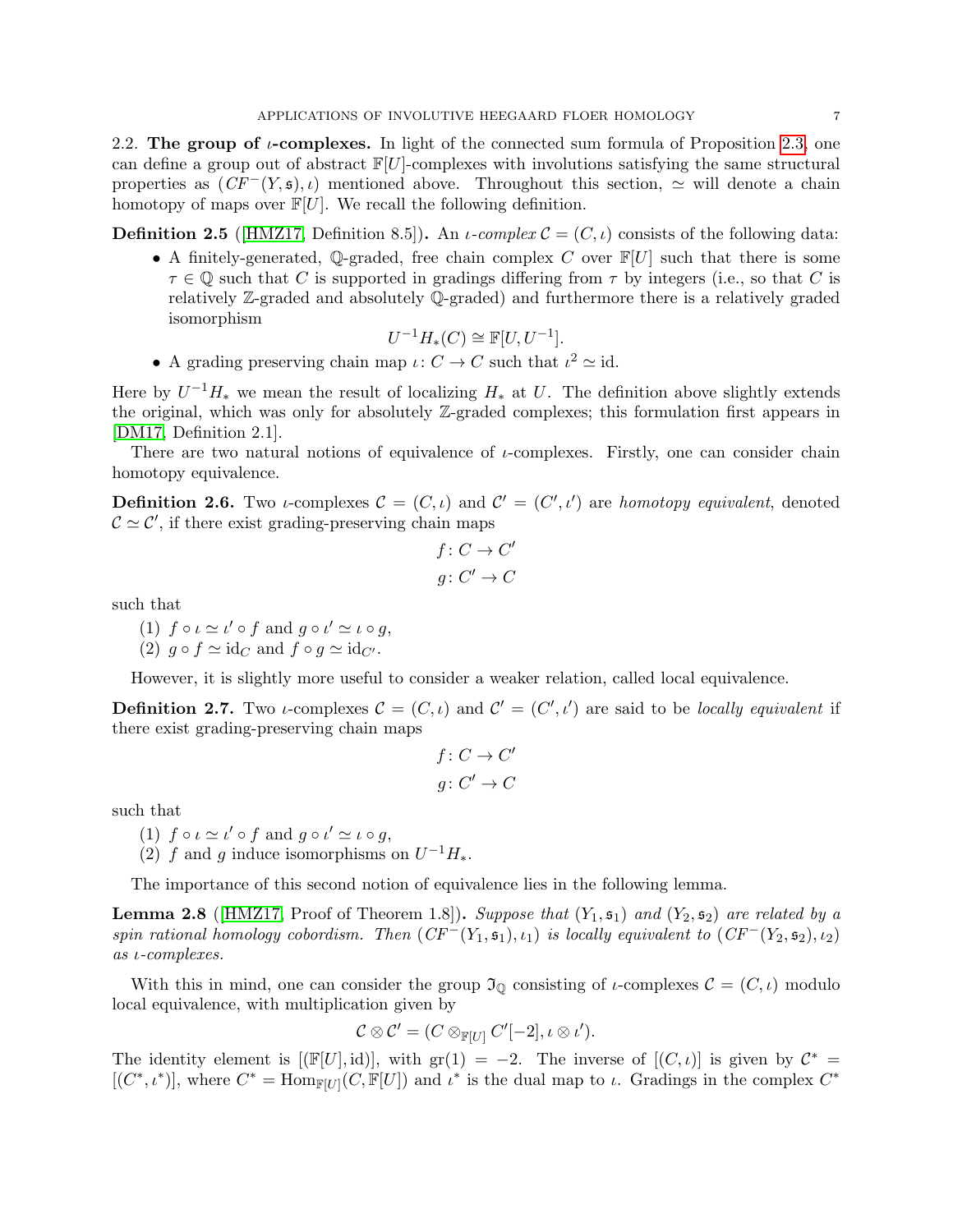are handled as follows: if S is a set of generators for C over  $\mathbb{F}[U]$ , for each  $x \in S$  the dual generator  $x^*$  has grading  $-\text{gr}(x) - 4$ .

**Proposition 2.9** ([\[HMZ17,](#page-31-12) Proposition 8.8]). With the definitions above,  $\mathfrak{I}_{\mathbb{Q}}$  is a well-defined abelian group.

Once again, this is a slight extension of the original to allow for Q-gradings; if one restricts to absolutely  $\mathbb{Z}$ -graded complexes, one obtains the group  $\mathfrak{I}$  of [\[HMZ17\]](#page-31-12). The extension first appeared in [\[DM17\]](#page-31-4).

Given an *ι*-complex, one can define the correction terms analogously to the case of  $CF^-(Y, \mathfrak{s})$ and  $CFI^{-}(\mathcal{H}, \mathfrak{s})$ . In this paper, we will call these correction terms  $d(\mathcal{C})$ ,  $d(\mathcal{C})$ , and  $d(\mathcal{C})$ . (Of course, the first correction term only depends on C and not  $\iota$ .) In particular, we have

$$
d(C) = \max\{r \mid \exists x \in H_r(C), \forall n, \ U^n x \neq 0\} + 2,
$$
  

$$
\underline{d}(C) = \max\{r \mid \exists x \in HFI_r^-(C), \forall n, \ U^n x \neq 0 \text{ and } U^n x \notin \text{Im}(Q)\} + 1,
$$

and

$$
\bar{d}(\mathcal{C}) = \max\{r \mid \exists x \in HFI_r^-(\mathcal{C}), \forall n, U^n x \neq 0; \exists m \geq 0 \text{ s.t. } U^m x \in \text{Im}(Q)\} + 2.
$$

These correction terms descend to give functions

$$
\underline{d}, \underline{d}, \overline{d} \colon \mathfrak{I}_{\mathbb{O}} \to \mathbb{Q}.
$$

So in total one has functions

$$
\Theta^3_{\mathbb{Z}_2}\to \mathfrak{I}_{\mathbb{Q}}\xrightarrow{d,d,\bar{d}}\mathbb{Q}
$$

where the first step is via  $(Y, \mathfrak{s}) \mapsto [(CF^-(Y, \mathfrak{s}), \iota)]$ . If we consider only integer homology spheres, this becomes

$$
\Theta^3_{\mathbb{Z}} \to \Im \xrightarrow{\underline{d}, d, \bar{d}} 2 \mathbb{Z}.
$$

The group  $\mathfrak I$  has been subsequently studied by Dai and Manolescu, who computed the local equivalence classes of  $(CF^-(Y, \mathfrak{s}), \iota)$  for Y an almost-rational plumbed manifold [\[DM17\]](#page-31-4), and by Dai and Stoffregen, who studied linear relationships between such manifolds [\[DS17\]](#page-31-10).

## 3. Connected Heegaard Floer homology

<span id="page-7-0"></span>In this section, we define connected Heegaard Floer homology and prove Theorem [1.1.](#page-0-0) Our approach is an adaptation of Section 2.5 of [\[Sto15b\]](#page-32-0).

**Definition 3.1.** Let  $\mathcal{C} = (C, \iota)$  be an *ι*-complex. A grading preserving chain map

$$
f\colon C\to C
$$

is a self-local equivalence if

- (1)  $f \circ \iota \simeq \iota \circ f$ ,
- (2) f induces an isomorphism on  $U^{-1}H_*$ .

Recall that a *preorder* on a set S is binary relation  $\lesssim$  on S that is reflexive and transitive. We may define a preorder on the set of self-local equivalences of C by  $f \leq g$  if ker  $f \subseteq \text{ker } g$ . Note that we have a preorder rather than a partial order because  $f: C \to C$  is not uniquely determined by its kernel. We say that f is maximal if for g a self-local equivalence,  $g \gtrsim f$  implies  $g \lesssim f$ . Roughly, the connected homology will be the torsion submodule of the homology of the image of a maximal self-local equivalence. The rest of this section is dedicated to showing that this is well-defined.

We begin with the following technical lemma.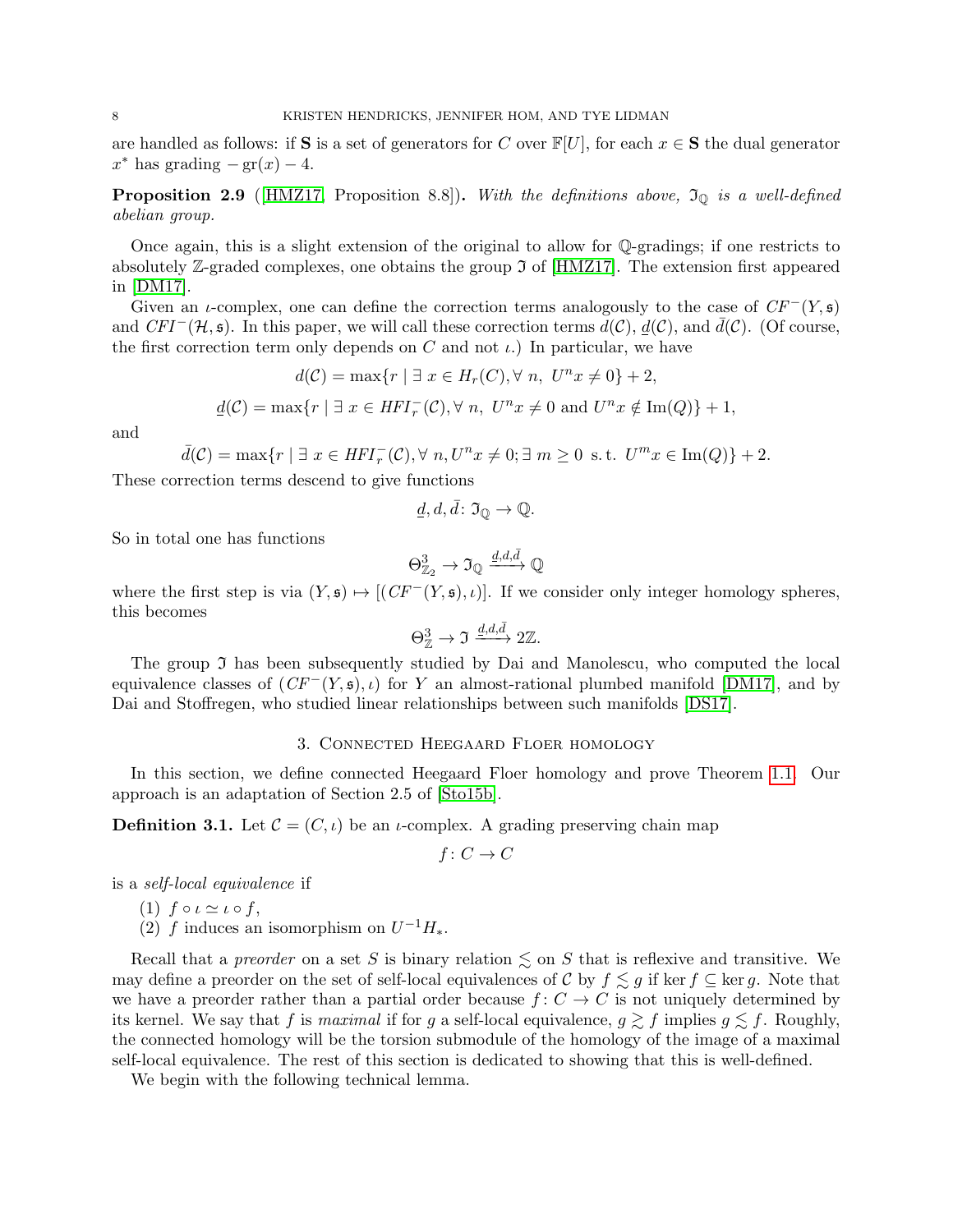<span id="page-8-2"></span>**Lemma 3.2.** Let  $C = (C, \iota)$  and  $C' = (C', \iota')$  be *ι*-complexes. Suppose

 $F\colon C\to C'$ 

is a chain complex isomorphism such that  $F \circ \iota \simeq \iota' \circ F$ . Then C and C' are homotopy equivalent as ι-complexes.

*Proof.* By assumption,  $F \circ \iota \simeq \iota' \circ F$  via some homotopy  $H: C \to C'$ . Then it is straightforward to verify that  $F^{-1} \circ \iota' \simeq \iota \circ F^{-1}$  via  $F^{-1} \circ H \circ F^{-1}$ :  $C' \to C$ . Now F and  $F^{-1}$  provide the desired homotopy equivalence.

We now prove several lemmas regarding maximal self-local equivalences.

Lemma 3.3. Maximal self-local equivalence always exist.

Proof. The set of self-local equivalences is nonempty (the identity is a self-local equivalence) and finite (since C is finitely generated over  $\mathbb{F}[U]$  hence finite dimensional as an F-vector space in each grading). Therefore, maximal self-local equivalence always exist.

<span id="page-8-0"></span>**Lemma 3.4.** If  $f, g: C \to C$  are maximal self-local equivalences of  $C = (C, \iota)$ , then  $f|_{\text{im } g}: \text{im } g \to C$ im f is an isomorphism of chain complexes.

*Proof.* The composition  $g \circ f : C \to C$  is a self-local equivalence and ker $(g \circ f) \supseteq \ker f$ . Since f is maximal,  $\ker(g \circ f) = \ker f$  and  $g|_{\text{im } f}$  is injective. Similarly,  $f|_{\text{im } g}$  is injective. Then we have injective grading preserving  $\mathbb{F}[U]$ -equivariant chain maps between finitely generated chain complexes over  $\mathbb{F}[U]$ , thus the maps are isomorphisms.

<span id="page-8-1"></span>**Lemma 3.5.** If f is a maximal self-local equivalence of  $C = (C, \iota)$ , then C is isomorphic to the sum im  $f \oplus \ker f$ .

*Proof.* By Lemma [3.4,](#page-8-0) the map  $f|_{\text{im } f}$  is injective. Then a standard algebra argument shows that  $C \cong \text{im } f \oplus \text{ker } f$ . Namely, given  $(x, y) \in \text{im } f \oplus \text{ker } f$  and  $z \in C$ , the maps

$$
(x,y) \mapsto (f|_{\text{im } f})^{-1}(x) + y
$$
  

$$
z \mapsto (f(z), z + (f|_{\text{im } f})^{-1} \circ f(z))
$$

provide the desired isomorphism.

For f a maximal self-local equivalence, define  $\iota_f: \text{ im } f \to \text{ im } f$  by  $f \circ \iota \circ (f|_{\text{im } f})^{-1}$  and  $\iota_f^{\perp}: \text{ ker } f \to$ ker  $f$  by  $(1 + (f|_{\text{im } f})^{-1} \circ f) \circ \iota$ .

<span id="page-8-3"></span>**Lemma 3.6.** If f is a maximal self-local equivalence of  $C = (C, \iota)$ , then  $(\text{im } f, \iota_f) \oplus (\text{ker } f, \iota_f^{\perp})$  is an *ι*-complex which is homotopy equivalent to  $\mathcal{C}$ .

*Proof.* Since f is a maximal self-local equivalence, we have from Lemma [3.5](#page-8-1) a chain complex isomorphism

$$
\varphi: \text{ im } f \oplus \ker f \to C
$$

$$
(x, y) \mapsto (f|_{\text{im } f})^{-1}(x) + y.
$$

We will show that  $\varphi$  satisfies  $\varphi \circ \iota' \simeq \iota \circ \varphi$ , where  $\iota' = \iota_f \oplus \iota_f^{\perp}$ . Once this is established, it is then easy to verify that  $(\text{im } f, \iota_f) \oplus (\text{ker } f, \iota_f^{\perp})$  is an *ι*-complex.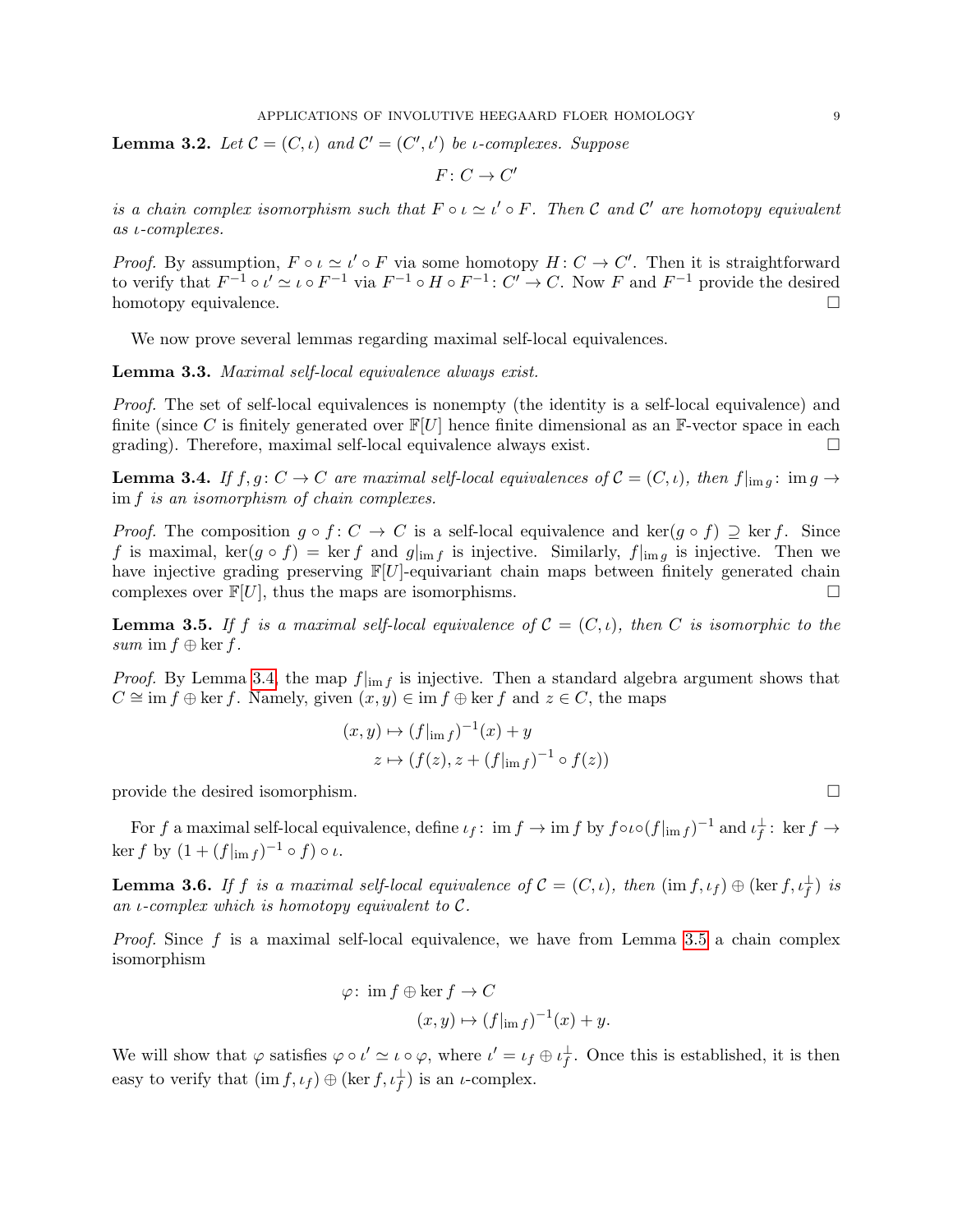Let  $H: C \to C$  be a chain homotopy between  $f \circ \iota$  and  $\iota \circ f$ , i.e.,  $f \circ \iota + \iota \circ f = H \circ \partial + \partial \circ H$ . Then for  $(x, y) \in \text{im } f \oplus \text{ker } f$ , we have

$$
\iota \varphi(x, y) + \varphi \iota'(x, y) = \iota(f|_{\text{im } f})^{-1}(x) + \iota(y) + (f|_{\text{im } f})^{-1} f \iota(f|_{\text{im } f})^{-1}(x) + \iota(y) + (f|_{\text{im } f})^{-1} f \iota(y)
$$
  
=  $(1 + (f|_{\text{im } f})^{-1} f)(f \iota + \iota f)(f|_{\text{im } f})^{-1}(f|_{\text{im } f})^{-1}(x) + (f|_{\text{im } f})^{-1}(f|_{\text{im } f})^{-1} f (f \iota + \iota f)(y)$   
=  $\partial J(x, y) + J \partial(x, y),$ 

where

$$
J(x,y) = (1 + (f_{\text{lim }f})^{-1}f)H(f_{\text{lim }f})^{-1}(f_{\text{lim }f})^{-1}(x) + (f_{\text{lim }f})^{-1}(f_{\text{lim }f})^{-1}fH(y).
$$

Since  $\varphi$  is a chain complex isomorphism, this shows that  $(\mathrm{im } f, \iota_f) \oplus (\mathrm{ker } f, \iota_f^{\perp})$  is an *t*-complex and Lemma [3.2](#page-8-2) implies that  $\varphi$  induces an equivalence of *ι*-complexes.

We are now able to show that  $(\text{im } f, \iota_f)$  carries the local equivalence type of C.

<span id="page-9-1"></span>**Lemma 3.7.** If f is a maximal self-local equivalence of  $C = (C, \iota)$ , then  $f : (C, \iota) \to (\text{im } f, \iota_f)$  and  $(f|_{\text{im }f})^{-1}$ :  $(\text{im }f, \iota_f) \rightarrow (C, \iota)$  are local equivalences.

*Proof.* By Lemma [3.6,](#page-8-3) we have that  $(\text{im } f, \iota_f) \oplus (\text{ker } f, \iota_f^{\perp})$  is an *t*-complex which is locally equivalent to  $(C, \iota)$ . Note that  $U^{-1}H_*(\text{im } f) \cong \mathbb{F}[U, U^{-1}]$ . From this, it is straightforward to verify that  $(\text{im } f, \iota_f)$  is an *ι*-complex and the inclusion  $(\text{im } f, \iota_f) \to (\text{im } f, \iota_f) \oplus (\text{ker } f, \iota_f^{\perp})$  is a local equivalence. Therefore, the composition of this inclusion with the local equivalence  $\varphi$  from Lemma [3.6](#page-8-3) is a local equivalence as well. However, by definition of  $\varphi$ , this local equivalence is just given by  $(f|_{\text{im }f})^{-1}$ .

Since  $\varphi$  is a chain complex isomorphism,  $\varphi^{-1}$  is also a local equivalence from  $(C, \iota)$  to  $(\text{im } f, \iota_f) \oplus$  $(\ker f, \iota_f^{\perp})$ , by the proof of Lemma [3.2.](#page-8-2) Composing with the projection to  $(\mathrm{im } f, \iota_f)$ , we obtain a local equivalence from  $(C, \iota)$  to  $(\text{im } f, \iota_f)$ . This map is exactly f.

Moreover, the following lemma shows that the homotopy type of  $(\text{im } f, \iota_f)$  is independent of the choice of maximal self-local equivalence.

<span id="page-9-0"></span>**Lemma 3.8.** If f and g are maximal self-local equivalences of  $C = (C, \iota)$ , then  $(\text{im } f, \iota_f)$  and  $(\text{im } q, \iota_q)$  are homotopy equivalent as *ι*-complexes.

*Proof.* By Lemma [3.4,](#page-8-0)  $f|_{\text{im }q}$ : im  $q \to \text{im } f$  is an isomorphism of chain complexes. We will show that  $f|_{\text{img}} \circ \iota_g$  and  $\iota_f \circ f|_{\text{img}}$  are chain homotopic. In what follows, the domain is im g and the codomain im f:

$$
f \circ \iota_g = f \circ g \circ \iota \circ (g|_{\text{im } g})^{-1}
$$
  
\n
$$
\simeq f \circ \iota \circ g \circ (g|_{\text{im } g})^{-1}
$$
  
\n
$$
= f \circ \iota
$$
  
\n
$$
= (f|_{\text{im } f})^{-1} \circ f \circ f \circ \iota
$$
  
\n
$$
\simeq (f|_{\text{im } f})^{-1} \circ f \circ \iota \circ f
$$
  
\n
$$
= (f|_{\text{im } f})^{-1} \circ f \circ \iota \circ f \circ (f|_{\text{im } f})^{-1} \circ f
$$
  
\n
$$
\simeq (f|_{\text{im } f})^{-1} \circ f \circ f \circ \iota \circ (f|_{\text{im } f})^{-1} \circ f
$$
  
\n
$$
= f \circ \iota \circ (f|_{\text{im } f})^{-1} \circ f
$$
  
\n
$$
= \iota_f \circ f,
$$

as desired. Now by Lemma [3.2,](#page-8-2) the map  $f|_{\text{im }q}$  induces a homotopy equivalence between the  $\iota$ complexes  $(\text{im } f, \iota_f)$  and  $(\text{im } g, \iota_g)$ .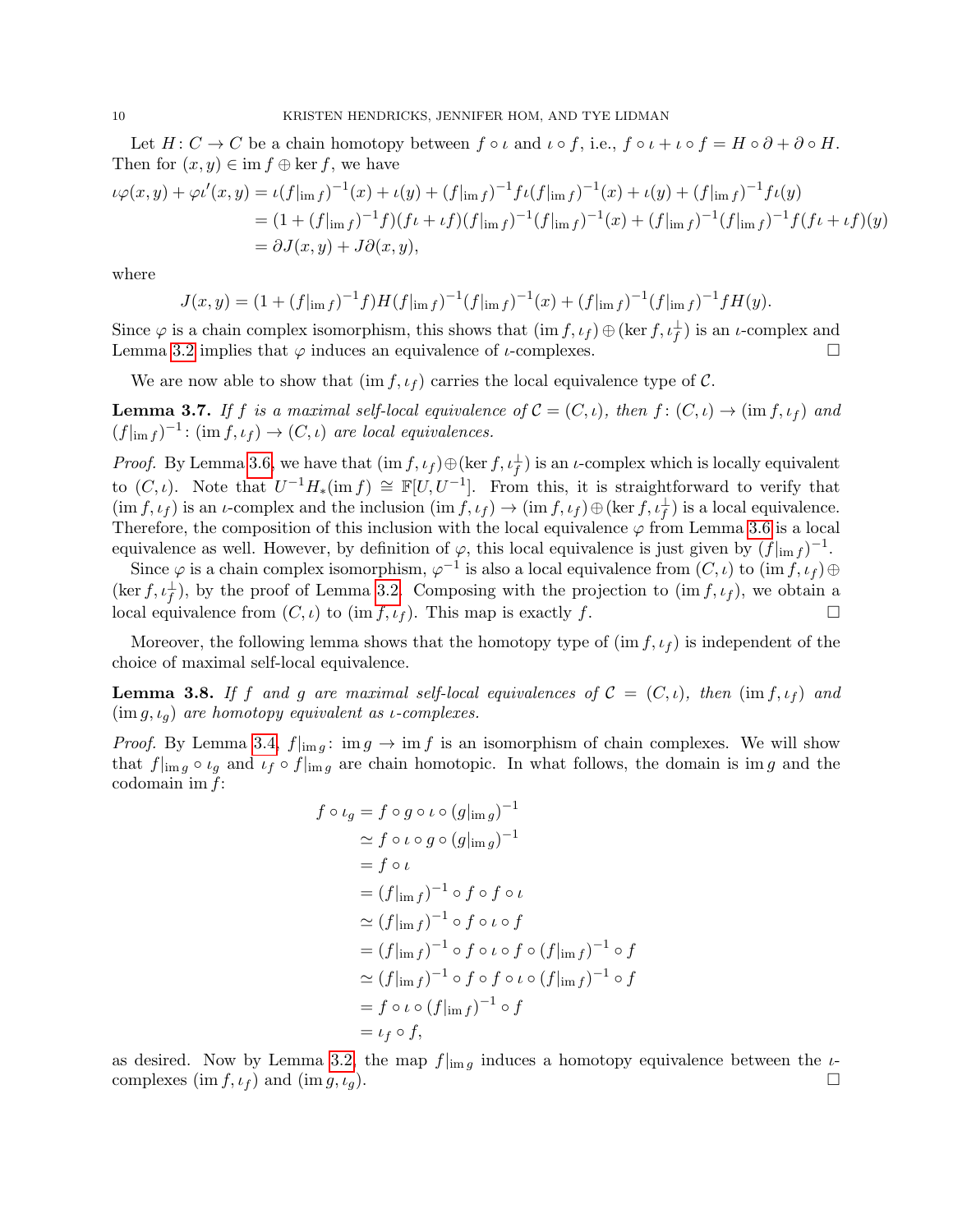The above lemma tells us that we can use a maximal self-local equivalence to define an invariant of an *ι*-complex. Note that the homotopy type of  $(\text{im } f, \iota_f)$  as an *ι*-complex is independent of the choice of f by Lemma [3.8.](#page-9-0) Moreover, the isomorphism type of im f as a chain complex over  $\mathbb{F}[U]$ is independent of the choice of  $f$  by Lemma [3.4.](#page-8-0) This leads to the following definition.

**Definition 3.9.** Let C be an  $\iota$ -complex and f a maximal self-local equivalence. The *connected* complex  $(\mathcal{C}_{conn}, \iota_{conn})$  is  $(\text{im } f, \iota_f)$ .

<span id="page-10-0"></span>**Proposition 3.10.** Let C and C' be locally equivalent *i*-complexes. Then  $C_{\text{conn}}$  and  $C'_{\text{conn}}$  are isomorphic as chain complexes; in particular,  $\mathcal{C}_{conn}$  is an invariant of the local equivalence type of C. Furthermore, the homotopy type of  $(\mathcal{C}_{conn}, \iota_{conn})$  as an *i*-complex is an invariant of the local equivalence type of C.

*Proof.* Since  $\mathcal{C} = (C, \iota)$  and  $\mathcal{C}' = (C', \iota')$  are locally equivalent, there exist

$$
F: C \to C'
$$
  

$$
G: C' \to C
$$

such that  $F \circ \iota \simeq \iota' \circ F$  and  $G \circ \iota' \simeq \iota \circ G$ , and  $F$  and  $G$  induce isomorphisms on  $U^{-1}H_*$ .

Let  $f: C \to C$  and  $g: C' \to C'$  be maximal self-local equivalences. Then  $G \circ g \circ F \circ f$  is a self-local equivalence of C. Since  $\ker(G \circ g \circ F \circ f) \supseteq \ker f$  and f is maximal, we have that  $\ker(G \circ g \circ F \circ f) \subseteq \ker f$ , i.e.,  $\ker(G \circ g \circ F \circ f) = \ker f$ . Thus,  $g \circ F|_{\text{im }f}$ :  $\lim f \to \lim g$  is injective. Similarly,  $f \circ G|_{\text{im } q}$ : im  $g \to \text{im } f$  is injective. Since we have injective grading-preserving  $\mathbb{F}[U]$ -equivariant chain maps between the finitely generated  $\mathbb{F}[U]$  chain complexes im f and im g, the maps are isomorphisms.

We would like to show that  $(\text{im } f, \iota_f)$  and  $(\text{im } g, \iota_g)$  are homotopy equivalent *ι*-complexes. By Lemma [3.7,](#page-9-1) it follows that  $g \circ F \circ (f|_{\text{im } f})^{-1}$  is a composition of local equivalences, and hence induces a local equivalence between  $(\text{im } f, \iota_f)$  and  $(\text{im } g, \iota_g)$ . (The map in the other direction is given by  $f \circ G \circ (g|_{\text{im } g})^{-1}$ .) Since this is also a chain complex isomorphism, Lemma [3.2](#page-8-2) implies that we have in fact constructed a homotopy equivalence of  $\iota$ -complexes.

With this, we are ready to define the connected homology of an  $\iota$ -complex, and consequently, the connected Heegaard Floer homology for a spin rational homology sphere. The following definition will be useful in defining the connected homology.

**Definition 3.11.** Let C be a finitely generated graded chain complex over  $\mathbb{F}[U]$ . The *reduced* homology of  $C$  is

$$
H_{\text{red}}(C) = \text{ker}(U^N: H_*(C) \to H_*(C))[-1],
$$

for  $N \gg 0$ , i.e.,  $H_{red}(C)$  is the U-torsion submodule of  $H_*(C)$  with gradings shifted by one.

*Remark* 3.12. Note that if  $C = CF^{-}(Y, \mathfrak{s})$ , then  $H_{red}(C) = HF_{red}(Y, \mathfrak{s})$ .

**Definition 3.13.** Let C be an *u*-complex. The *connected homology of* C is

$$
H_{\text{conn}}(\mathcal{C}) = H_{\text{red}}(\mathcal{C}_{\text{conn}}).
$$

If  $(Y, \mathfrak{s})$  is a spin rational homology sphere, the *connected Heegaard Floer homology of*  $(Y, \mathfrak{s})$  is

$$
HF_{\text{conn}}(Y, \mathfrak{s}) = H_{\text{conn}}(CF^-(Y, \mathfrak{s}), \iota).
$$

The grading shift is included so that  $HF_{conn}(Y, \mathfrak{s})$  is graded isomorphic to a direct summand of  $HF_{red}(Y, \mathfrak{s})$ , viewed as a quotient of  $HF^+(Y, \mathfrak{s})$ .

With the work of this section, we can easily deduce that  $HF_{conn}(Y, \mathfrak{s})$  is a spin homology cobordism invariant.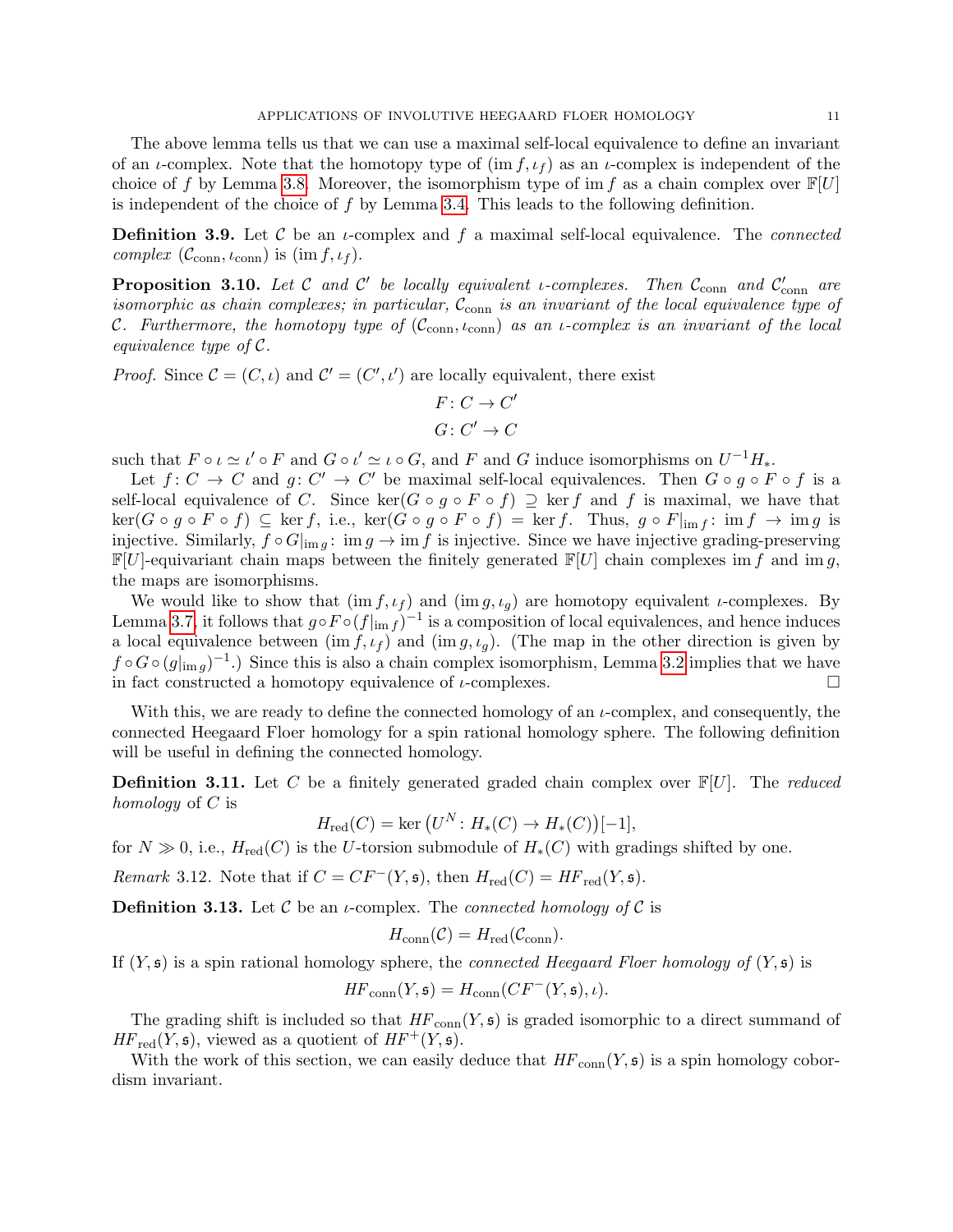*Proof of Theorem [1.1.](#page-0-0)* That the isomorphism class of  $HF_{conn}(Y, \mathfrak{s})$  is an invariant of homology cobordism follows directly from Lemma [2.8](#page-6-0) and Proposition [3.10.](#page-10-0)

### 4. Properties of connected homology

<span id="page-11-0"></span>4.1. Properties and a numerical invariant of  $H_{conn}$ . In this section, we study the properties of  $H_{\text{conn}}$  through connections with the involutive correction terms. We first give the relationship between  $H_{\text{conn}}(\mathcal{C})$  and  $H_{\text{conn}}(\mathcal{C}^*)$ .

<span id="page-11-3"></span>**Proposition 4.1.** If  $H_{conn}(\mathcal{C}) = \bigoplus_i \mathcal{T}_{a_i}(n_i)$ , then  $H_{conn}(\mathcal{C}^*) = \bigoplus_i \mathcal{T}_{-a_i+2n_i-3}(n_i)$ .

*Proof.* It follows from the definition of the chain complex  $\mathcal{C}_{conn}$  that  $(\mathcal{C}^*)_{conn} \cong (\mathcal{C}_{conn})^*$ . Indeed, if f is a maximal self-local equivalence of  $\mathcal{C}$ , then it is straightforward to verify that  $f^*$  is a maximal self-local equivalence of  $\mathcal{C}^*$  and  $(\text{im } f)^* \cong \text{im}(f^*).$ 

The result now follows immediately from duality and our grading conventions.

We can also generalize Definition [1.6](#page-1-1) to arbitrary  $\iota$ -complexes, as follows.

**Definition 4.2.** Let  $\mathcal C$  be an *ι*-complex. Define

$$
\omega(\mathcal{C}) = \min\{n \mid U^n H_{\text{conn}}(\mathcal{C}) = 0\}.
$$

We first relate  $\omega$  to the various correction terms of an *ι*-complex.

<span id="page-11-2"></span>**Proposition 4.3.** Let C be an *i*-complex. Then

(1)  $\frac{1}{2}(d(\mathcal{C}) - d(\mathcal{C})) \leq \omega(\mathcal{C}),$ (2)  $\frac{1}{2}(\bar{d}(\mathcal{C}) - d(\mathcal{C})) \leq \omega(\mathcal{C}).$ 

*Proof.* We may assume that any maximal self-local equivalence  $C \rightarrow C$  is surjective. Indeed, we may begin by replacing C with its image under some maximal self local equivalence  $f: \mathcal{C} \to \mathcal{C}$ ; any maximal self-local equivalence of  $(\text{im } f, \iota_f)$  must be surjective, as otherwise, one can derive a contradiction to the maximality of f. Thus  $H_{conn}(\mathcal{C}) = H_{red}(C)$ . Let  $n = \frac{1}{2}$  $\frac{1}{2}(d(\mathcal{C}) - \underline{d}(\mathcal{C}))$  and  $m=\frac{1}{2}$  $\frac{1}{2}(\bar{d}(\mathcal{C})-d(\mathcal{C}))$ , which are invariants of local equivalence. The existence of the exact triangle



of U-equivariant maps implies that if  $n > 0$ , the homology  $H_*(C)$  must contain  $\mathcal{T}_{d(C)-2}(n)$  as a direct summand, and if  $m > 0$ , the homology  $H_*(C)$  must contain  $\mathcal{T}_{d(C)+2m-3}(m)$  as a direct summand. We conclude that  $HF_{conn}(\mathcal{C})$  is not annihilated by  $U^{\max\{n,m\}-1}$ , and  $\omega(\mathcal{C}) \ge \max\{n,m\}.$ 

Proof of Proposition [1.7.](#page-1-2) The result follows immediately from the preceding proposition by letting  $\mathcal{C} = (CF^{-}(Y, \mathfrak{s}), \iota).$ 

One advantage of the invariant  $\omega$  is that it is well-behaved under connected sums.

<span id="page-11-1"></span>**Proposition 4.4.** For *i*-complexes  $\mathcal C$  and  $\mathcal C'$ , we have

$$
\omega(\mathcal{C}\otimes\mathcal{C}')\leq \max\{\omega(\mathcal{C}),\omega(\mathcal{C}')\}.
$$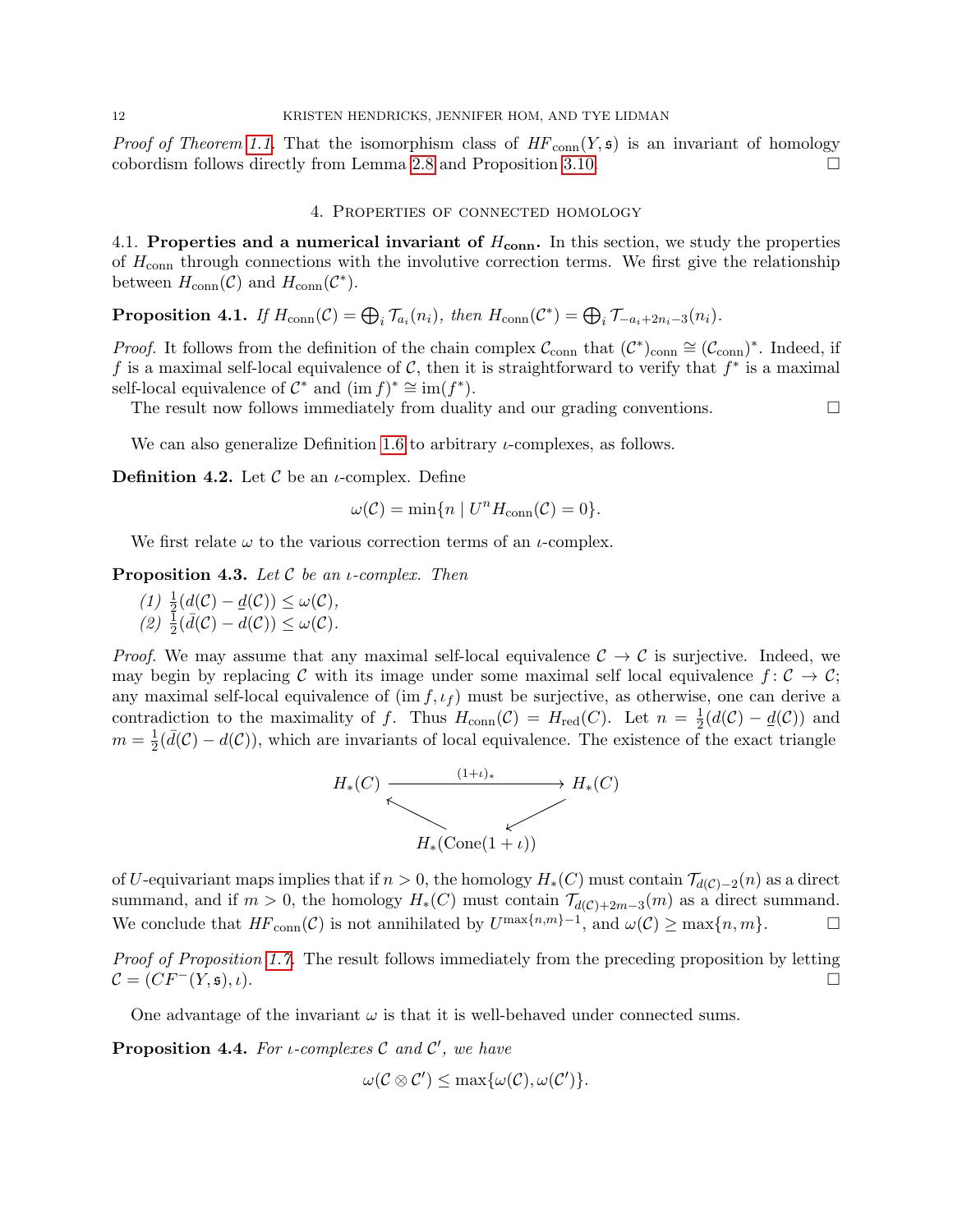*Proof.* As before, we may assume that any maximal self local equivalence  $C \rightarrow C$  is surjective, so we may assume that  $H_{conn}(\mathcal{C}) = H_{red}(C)$ . Then we have  $\omega(\mathcal{C}) = \min\{n \mid U^n H_{red}(C) = 0\}.$ For concreteness, let  $H_*(C) = \mathbb{F}[U] \oplus (\oplus_{i=1}^k \mathcal{T}(n_i))$ , with grading information omitted. Then if we order the numbers  $n_i$  such that  $n_1 \geq n_2 \geq \cdots \geq n_k$ , we have that  $\omega(\mathcal{C}) = n_1$ . Similarly we may assume that  $H_{conn}(\mathcal{C}') = H_{red}(C')$ , and thus  $\omega(\mathcal{C}') = \min\{n \mid U^n H_{red}(\mathcal{C}') = 0\}$ . Let  $H_*(C') = \mathbb{F}[U] \oplus (\bigoplus_{j=1}^{\ell} \mathcal{T}(m_j))$ , and order the numbers  $m_j$  such that  $\omega(C') = m_1$ .

We now consider  $\mathcal{C} \otimes \mathcal{C}'$ . The connected homology of this complex is (up to grading shift) a submodule of  $H_*(C \otimes_{\mathbb{F}[U]} C')$ . By the Künneth formula for complexes over  $\mathbb{F}[U]$  (see for example [\[OS04c,](#page-31-14) Corollary 6.3]), the U-torsion submodule of  $H_*(C \otimes_{\mathbb{F}[U]} C')$  is a direct sum of terms of the following forms

$$
\mathbb{F}[U] \otimes \mathcal{T}(m_j) = \mathcal{T}(m_j)
$$
 for each  $m_j$   
\n
$$
\mathcal{T}(n_i) \otimes \mathbb{F}[U] = \mathcal{T}(n_i)
$$
 for each  $n_i$   
\n
$$
\mathcal{T}(n_i) \otimes \mathcal{T}(m_j) = \mathcal{T}(\min\{n_i, m_j\})
$$
 for each  $n_i, m_j$   
\n
$$
\text{Tor}(\mathcal{T}(n_i), \mathcal{T}(m_j)) = \mathcal{T}(\min\{n_i, m_j\})
$$
 for each  $n_i, m_j$ .

We observe that in no case is there a U-torsion element in  $H_*(C \otimes_{\mathbb{F}[U]} C')$  which is not annihilated by either  $U^{n_1}$  or  $U^{m_1}$ . Therefore there can be no element in  $H_{conn}(\mathcal{C} \otimes \mathcal{C}')$  which is not annhilated by  $U^{\max\{n_1,m_1\}}$ . It follows that  $\omega(\mathcal{C}\otimes\mathcal{C}')\leq \max\{\omega(\mathcal{C}),\omega(\mathcal{C}')\}$  $)\}.$ 

With the above technical results, we are able to prove the following involutive analog of Stoffregen's linear asymptotics of the Manolescu invariants [\[Sto15a,](#page-32-1) Theorem 1.3] claimed in the intro-duction, Theorem [1.2.](#page-1-3) For notation, we will use  $n\mathcal{C}$  to mean the tensor product of  $\mathcal{C}$  with itself n times.

**Theorem 4.5.** Let  $C$  be an *i*-complex. Then

$$
\lim_{n \to \infty} \frac{d(nC)}{n} = \lim_{n \to \infty} \frac{\bar{d}(nC)}{n} = d(C).
$$

In particular, if  $(Y, \mathfrak{s})$  is a spin rational homology three-sphere, then

$$
\lim_{n\to\infty}\frac{\underline{d}(\#_n(Y, \mathfrak{s}))}{n}=\lim_{n\to\infty}\frac{\bar{d}(\#_n(Y, \mathfrak{s}))}{n}=d(Y, \mathfrak{s}).
$$

*Proof.* Since  $d(C)$  is additive under tensor products, we have that  $d(nC) = nd(C)$ . Proposition [4.4](#page-11-1) implies that  $\omega(n\mathcal{C}) \leq \omega(\mathcal{C})$ . Since  $d(\mathcal{C}) \leq d(\mathcal{C})$  and  $d(\mathcal{C}) \leq d(\mathcal{C})$ , it now follows from Proposition [4.3](#page-11-2) that

$$
d(\mathcal{C}) - \frac{2\omega(\mathcal{C})}{n} \le \frac{d(n\mathcal{C})}{n} \le \frac{\bar{d}(n\mathcal{C})}{n} \le \frac{2\omega(\mathcal{C})}{n} + d(\mathcal{C}).
$$

Since  $\omega(\mathcal{C})$  is independent of n, the result follows. For the claim about the three-manifold invariants, we use  $\mathcal{C} = (CF^{-}(Y, \mathfrak{s}), \iota).$ 

 $\Box$ 

4.2.  $\iota$ -complexes with small connected homology. In this section, we study  $\iota$ -complexes with small connected homology. We begin by characterizing when the connected homology is trivial.

<span id="page-12-0"></span>**Proposition 4.6.** Let  $\mathcal{C} = (C, \iota)$  be an  $\iota$ -complex. Then  $H_{conn}(\mathcal{C}) = 0$  if and only if  $d(\mathcal{C}) = d(\mathcal{C}) =$  $d(\mathcal{C})$ .

First, we need a technical structural lemma about  $\iota$ -complexes.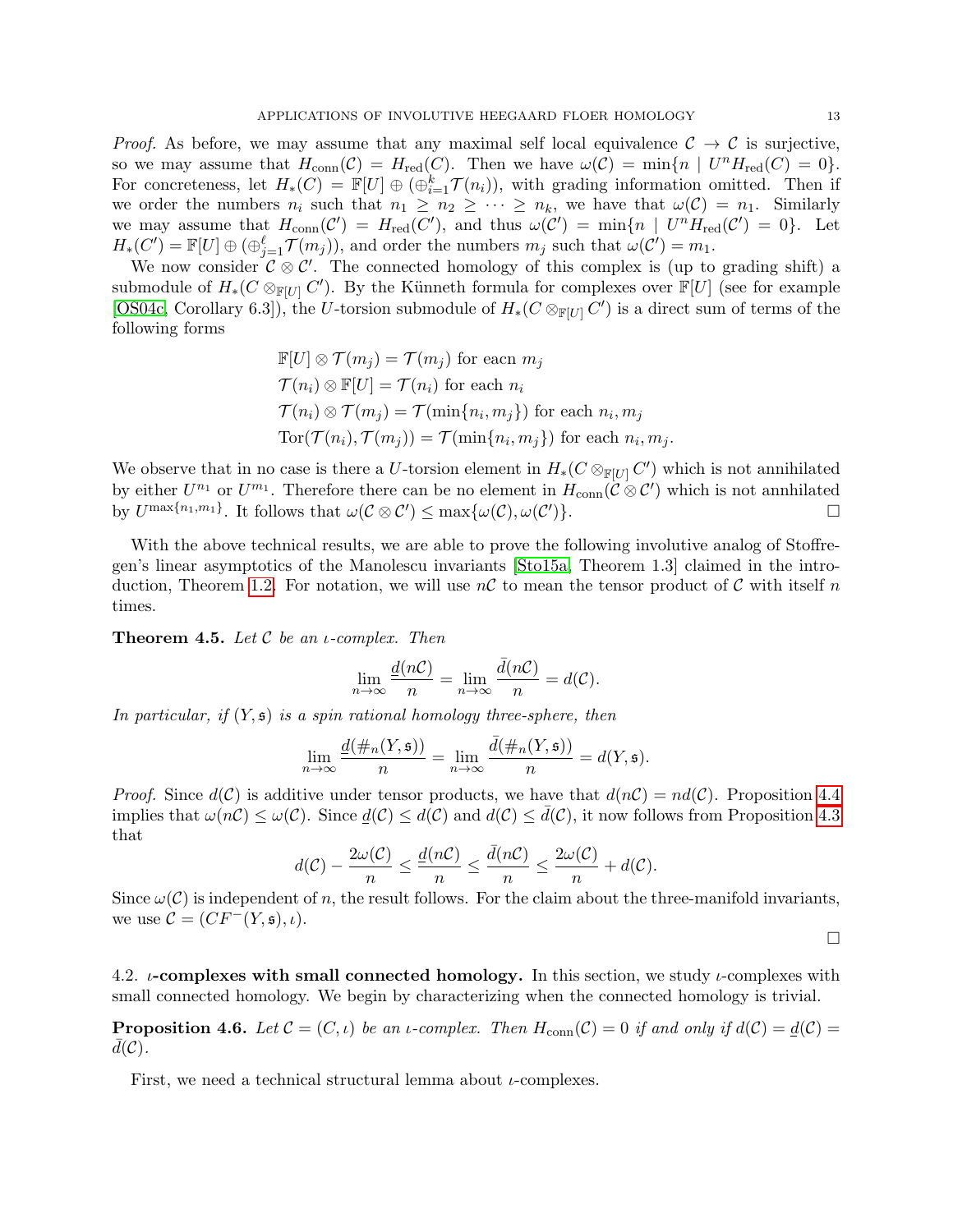<span id="page-13-0"></span>**Lemma 4.7.** Let  $\mathcal{C} = (C, \iota)$  be an  $\iota$ -complex. If  $d(\mathcal{C}) = \underline{d}(\mathcal{C})$ , then there exists a homotopy equivalent complex  $\mathcal{C}' = (C', \iota')$  such that

$$
C' = \mathbb{F}[U]\langle x \rangle \oplus \bigoplus_i \Big(\mathbb{F}[U]\langle y_i \rangle \oplus \mathbb{F}[U]\langle z_i \rangle\Big),
$$

where  $\iota'(x) = x$  and there exist positive integers  $n_i$  such that

$$
\partial x = 0
$$
  
\n
$$
\partial y_i = U^{n_i} z_i
$$
  
\n
$$
\partial z_i = 0.
$$

Remark 4.8. Note that  $\iota'$  above does not necessary split since x could appear in  $\iota'(y_i)$  for some i.

*Proof.* Since C is a finitely generated free chain complex over  $\mathbb{F}[U]$  with homology rank one (as an  $\mathbb{F}[U]$ -module), we may assume that

$$
C = \mathbb{F}[U](x) \oplus \bigoplus_{i=1}^p \Big( \mathbb{F}[U](y_i) \oplus \mathbb{F}[U](z_i) \Big),
$$

where  $\partial x = 0$  and  $\partial y_i = U^{n_i} z_i$  for some  $n_i \in \mathbb{Z}_{>0}$ .

We now show that if  $d(C) = \underline{d}(C)$ , then  $\iota \simeq \iota'$  where  $\iota'(x) = x$ . Indeed, since  $\iota$  is a chain map and induces an isomorphism on  $U^{-1}H_*(C)$ , we have that

$$
\iota(x) = x + \sum_{i \in I} U^{m_i} z_i,
$$

for some  $I \subseteq \{1, \ldots, p\}$  and  $m_i \in \mathbb{Z}_{\geq 0}$ . Define

$$
\iota'(x) = x
$$
  
\n
$$
\iota'(y_i) = \iota(y_i)
$$
  
\n
$$
\iota'(z_i) = \iota(z_i).
$$

We have that  $\iota \simeq \iota'$ , and hence  $(C, \iota')$  is a homotopy equivalent  $\iota$ -complex, via a homotopy H defined on basis elements  $x, y_i, z_i$  to be

$$
H(x) = \sum_{i \in I} U^{m_i - n_i} y_i
$$

$$
H(y_i) = 0
$$

$$
H(z_i) = 0.
$$

To see that H is well-defined, we must show that  $m_i - n_i \geq 0$  for all  $i \in I$ . Indeed,  $d(C) = d(C)$ implies that  $\iota(x)$  is homologous to x and thus the sum  $\sum_{i\in I} U^{m_i}z_i$  is contained in im $\partial$ . Since  $\partial y_i = U^{n_i} z_i$ , we have that  $m_i \geq n_i$  for all  $i \in I$ . This completes the proof of the lemma.

Proof of Proposition [4.6.](#page-12-0) The "only if" direction follows immediately from Proposition [4.3.](#page-11-2)

We now prove the "if" direction. By Lemma [4.7,](#page-13-0) without loss of generality we may assume that there exists a basis  $\{x, y_1, \ldots, y_p, z_1, \ldots, z_p\}$  for C such that  $\partial y_i = U^{n_i} z_i$  and  $\partial x = \partial z_i = 0$  for all *i*, and  $\iota(x) = x$  since  $d(C) = d(C)$ .

Now consider  $\mathcal{C}^* = (C^*, \iota^*)$ , the dual of C. We dualize the above basis to obtain a basis

$$
\{x^*, y_1^*, \ldots, y_p^*, z_1^*, \ldots, z_p^*\}
$$

for  $C^*$  with the property that  $x^*$  does not appear in  $\iota^*(y_i^*)$  or  $\iota^*(z_i^*)$  for any i since no  $y_i$  nor  $z_i$ appears in  $\iota(x)$ .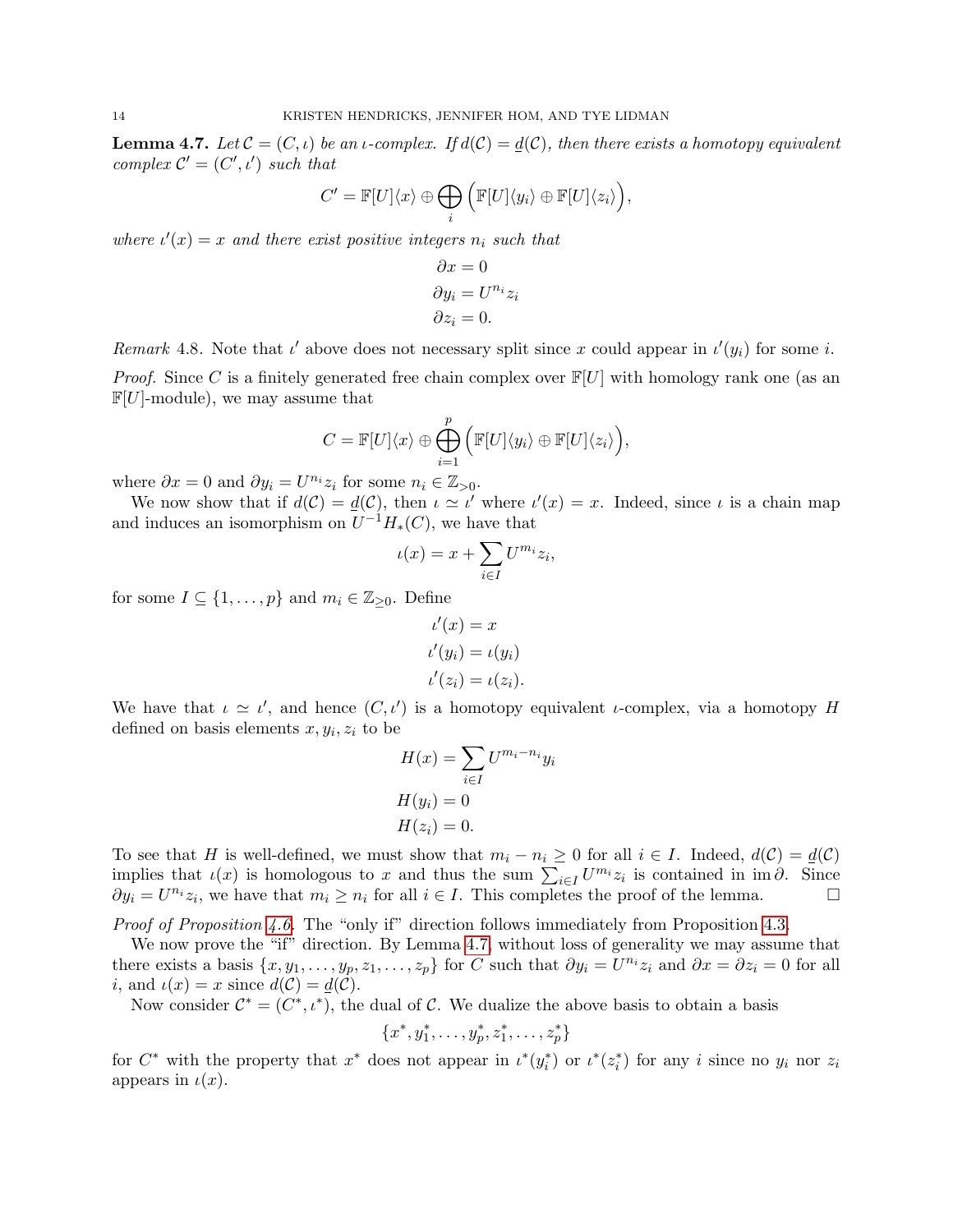We have that  $d(C) = \overline{d}(C)$  if and only if  $d(C^*) = \underline{d}(C^*)$  by duality. We now apply the proof of Lemma [4.7](#page-13-0) to the basis  $\{x^*, y_1^*, \ldots, y_p^*, z_1^*, \ldots, z_p^*\}$  to obtain  $(\iota^*)'$  with the property that  $(\iota^*)'(x^*)$  = x<sup>\*</sup>. It follows that  $\mathcal{C}^* = (C^*, (\iota^*)')$  splits as

$$
(\mathbb{F}[U]\langle x^*\rangle, \mathrm{id}) \oplus (A, (\iota^*)'|_A).
$$

where

$$
A=\bigoplus_i \Big(\mathbb{F}[U]\langle y_i^*\rangle \oplus \mathbb{F}[U]\langle z_i^*\rangle\Big).
$$

Therefore,  $H_{conn}(\mathcal{C}^*) = 0$ , so  $H_{conn}(\mathcal{C}) = 0$  as well by Proposition [4.1.](#page-11-3)

We are also able to characterize when  $\dim_{\mathbb{F}} H_{conn}(\mathcal{C}) = 1$ .

<span id="page-14-0"></span>**Proposition 4.9.** If dim<sub>F</sub>  $H_{conn}(\mathcal{C}) = 1$ , then either

- (1) the unique element in  $H_{conn}(\mathcal{C})$  is in grading  $d(\mathcal{C}) 1$  and  $d(\mathcal{C}) = d(\mathcal{C}) 2$ , or
- (2) the unique element in  $H_{conn}(\mathcal{C})$  is in grading  $d(\mathcal{C})$  and  $d(\mathcal{C}) = \underline{d}(\mathcal{C}) \overline{d}(\mathcal{C}) 2$ ,

Proof. Since dim<sub>F</sub>  $H_{conn}(\mathcal{C}) = 1$ , we have that  $\mathcal{C} = (C, \iota)$  is locally equivalent to an  $\iota$ -complex  $\mathcal{C}' = (C', \iota')$  with  $H_*(C') = \mathbb{F}[U] \oplus \mathbb{F}$ . Moreover, if  $\dim_{\mathbb{F}} H_{conn}(\mathcal{C}) = 1$ , then by Proposition [4.6,](#page-12-0) at least one of  $d(C)$  or  $d(C)$  is not equal to  $d(C)$ . Since d, d, and d are invariants of local equivalence, it follows that at least one of  $\underline{d}(\mathcal{C}^{\prime})$  or  $\overline{d}(\mathcal{C}^{\prime})$  is not equal to  $d(\mathcal{C}^{\prime})$ . Consider the exact triangle



If  $\underline{d}(\mathcal{C}') < d(\mathcal{C}')$ , then it follows that the F summand must be in grading  $d(\mathcal{C}')-2$  and  $\underline{d}(\mathcal{C}')=d(\mathcal{C})-2$ . Furthermore, it follows from parity of the gradings in  $HF_{conn}(\mathcal{C})$  that  $\bar{d}(\mathcal{C}) = d(\mathcal{C})$ . Similarly, if  $d(C') > d(C')$ , then it follows that the F summand must be in grading  $d(C') - 1$  and  $\overline{d}(C') = d(C) + 2$ , while  $\underline{d}(\mathcal{C}) = d(\mathcal{C})$ . Applying the grading shift from the definition of  $H_{conn}$ , we have the result.  $\square$ 

<span id="page-14-1"></span>**Corollary 4.10.** If  $\dim_{\mathbb{F}} H_{conn}(\mathcal{C}) = 1$ , then C is locally equivalent to either the involutive complex for  $\Sigma(2,3,7)$  or  $-\Sigma(2,3,7)$ , up to an overall grading shift.

Here, following [\[OS03a\]](#page-31-16) and [\[HM17\]](#page-31-2), our orientation convention is that  $\Sigma(2,3,7) = S^3_{-1}(T_{2,3})$ .

*Proof.* If the unique element in  $H_{conn}(\mathcal{C})$  is in grading  $d(\mathcal{C}) - 1$  and  $d(\mathcal{C}) = d(\mathcal{C}) + 2$ , then by the proof of Proposition [4.9,](#page-14-0) the *ι*-complex  $\mathcal{C} = (C, \iota)$  is locally equivalent to an *ι*-complex  $\mathcal{C}' = (C', \iota')$  with  $H_*(C') = \mathbb{F}[U]\langle x \rangle \oplus \mathbb{F}\langle z \rangle$  and  $(1 + \iota)_*(x) = z$ . Then [\[DM17,](#page-31-4) Proof of Theorem 1.1] shows us that the action of  $\iota_*$  on  $H_*(C')$  determines (up to homotopy) the underlying action on the chain level on any free chain complex with homology  $H_*(C')$ . In particular, C' is homotopy equivalent to

$$
\mathbb{F}[U]\langle a\rangle \oplus \mathbb{F}[U]\langle b\rangle \oplus \mathbb{F}[U]\langle c\rangle,
$$

with  $\partial c = U(a + b)$  and  $\iota''(a) = b$ ,  $\iota''(b) = a$ , and  $\iota''(c) = c$ , which is the *ι*-complex for  $\Sigma(2, 3, 7)$ [\[HM17\]](#page-31-2).

If the unique element in  $H_{conn}(\mathcal{C})$  is in grading  $d(\mathcal{C})$  and  $d(\mathcal{C}) = d(\mathcal{C}) - 2$ , then we repeat the above argument to conclude that  $\mathcal{C}^* = (C^*, \iota^*)$  is locally equivalent to the involutive complex for  $\Sigma(2,3,7)$ , i.e., C is locally equivalent to the involutive complex for  $-\Sigma(2,3,7)$ .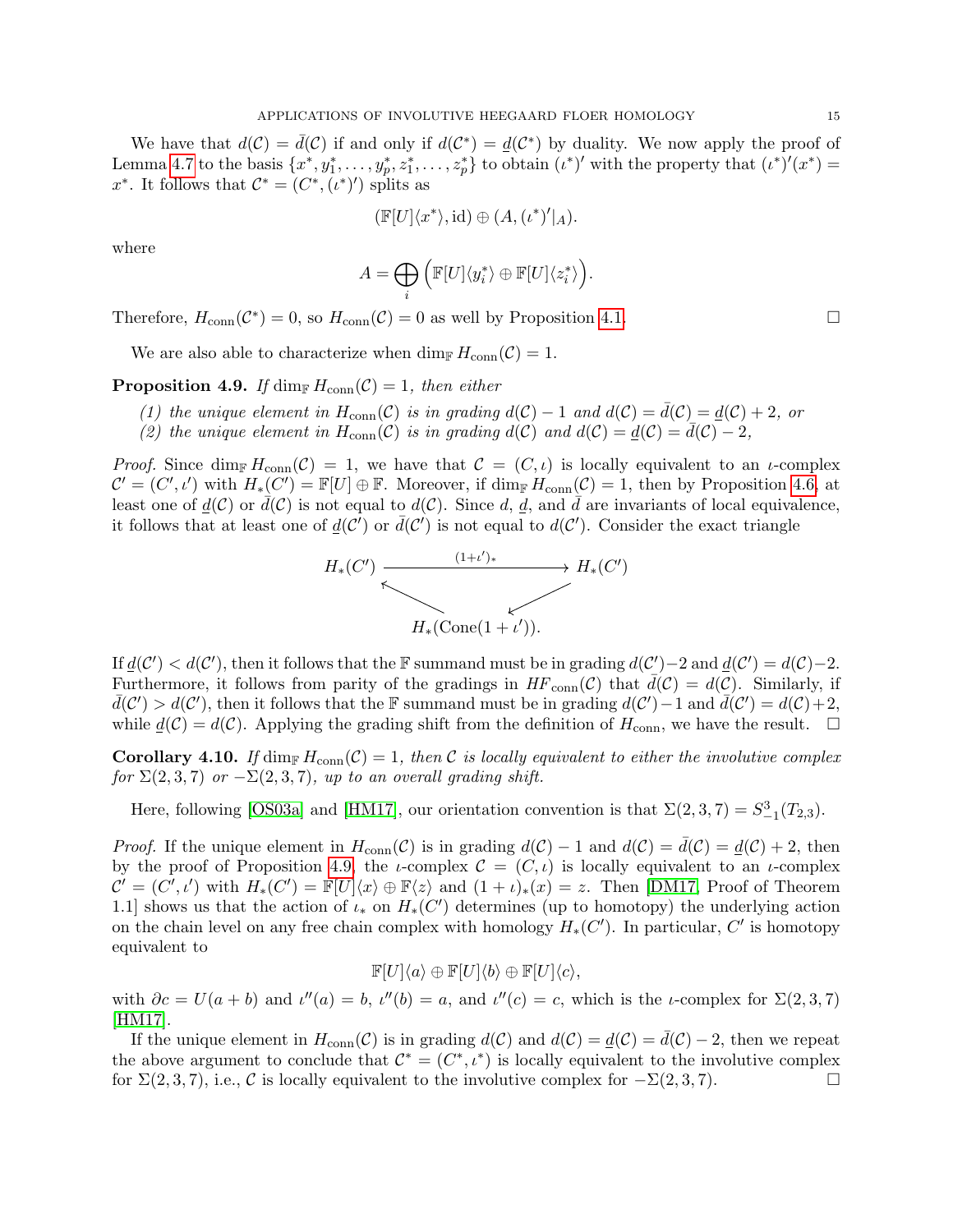### <span id="page-15-0"></span>16 KRISTEN HENDRICKS, JENNIFER HOM, AND TYE LIDMAN

### 5. Applications to homology cobordism

In this section, we give the applications of connected Floer homology to homology cobordism promised in the introduction. The arguments will rely on a few direct computations of the connected Floer homology of a certain class of manifolds. These computations are done in Sections [6](#page-17-0) and [7.](#page-23-1)

We now discuss a filtration on  $\mathfrak{I}_\mathbb{Q}$  which will yield the filtration on the homology cobordism group described in the introduction. Recall that  $P$  denotes the set of subsets of  $N$ , partially ordered by inclusion. For  $P \in \mathcal{P}$ , define

$$
\mathcal{F}_P^{\mathfrak{I}} = \{[\mathcal{C}] \in \mathfrak{I}_{\mathbb{Q}} \mid H_{\text{conn}}(\mathcal{C}) \cong \bigoplus_i \mathbb{F}[U]/U^{n_i} \mathbb{F}[U], n_i \in P\}.
$$

The above isomorphism need not respect gradings. We will often be interested in  $[N] = \{1, 2, \ldots, N\}$ P. We now prove that P induces a filtration on  $\mathfrak{I}_{\mathbb{Q}}$ .

<span id="page-15-1"></span>**Proposition 5.1.** The collection of subsets  $\mathcal{F}_P^{\mathfrak{I}}$  induces a filtration of  $\mathfrak{I}_{\mathbb{Q}}$  by  $\mathcal{P}$ .

*Proof.* That  $\mathcal{F}_P^{\mathfrak{I}}$  is closed under inverses follows from Proposition [4.1.](#page-11-3) The only remaining point is that  $\mathcal{F}_P^{\mathfrak{I}}$  is closed under connected sum. Let  $[\mathcal{C}], [\mathcal{C}'] \in \mathcal{F}_P^{\mathfrak{I}}$ . Let  $\mathcal{C} = (C, \iota)$  be a representative of the local equivalence class with the property that  $H_{conn}(\mathcal{C}) = H_{red}(C)$ . We choose an analogous representative for  $C' = (C', \iota')$ . Then we see that  $H_*(C) \cong \mathbb{F}[U] \oplus \bigoplus_i \mathbb{F}[U]/U^{n_i} \mathbb{F}[U]$  for some collection of  $n_i \in P$ , and similarly for  $H_*(C')$ . Then the module  $HF_{conn}(\mathcal{C} \otimes \mathcal{C}')$  must be, up to a grading shift, a summand of the U-torsion submodule of  $H_*(C \otimes_{\mathbb{F}[U]} C')$ . But the Künneth formula implies that the U-torsion submodule of  $H_*(C \otimes_{\mathbb{F}[U]} C')$  consists of a direct sum of cyclic modules  $\mathbb{F}[U]/U^{m_j}$ , each of which appears as a summand of  $H_*(C)$  or  $H_*(C')$ , and therefore  $m_j \in P$ . Consequently,  $[\mathcal{C} \otimes \mathcal{C}']$  lies in  $\mathcal{F}_P^{\mathfrak{I}}$ .

We now define the filtration on  $\Theta_{\mathbb{Z}}^3$  described in the introduction. Recall that  $\mathcal P$  denotes the powerset of N, and for  $P \in \mathcal{P}$ , we define

$$
\mathcal{F}_P = \{ [Y] \mid HF_{\text{conn}}(Y) \cong \bigoplus_i \mathcal{T}_{a_i}(n_i), \ n_i \in P \}.
$$

**Proposition 1.3.** The group  $\Theta_{\mathbb{Z}}^3$  is filtered by  $\mathcal{P}, i.e.,$ 

(1)  $\mathcal{F}_P$  is a subgroup for each  $P \in \mathcal{P}$ ,

(2) if  $P_1 \leq P_2$ , then  $\mathcal{F}_{P_1} \subseteq \mathcal{F}_{P_2}$ .

*Proof.* This follows from Proposition [5.1](#page-15-1) by applying the map from  $\Theta_{\mathbb{Z}}^3$  to  $\mathfrak{I}_{\mathbb{Q}}$  which takes Y to  $[(CF^-(Y),\iota)].$ 

The filtration  $P$  is effective for studying the subgroup of  $\Theta_{\mathbb{Z}}^3$  generated by surgery on knots in  $S<sup>3</sup>$  of bounded genus.

**Theorem 1.5.** Fix  $N > 0$ . Let  $\Theta_N^3$  denote the subgroup of  $\Theta_\mathbb{Z}^3$  generated by  $\{S_{1/n}^3(K) \mid g(K) < \Theta_N^3\}$  $N, n \in \mathbb{Z}$ . Then  $\Theta_N^3$  is a proper subgroup of  $\Theta_{\mathbb{Z}}^3$ .

*Proof.* By [\[Gai17,](#page-31-18) Theorem 3], we have that for any  $n \in \mathbb{Z}$ ,

$$
U^{g(K)+\lceil g_4(K)/2\rceil} HF_{\text{red}}(S^3_{1/n}(K)) = 0.
$$

In particular, suppose  $g(K) < N$  and let  $HF_{conn}(S^3_{1/n}(K)) \cong \bigoplus_i \mathbb{F}[U]/U^{n_i}\mathbb{F}[U]$ . Then for each i, we have  $n_i < 3N/2$ . It follows that the subgroup generated by  $\{S_{1/n}^3(K) \mid g(K) < N, n \in \mathbb{Z}\}\$ is contained in  $\mathcal{F}_{\left[\frac{3N}{2}-1\right]}$ . There exist L-space knots with any value of  $V_0$  (e.g.  $T_{2,4n+1}$ ), so by Theorem [1.8,](#page-2-0) we have that  $\mathcal{F}_{[p]}/\mathcal{F}_{[p-1]}$  is non-empty for all  $p \in \mathbb{N}$ , hence  $\Theta_N^3$  is a proper subgroup of  $\Theta_{\mathbb{Z}}^3$ .  $\Box$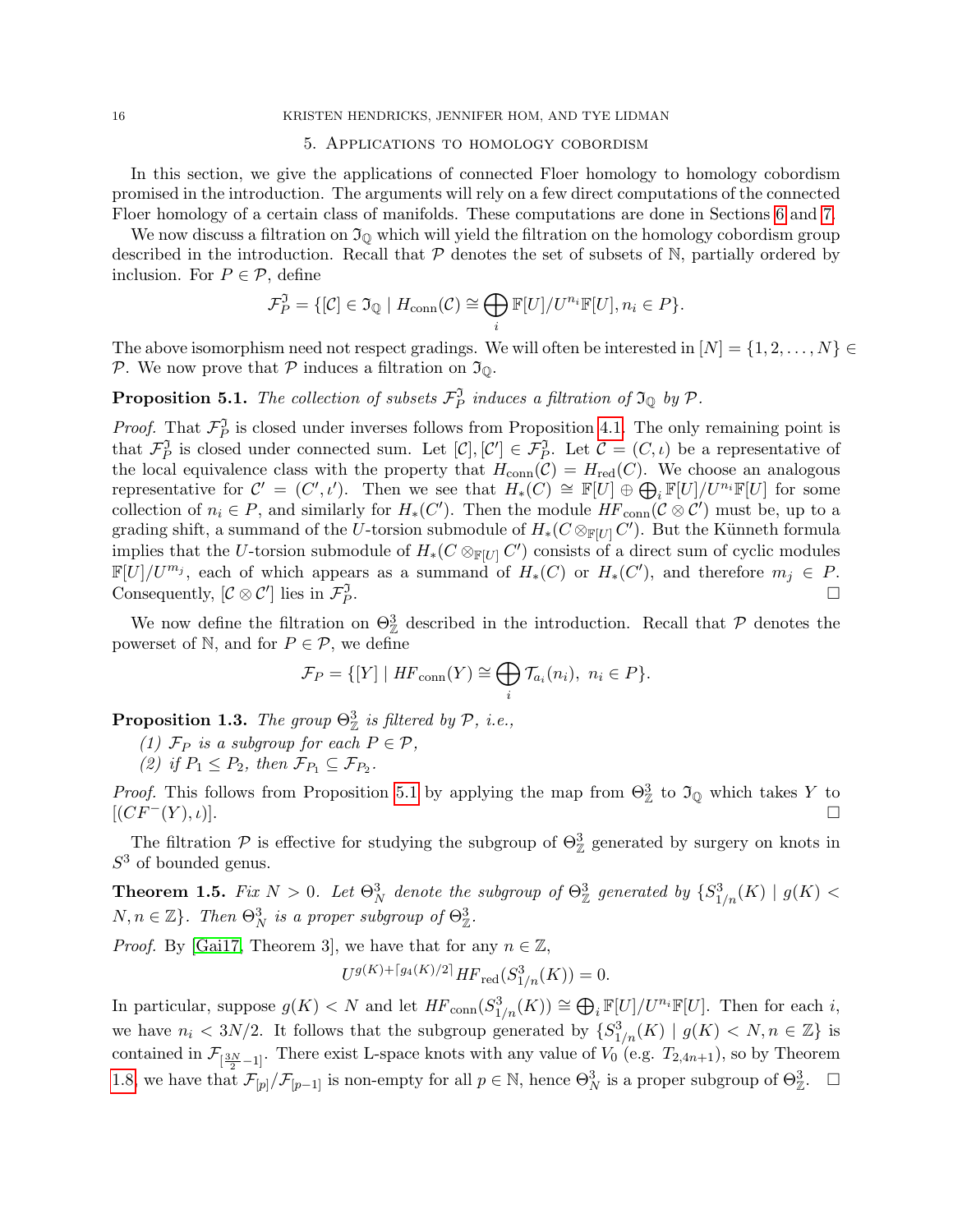It is still an open question as to whether every homology sphere is homology cobordant to one obtained by surgery on some knot in  $S^3$ .

Note that the above theorem immediately proves that  $\Theta_{\mathbb{Z}}^3$  is infinitely generated. Using the invariant  $\omega$ , we easily can reprove Furuta's theorem that  $\Theta_{\mathbb{Z}}^3$  contains a  $\mathbb{Z}^{\infty}$  subgroup.

**Theorem 1.4.** The manifolds  $S_{-1}^3(T_{2,4n+1})$  are linearly independent in  $\Theta_{\mathbb{Z}}^3$ .

*Proof.* Let  $Y_n = S_{-1}^3(T_{2,4n+1})$ . By [\[OS03b,](#page-31-19) Corollary 1.5], we have that  $V_0(T_{2,4n+1}) = n$ . It then follows from Theorem [1.10](#page-2-1) that  $\omega(kY_n) = n$  for any integer  $k > 0$ . By Proposition [4.1,](#page-11-3) the same holds for  $k < 0$ . Therefore, by Proposition [4.4,](#page-11-1) we see that

$$
\omega(k_1Y_1\#\dots\#k_nY_n)\leq \max_{k_i\neq 0} i.
$$

Therefore, we see that no linear combination  $k_1Y_1\# \dots k_N Y_N$  with  $k_N$  non-zero can be trivial in homology cobordism, since otherwise we would have

$$
N = \omega(-k_N Y_N) = \omega(k_1 Y_1 \# \dots \# k_{N-1} Y_{N-1}) \leq N-1,
$$

where the leftmost equality is by Theorem [1.10](#page-2-1) (and Proposition [4.1](#page-11-3) if  $k_N > 0$ ). Hence we have reached a contradiction.

More generally, Theorems [1.13](#page-2-2) and [1.14](#page-2-3) below give sufficient conditions for a homology sphere to be infinite order in  $\Theta_{\mathbb{Z}}^3$ . The following proposition will be used in the proofs of Theorems [1.13](#page-2-2) and [1.14.](#page-2-3)

<span id="page-16-0"></span>**Proposition 5.2.** Let  $Y_1$  and  $Y_2$  be integer homology spheres such that  $\underline{d}(Y_1) < d(Y_1)$  and at least one of the following is true of  $Y_2$ :

•  $Y_2$  is d-negative, or

•  $HF<sub>r</sub><sup>-</sup>(Y<sub>2</sub>)$  is nonzero only in gradings r such that  $r \equiv d \pmod{2}$ .

Then  $d(Y_1 \# Y_2) < d(Y_1 \# Y_2)$ .

Note that, by Proposition [4.6,](#page-12-0) this in particular implies that  $\dim_{\mathbb{F}}(HF_{\text{conn}}(Y_1 \# Y_2)) \geq 1$ .

*Proof.* Either of the conditions on  $Y_2$  is sufficient to guarantee that  $d(Y_2) = d(Y_2)$ . But then by Proposition [2.4,](#page-5-2) we have

$$
d(Y_1 \# Y_2) \le d(Y_1) + \bar{d}(Y_2)
$$
  
=  $d(Y_1) + d(Y_2)$   
<  $d(Y_1) + d(Y_2)$   
=  $d(Y_1 \# Y_2)$ .

Here the third step uses the assumption that  $d(Y_1) < d(Y_1)$ .

The following theorems now follow readily.

**Theorem 1.13.** Let Y be an integer homology sphere such that Y is d-negative and  $\underline{d}(Y) < d(Y)$ . Then  $\dim_{\mathbb{F}}(HF_{conn}(\#_n Y)) \geq 1$  for all  $n \neq 0$ . In particular, [Y] has infinite order in  $\Theta^3_{\mathbb{Z}}$ .

*Proof.* This follows immediately from Proposition [5.2.](#page-16-0)  $\Box$ 

**Theorem 1.14.** Let Y be an integer homology sphere. If  $\dim_{\mathbb{F}} HF_{conn}(Y) = 1$ , then Y is of infinite order in  $\Theta_{\mathbb{Z}}^3$ .

*Proof.* This follows from Corollary [4.10](#page-14-1) and Proposition [5.2.](#page-16-0)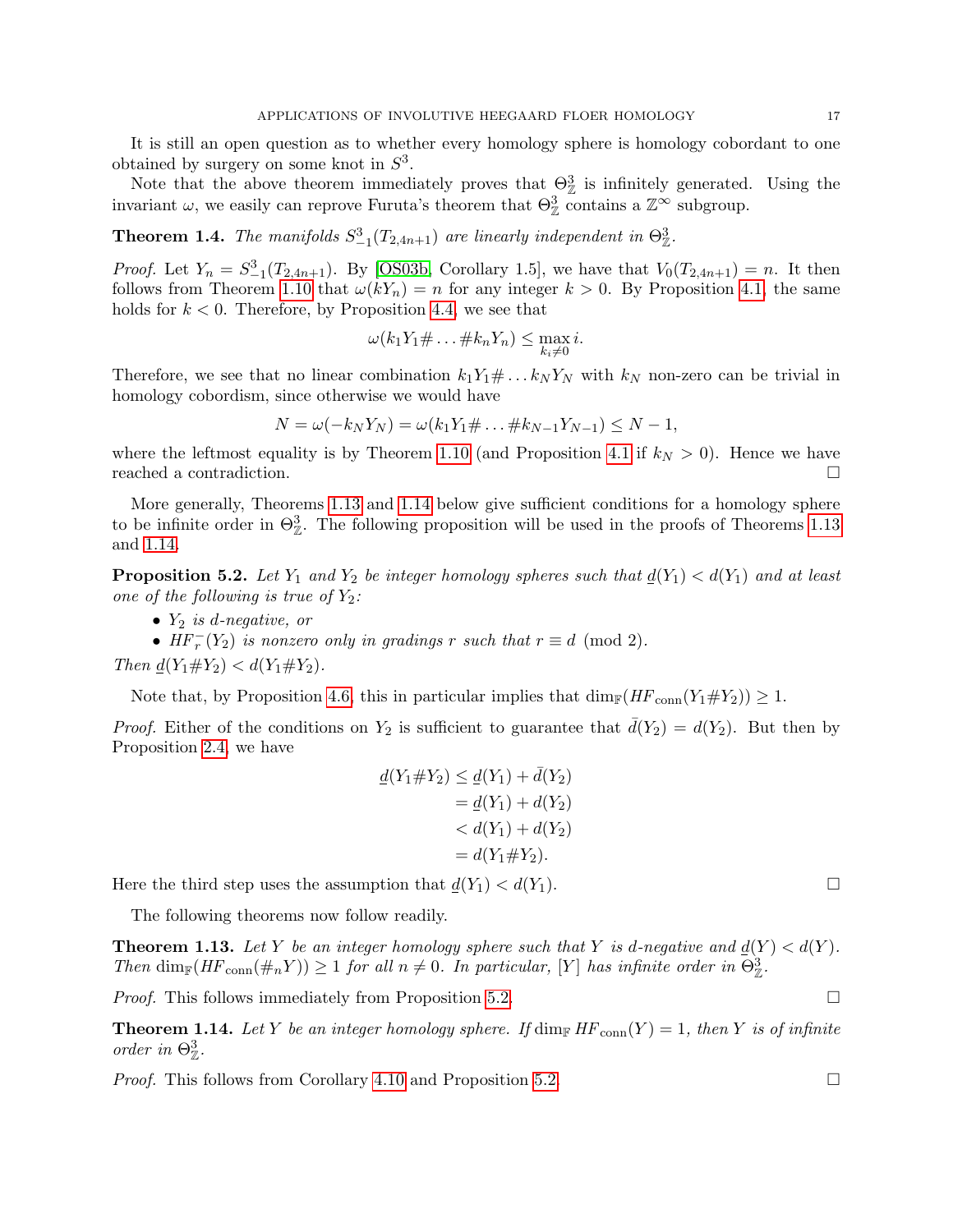Remark 5.3. As noted in the introduction, Proposition [5.2](#page-16-0) and therefore Theorems [1.14](#page-2-3) and [1.13](#page-2-2) also apply in the case that Y is a  $\mathbb{Z}_2$ -homology sphere, together with its unique spin structure, and we consider either the group  $\Theta_{\mathbb{Z}_2}^3$  or  $\Theta_{\mathbb{Z}_2}^3/\Theta_L^3$ .

#### 6. Computations for integer surgeries

<span id="page-17-0"></span>6.1. The mapping cone formula and  $\iota$  for surgeries. In this section, we will study the behavior of involutive Heegaard Floer homology and the connected Floer homology for certain Dehn surgeries. This will include the claimed computations for  $-1$ -surgery on  $T_{2,4n+1}$  used in the proof of Theorem [1.4.](#page-1-0)

We assume that the reader is familiar with the integer surgery mapping cone formula of [\[OS08\]](#page-31-5). Let  $CFK^{\infty}(K)$  be the knot Floer complex of  $K \subset S^3$ , which is freely generated over  $\mathbb{F}[U, U^{-1}]$ and  $\mathbb{Z} \oplus \mathbb{Z}$ -filtered. For  $X \subset \mathbb{Z} \oplus \mathbb{Z}$ , let CX denote the subset of  $CFK^{\infty}(K)$  generated over F by elements with filtration level  $(i, j) \in X$ . We will be interested in the case that  $a \in X$  implies  $b \in X$ for all  $b < a$  with respect to the product partial order on  $\mathbb{Z} \oplus \mathbb{Z}$ ; in this case,  $CX$  will always be a subcomplex of  $CFK^{\infty}(K)$ . We will be particularly interested in

$$
A_s^- = C\{i \le 0 \text{ and } j \le s\}
$$
  

$$
B^- = C\{i \le 0\}.
$$

The complex  $B^-$  is homotopy equivalent to  $CF^-(S^3)$ . We also have that  $C\{j \leq 0\}$  is homotopy equivalent to  $CF^{-}(S^3)$ , and, up to a grading shift,  $C\{j \leq s\}$  is homotopy equivalent to  $C\{j \leq 0\}$ (via multiplication by  $U^s$ ), and thus also homotopy equivalent to  $C\{i \leq 0\}$ . Since  $H_*(C\{i \leq 0\}) \cong$  $\mathbb{F}[U]$  and each of these complexes is finitely generated and free over  $\mathbb{F}[U]$ , this homotopy equivalence is unique up to homotopy.

We have chain maps

$$
v_s \colon A_s^- \to B^-
$$
 and  $h_s \colon A_s^- \to B^-$ ,

where  $v_s$  is inclusion, and  $h_s$  is inclusion into  $C\{j \leq s\}$  followed by the chain homotopy equivalence from  $C\{j \leq s\}$  to  $C\{i \leq 0\}$ . Let

$$
V_s = \dim_{\mathbb{F}}(\text{coker}\,v_{s,*}) \qquad \text{and} \qquad H_s = \dim_{\mathbb{F}}(\text{coker}\,h_{s,*}).
$$

Recall from [\[NW15,](#page-31-7) Lemma 2.4] that  $V_{s+1} \leq V_s$ , and that  $V_s = 0$  for  $s \geq g(K)$ , where  $g(K)$  denotes the Seifert genus of K [\[OS04a,](#page-31-20) Theorem 1.2]. We also have that  $V_s = H_{-s}$  and  $H_s = V_s + s$  (see [\[HLZ15,](#page-31-21) Lemmas 2.3 and 2.5] combined with [\[HL15,](#page-31-22) Lemma 2.6]). We write  $\vec{V}$  for the sequence  ${V_s}_{s=0}^{\infty}$ , which encodes the values of  $V_s$  and  $H_s$  for all  $s \in \mathbb{Z}$ .

We now define an  $\mathbb{F}[U]$ -module  $M(\vec{V})$  which will be used to describe the Heegaard Floer homology of  $-1$ -surgery on an L-space knot. For each  $s \geq 0$  with  $V_s \neq 0$ , we have two generators  $x_s$  and  $x'_s$ in grading  $-s(s + 1) - 2$ . We have the relations

$$
U^{V_s} x_s = U^{V_s} x'_s
$$
 for  $s \ge 0$   
\n
$$
U^{V_s} x_s = U^{V_s + \frac{s(s+1)}{2}} x_0
$$
 for  $s > 0$ .

See Figure [1](#page-18-1) for a depiction of the module  $M(\vec{V})$  as a graded root. Let  $J_0$  be the  $\mathbb{F}[U]$ -equivariant involution on  $M(\vec{V})$  that interchanges  $x_s$  and  $x'_s$ . It is clear from the definition of  $M(\vec{V})$  that this involution is indeed well-defined.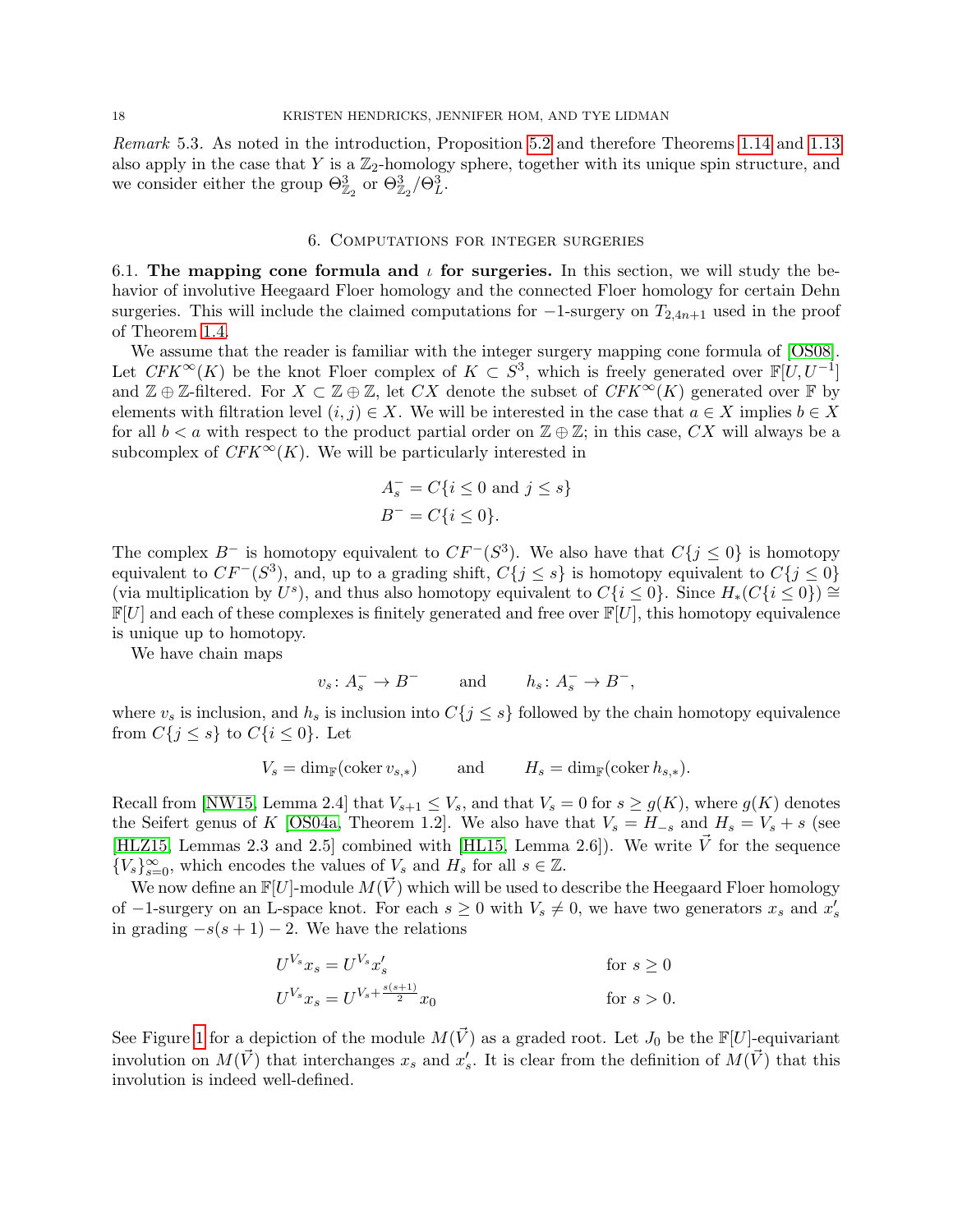

<span id="page-18-1"></span>FIGURE 1. A graded root for  $M(\vec{V})$  where  $V_0 = 2, V_1 = V_2 = 1$ , and  $V_s = 0$  for  $s \geq 3$ .

More generally, we define an  $\mathbb{F}[U]$ -module  $M(\vec{V}, n)$  for  $n \in \mathbb{Z}_{>0}$ . For each  $s \geq 0$  such that  $V_{ns} \neq 0$ , we have two generators  $x_s$  and  $x'_s$  in grading  $-ns(s+1) - 2$ . We have the relations

$$
U^{V_{ns}} x_s = U^{V_{ns}} x'_s
$$
 for  $s \ge 0$   
\n
$$
U^{V_{ns}} x_s = U^{V_{ns} + \frac{ns(s+1)}{2}} x_0
$$
 for  $s > 0$ .

As before, let  $J_0$  be the  $\mathbb{F}[U]$ -equivariant involution that interchanges  $x_s$  and  $x'_s$ . Note that  $M(\vec{V}) =$  $M(\vec{V}, 1)$ . On the other hand,  $M(\vec{V}, n)$  only depends on the values of  $V_k$  for  $k \equiv 0 \pmod{n}$ .

<span id="page-18-0"></span>**Proposition 6.1.** Let  $K$  be an L-space knot and  $n$  a positive integer. Then

$$
HF^{-}(S^{3}_{-n}(K), [0]) \cong M(\vec{V}, n)[d(L(n, 1), [0])],
$$

and the induced action  $\iota_*$  on  $HF^-(S^3_{-n}(K))$  coincides with  $J_0$  on  $M(\vec{V}, n)$ .

Using Proposition [6.1,](#page-18-0) we prove the following stronger version of Theorem [1.8.](#page-2-0)

<span id="page-18-2"></span>**Theorem 6.2.** Let K be an L-space knot and n a positive integer. Let  $M(\vec{V}, n)[d(L(n, 1), [0])]$  be the  $\mathbb{F}[U]$ -module described above endowed with the involution  $J_0$ . Then

$$
HFI^{-}(S_{-n}^{3}(K), [0]) \cong \ker(1+J_{0})[-1] \oplus \mathrm{coker}(1+J_{0}).
$$

Under this isomorphism, the action of Q on  $HFI^-(S^3_{-n}(K), [0])$  is given by the quotient map

 $\ker(1 + J_0) \to \ker(1 + J_0)/\operatorname{im}(1 + J_0) \subseteq \operatorname{coker}(1 + J_0).$ 

The involutive correction terms are

$$
\bar{d}(S^3_{-n}(K),[0]) = d(S^3_{-n}(K),[0]) = -d(L(n,1),[0])
$$

and

$$
\underline{d}(S^3_{-n}(K),[0]) = -2V_0(K) - d(L(n,1),[0]).
$$

*Finally,*  $HF_{conn}(S^3_{-n}(K), [0]) = \mathcal{T}_{(-d(L(n,1), [0])-1)}(V_0(K)).$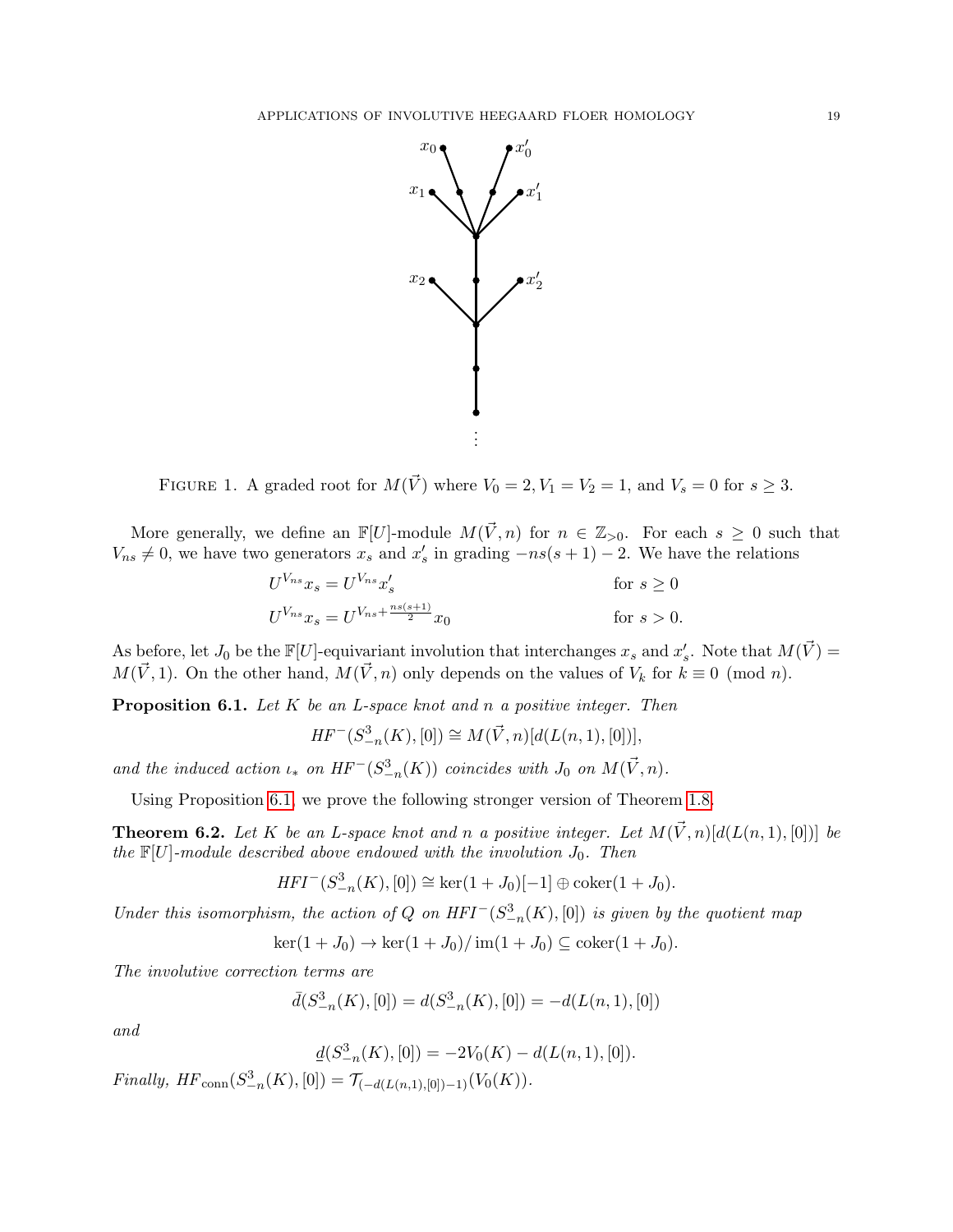*Proof.* Consider the long exact sequence from  $(2.1)$ , which yields a short exact sequence:

$$
0 \to \text{coker}(1 + \iota_*) \to HFI^-(S^3_{-n}(K), [0]) \to \ker(1 + \iota_*)[-1] \to 0,
$$

where  $\iota_*$  is the induced action of  $\iota$  on  $HF^-(S^3_{-n}(K), [0])$ . By Proposition [6.1,](#page-18-0)  $HF^-(S^3_{-n}(K), [0])$ is all supported in the same grading mod 2, so ker $(1 + \iota_*)[-1]$  and coker $(1 + \iota_*)$  are in different parities of gradings, and the short exact sequence splits. From this, it follows that  $Q$  acts on  $HFI^$ as claimed. By the splitting of  $HFI^-$  established,  $\underline{d}(S^3_{-n}(K), [0])$  is two more than the maximal degree of a U-nontorsion element in  $\ker(1+\iota_*)$ , while  $\bar{d}(S^3_{-n}(K),[0])$  is two more than the maximal degree of a U-nontorsion element of coker $(1 + \iota_*)$ . The involutive correction terms are then easily computed using Proposition [6.1.](#page-18-0) For an alternate and more powerful proof of the involutive Floer homology and correction terms, see the proof of Theorems 1.1 and 1.2 of [\[DM17\]](#page-31-4) (combined with Proposition [6.1\)](#page-18-0).

By Proposition [6.1,](#page-18-0)  $HF^-(S^3_{-n}(K), [0]) \cong M(\vec{V}, n)$  up to a grading shift, where  $\iota_*$  on  $HF^-(S^3_{-n}(K), [0])$ coincides with the involution  $J_0$  on  $M(\vec{V}, n)$ . Note that the module  $M(\vec{V}, n)$  together with  $J_0$  has the structure of a symmetric graded root together with its reflection involution, as in [\[DM17,](#page-31-4) Section 4. There exists a  $J_0$ -equivariant change of basis so that  $M(\vec{V}, n)$  contains a summand equivariantly isomorphic to  $(M(\vec{V}', n), J_0)$ , where  $\vec{V}' = (V_0, 0, 0, \ldots)$ . By [\[DM17,](#page-31-4) Lemma 4.1, Lemma 4.4, and Theorem 6.1, we see that  $CF^{-}(S_{-n}^{3}(K), [0])$  is locally equivalent to a complex with homology isomorphic to  $M(\vec{V}', n)$ , and thus  $HF_{conn}(S^3_{-n}(K), [0])$  is isomorphic to a submodule of  $\mathcal{T}_{(-d(L(n,1),[0])-1)}(V_0(K))$ . (The term  $-d(L(n,1),[0])$  is from the grading shift between  $HF^-(S^3_{-n}(K), [0])$  and  $M(\vec{V}, n)$ , and the -1 is from the shift in the definition of  $HF_{\text{conn}}$ .) Since  $d(S_{-n}^{3}(K),[0]) = \underline{d}(S_{-n}^{3}(K),[0]) + 2V_0$ , Proposition [4.3](#page-11-2) implies that  $HF_{conn}(S_{-n}^{3}(K),[0])$  is exactly  $\mathcal{T}_{(-d(L(n,1),[0])-1)}(V_0(K)).$ 

The proof of Proposition [6.1](#page-18-0) will rely on the integer surgery mapping cone formula of [\[OS08\]](#page-31-5). In particular, we will use the fact that the maps induced by the 2-handle cobordism from  $S<sup>3</sup>$  to  $S_{-n}^{3}(K)$  can be computed from the mapping cone, as follows. Throughout, we assume that n is a positive integer.

We will define a map

$$
D_n\colon \bigoplus_{s\in\mathbb{Z}}A_s^-\to \bigoplus_{s\in\mathbb{Z}}B_s^-,
$$

where each  $B_s^-$  is a copy of  $B^- = CF^-(S^3)$ . The map  $D_n$  sends  $a_s \in A_s^-$  to

$$
D_n(a_s) = v_s(a_s) + h_s(a_s)
$$

where

 $v_s: A_s^- \to B_s^-$  and  $h_s: A_s^- \to B_{s-n}^-$ .

Let  $\mathfrak{C} = \text{Cone}(D_n)$ , the mapping cone of  $D_n$ . The absolute grading on the complex  $\mathfrak{C}$  is determined by setting the grading of  $1 \in H_*(B_{-s}^-)$  to be  $-2 - d(L(n, 1), [n-s])$  for  $0 \le s \le n-1$ .

Let  $W_{-n}(K)$  be the four-manifold obtained by attaching a 2-handle to  $S^3$  along  $K \subset S^3 = \partial B^4$ with framing  $-n$ . Choose a Seifert surface F for K and let  $\hat{F}$  denote the capped off surface in  $W_{-n}(K)$ .

Fix  $N$  a positive integer. Let

$$
\mathbb{A}^N = \bigoplus_{-N \le s \le N} A_s^- \qquad \text{and} \qquad \mathbb{B}^N = \bigoplus_{-N-n \le s \le N} B_s^-.
$$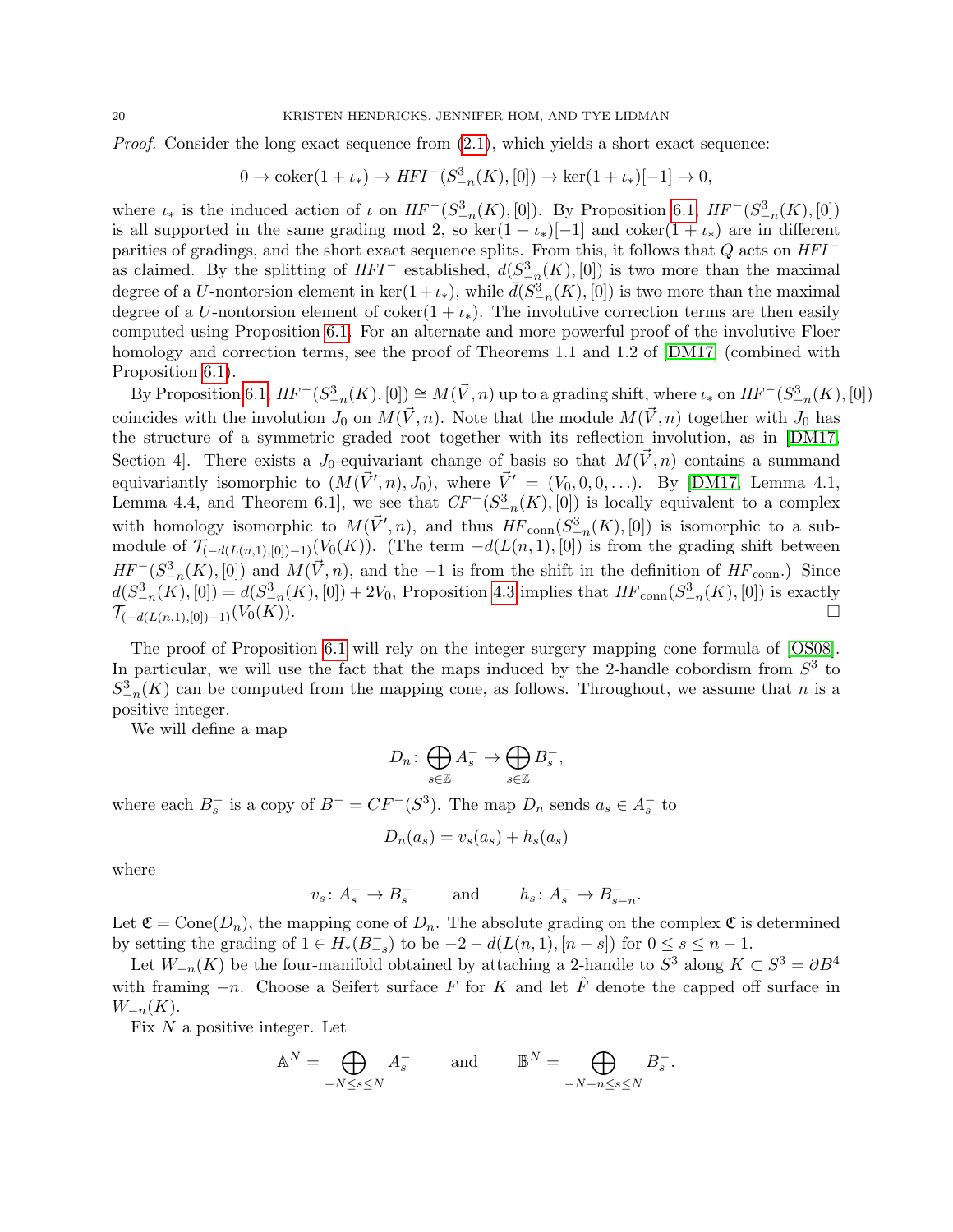Write  $\mathfrak{C}^N$  for the subcomplex of the mapping cone  $\mathfrak{C}$  given by

$$
\mathfrak{C}^N = \mathbb{A}^N \oplus \mathbb{B}^N.
$$

For notational purposes, we denote the differential by  $D_n^N$ . Unlike  $\mathfrak{C}, \mathfrak{C}^N$  is finitely generated over  $\mathbb{F}[U]$ . The following allows us to compute the cobordism map associated to  $W_{-n}(K)$  in terms of the subcomplex  $\mathfrak{C}^N$ .

<span id="page-20-0"></span>**Proposition 6.3.** Fix a knot  $K \subset S^3$ , a positive integer  $n > 0$ , and a spin<sup>c</sup> structure t on  $W_{-n}(K)$ . There exists  $N \gg 0$  such that the following holds.

- (1)  $H_*(\mathfrak{C}^N) \cong HF^-(S^3_{-n}(K))$  as absolutely-graded  $\mathbb{F}[U]$ -modules.
- (2) If  $|\langle c_1(\mathfrak{t}), \hat{F} \rangle| \leq 2N n$ , then  $F_W^ \sum_{W_{-n}(K),t}^{n}(1)$  can be computed via the inclusion of  $B_s^-$  into  $\mathfrak{C}^N$ , where  $\langle c_1(\mathfrak{t}), \hat{F} \rangle + n = 2s$ .
- (3) If  $|\langle c_1(\mathfrak{t}), \hat{F} \rangle| > 2N n$ , then  $F_W^ \mathcal{W}_{-n}(K),$ t $(1)$  is the unique non-zero element of  $HF^{-}(S^{3}_{-n}(K),\mathfrak{t}|_{S^{3}_{-n}(K)})$ in degree  $\frac{c_1(\mathfrak{t})^2 - 7}{4}$  $\frac{1}{4}$ .

While statements of the form found in Proposition [6.3](#page-20-0) are more standard for  $HF^+$ , we find that for our use here, the version for  $HF^-$  is more suitable for our computations. We postpone the proof of Proposition [6.3](#page-20-0) to Section [6.2.](#page-22-0) Assuming this proposition, we now proceed towards the proof of Proposition [6.1.](#page-18-0)

When K is an L-space knot, it follows from [\[OS04b,](#page-31-23) Theorem 4.4] and [\[OS04c,](#page-31-14) Theorem 9.6] that  $H_*(A_s^-) \cong \mathbb{F}[U]$  for all s. Furthermore, we will show that if K is an L-space knot, we have the following identification.

<span id="page-20-1"></span>**Lemma 6.4.** If K is an L-space knot, then

$$
HF^{-}(S_{-n}^{3}(K)) \cong \operatorname{coker} D_{n,*}^{N},
$$

where

$$
D_{n,*}^N: \bigoplus_{-N \leq s \leq N} H_*(A_s^-) \to \bigoplus_{-N-n \leq s \leq N} H_*(B_s^-).
$$

Proof. We have an exact triangle



which yields the short exact sequence

$$
0 \to \operatorname{coker} D_{n,*}^N \to H_*({\mathfrak C}^N) \to \ker D_{n,*}^N \to 0.
$$

Since K is an L-space knot,  $H_*(A_s^-) \cong \mathbb{F}[U]$  for all s. It is straightforward to verify in this case that  $v_s$  and  $h_s$  are injective on homology for each s, which can then be used to prove that  $D_{n,*}^N$  is injective. Hence  $H_*(\mathfrak{C}^N) \cong \text{coker } D_{n,*}^N$ . The result now follows from Proposition [6.3.](#page-20-0) □

<span id="page-20-2"></span>**Lemma 6.5.** Let  $n$  be a positive integer. Then

$$
\operatorname{coker} D_{n,*}^N \cong M(\vec{V}, n)[d(L(n, 1), [0])].
$$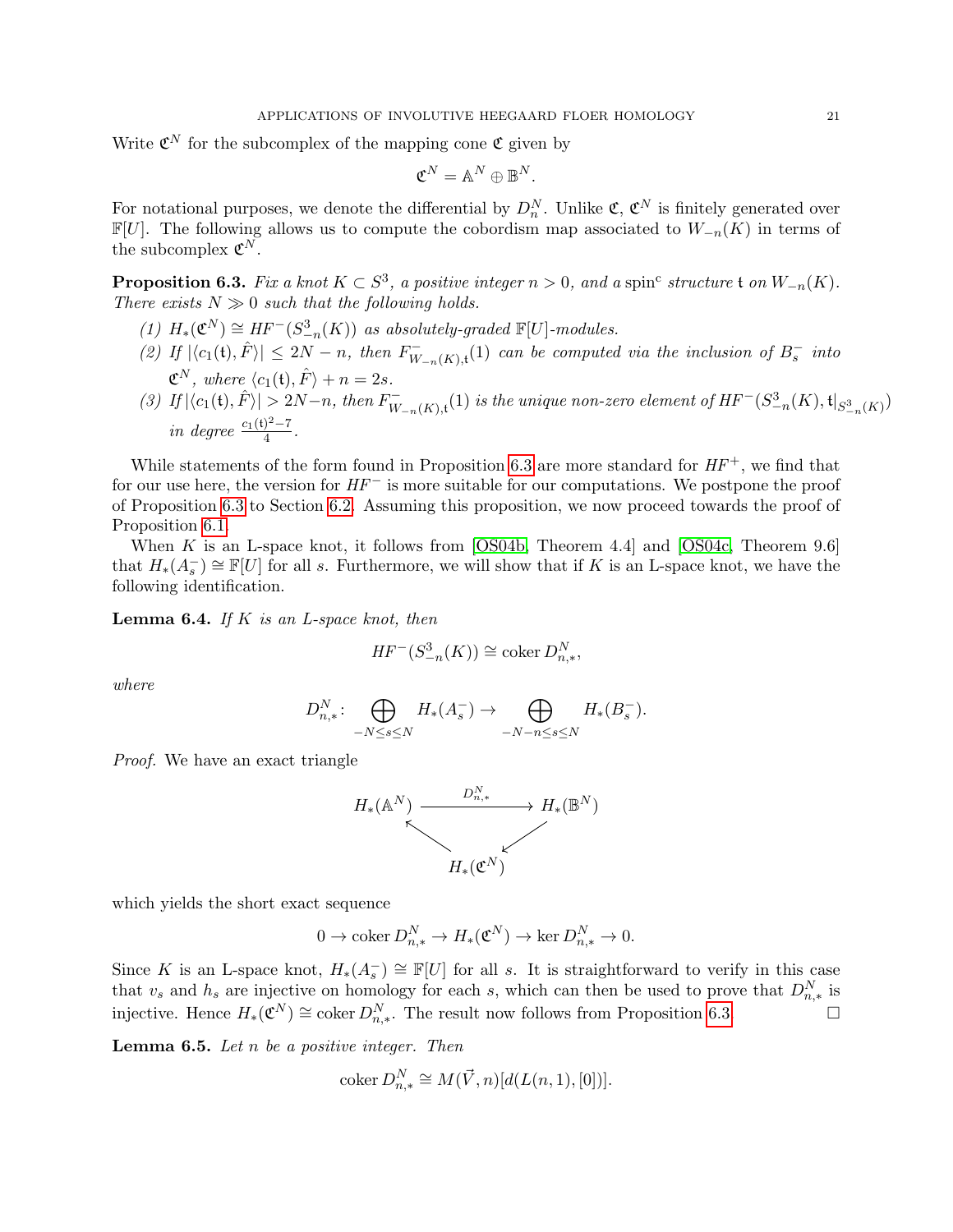*Proof.* We consider the case  $n = 1$ ; the argument readily generalizes to arbitrary n. Write  $D_*$  for  $D_{n,*}^N$ . For  $0 \leq s \leq N$ , identify  $x_s$  with  $1 \in H_*(B_{-s-1}^-) \cong \mathbb{F}[U]$  and  $x'_s$  with  $1 \in H_*(B_s^-) \cong \mathbb{F}[U]$ . For  $-N \leq s \leq N$ , let  $y_s$  denote  $1 \in H_*(A_s^-) \cong \mathbb{F}[U]$ . Note that  $U^{V_0}x_0$  and  $U^{V_0}x_0'$  are identified in coker D<sup>∗</sup> via

(6.1) 
$$
D_*(y_0) = U^{V_0} x_0 + U^{V_0} x'_0.
$$

For  $1 \leq s \leq N$ , using that  $V_{-s} = H_s = V_s + s$ , we have

<span id="page-21-1"></span>(6.2) 
$$
D_*(y_s) = U^{V_s} x'_s + U^{H_s} x'_{s-1} = U^{V_s} x'_s + U^{V_s + s} x'_{s-1}
$$

<span id="page-21-2"></span>(6.3) 
$$
D_*(y_{-s}) = U^{V_{-s}}x_{s-1} + U^{H_{-s}}x_s = U^{V_s + s}x_{s-1} + U^{V_s}x_s.
$$

Because the  $y_i$ 's form a basis for  $\bigoplus_{-N\leq s\leq N} H_*(A_s^-)$ , [\(6.1\)](#page-21-0), [\(6.2\)](#page-21-1), and [\(6.3\)](#page-21-2) span the image of  $D_*$ . Note that applying [\(6.2\)](#page-21-1) recursively yields that for  $1 \leq s \leq N$ ,

<span id="page-21-0"></span>
$$
U^{V_s + \frac{s(s+1)}{2}} x'_0 + U^{V_s} x'_s \in \text{im } D_*,
$$

and similarly for  $x_s$ . From this, it is straightforward to see that the image of  $D_*$  is spanned by

<span id="page-21-4"></span>
$$
U^{V_0}x_0 + U^{V_0}x'_0, \quad U^{V_s}x_s + U^{V_s + \frac{s(s+1)}{2}}x_0, \quad U^{V_s}x'_s + U^{V_s + \frac{s(s+1)}{2}}x'_0,
$$

It follows that

(6.4) 
$$
\operatorname{coker} D_{n,*}^N \cong M(\vec{V}, n)[d(L(n, 1), [0])],
$$

as desired.  $\square$ 

*Proof of Proposition [6.1.](#page-18-0)* Let K be an L-space knot. By Lemmas [6.4](#page-20-1) and [6.5,](#page-20-2) we have

<span id="page-21-3"></span>
$$
HF^{-}(S^{3}_{-n}(K), [0]) \cong \text{coker}\, D_{n,*}^{N} \cong M(\vec{V}, n)[d(L(n, 1), [0])].
$$

We now prove that under this isomorphism, the induced action  $\iota_*$  on  $HF^-(S^3_{-n}(K), [0])$  is identified with the involution  $J_0$  on  $M(\vec{V}, n)$ . By [\[OS06,](#page-31-15) Theorem 3.6] and [\[Zem15,](#page-32-2) Theorem A], we have that

(6.5) 
$$
F_{W_{-n}(K),t}^{-} = \iota_{*} \circ F_{W_{-n}(K),\bar{t}}^{-}
$$

where we have used the fact that the involution  $\iota_*$  on  $HF^-(S^3)$  is the identity.

Let  $N \gg 0$  be as in Proposition [6.3.](#page-20-0) For  $0 \leq s \leq N$ , let  $x'_{s}$  denote the image of  $F_{W}^{-}$  $W_{-n}(K),$ t $(1),$ where  $\langle c_1(t), \hat{F} \rangle = 2s - n$ . By Proposition [6.3](#page-20-0) [\(2\)](#page-23-2), this is identified with the image of  $1 \in H_*(B_s)$ under the inclusion of  $B_s$  into  $\mathfrak{C}^{\bar{N}}$ . Likewise, let  $x_s = F_{\bar{W}}^ \overline{W}_{-n}(K),$ <sup>t</sup><sub> $\overline{t}$ </sub>(1), which is the image of 1 ∈  $H_*(B_{-s-n})$  under the inclusion map to  $H_*(\mathfrak{C}^N)$ , where  $\langle c_1(\bar{\mathfrak{t}}), \hat{F} \rangle = -2s - n$ . By Equation [\(6.5\)](#page-21-3) it follows that  $\iota_*$  interchanges  $x_s$  and  $x'_s$  for  $0 \le s \le N$ . Since these elements generate coker  $D_{n,*}^N$ over  $\mathbb{F}[U]$ , we see that  $\iota_*$  agrees with  $J_0$  under the isomorphism in Equation [\(6.4\)](#page-21-4).

Proof of Theorem [1.9.](#page-2-4) The proof is nearly identical to the proof of Proposition [6.1](#page-18-0) and Theorem [1.8.](#page-2-0) The only difference is that now coker  $D_{n,*}^N$  is a submodule of, rather than isomorphic to,  $H_*(\mathfrak{C}^N)$ . The generator  $U^{V_0}x_0$  is still fixed by  $\iota$ . The grading of  $U^{V_0}x_0$  is  $-2V_0-d(L(n, 1), [0])-2$ , and the result follows.  $\Box$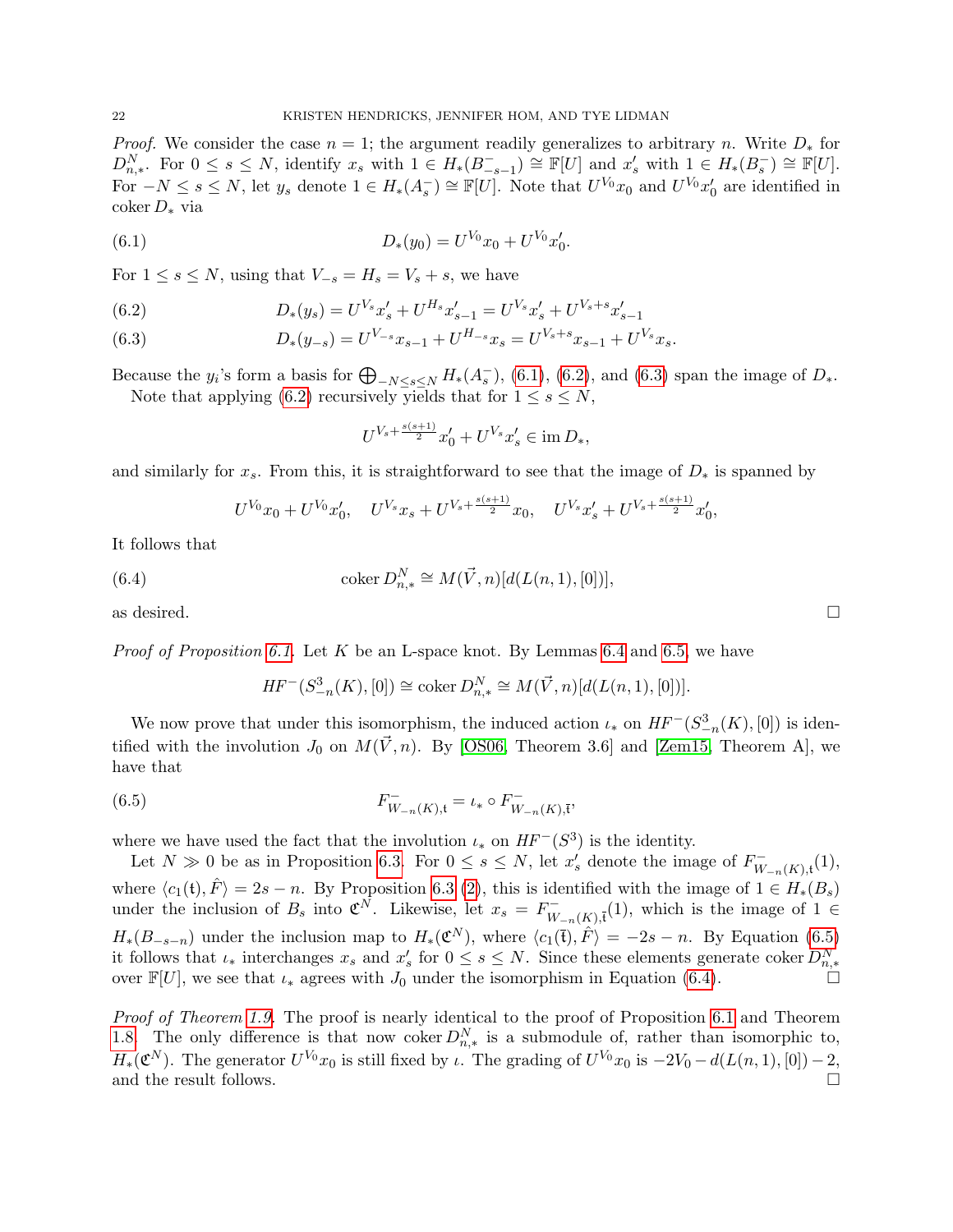# <span id="page-22-0"></span>6.2. The proof of Proposition [6.3.](#page-20-0) In this subsection we prove Proposition [6.3.](#page-20-0)

First, we must recall a bit more about the mapping cone formula for  $HF^-$ . It turns out that a direct analogue of the usual mapping cone formula from [\[OS08\]](#page-31-5) does not work for the minus flavor of Heegaard Floer homology. In [\[MO10\]](#page-31-24), Manolescu and Ozsváth instead establish an analogue with  $\mathbb{F}[U]$  coefficients. One needs to work with  $\mathbb{F}[U]$  coefficients because the cobordism maps appearing in the mapping cone formula can be non-zero for infinitely many spin<sup>c</sup> structures in the minus flavor. We summarize the relevant construction and facts below, before using this to prove Proposition [6.3.](#page-20-0) Throughout, we will write a term in bold to indicate tensoring a finitely-generated module over  $\mathbb{F}[U]$  with the power series ring  $\mathbb{F}[[U]]$ , e.g.  $\mathbf{A}^-_s = A_s^- \otimes \mathbb{F}[[U]]$ . Technically, the relevant objects are no longer chain complexes, because they are not a direct sum of their grading homogeneous pieces, but the homological constructions we will use (e.g., grading homogeneous elements, mapping cones, etc.) still make sense.

Fix a non-zero integer p. We will be interested in the cone of

<span id="page-22-2"></span>
$$
\psi_p \colon \prod_{s \in \mathbb{Z}} \mathbf{A}_s^- \to \prod_{s \in \mathbb{Z}} \mathbf{B}_s^-, \quad (s, a) \mapsto (s, \mathbf{v}(a)) + (s + p, \mathbf{h}(a)).
$$

Note that in this cone, which we denote by  $\mathfrak{C}^-(p,K)$ , we use direct products instead of direct sums. (We do not use the bold notation, because this does not arise as the U-completion of a finitely-generated module over  $\mathbb{F}[U]$ .) As in the uncompleted case,  $\mathbf{B}_s^- = \mathbf{C}\mathbf{F}^-(S^3)$ . We have the following:

<span id="page-22-1"></span>**Theorem 6.6.** [\[MO10,](#page-31-24) Theorem 1.1] Fix a non-zero integer p and a knot K in  $S^3$ . There is an isomorphism of relatively-graded  $\mathbb{F}[U]$ -modules

(6.6) 
$$
H_*(\mathfrak{C}^-(p,K)) \cong \mathbf{HF}^-(S_p^3(K)).
$$

This is a direct analogue of the mapping cone formula for computing  $HF^+$  of surgery, given by Ozsváth-Szabó [\[OS08\]](#page-31-5). While the statement in Theorem [6.6](#page-22-1) is relatively-graded, we will upgrade this to respect the absolute gradings for negative surgeries in the proof of Proposition [6.3.](#page-20-0)

Recall that we would also like to compute the cobordism map from  $HF^-(S^3)$  to  $HF^-(S^3_p(K))$ associated to the trace of the surgery,  $W_p(K)$ . We index the spin<sup>c</sup> structures on  $W_p(K)$  by

(6.7) 
$$
\langle c_1(\mathfrak{t}_s), [\hat{F}] \rangle + p = 2s, \quad s \in \mathbb{Z}.
$$

Here,  $\hat{F}$  denotes a capped off Seifert surface for K in  $W_p(K)$ . Consequently, the above equation implicitly depends on a choice of orientation of  $\hat{F}$ , hence K. This will not matter for us, since we are only interested in comparing the different  $F_{W}^{-}$  $\overline{W}_{p}(K),$ <sub>ts</sub> to each other, and determining the isomorphism type of  $(HF^{-}(S_p^{3}(K)), \iota_*),$  not identifying any of these as canonical elements.

With completed coefficients, the cobordism map  $\mathbf{F}_{\mathbf{u}}^ W_{p}(K),$ <sub>ts</sub> can be computed as follows.

**Theorem 6.7.** [\[MO10,](#page-31-24) Theorem 14.3] Under an isomorphism between  $H_*(\mathfrak{C}^-(p,K))$  and  $\mathbf{HF}^-(S_p^3(K))$ as in [\(6.6\)](#page-22-2), the inclusion from  $\mathbf{B}_s^-$  into  $\mathfrak{C}^-(p,K)$  induces  $\mathbf{F}_W^ _{W_p(K),\mathfrak{t}_s}^-$  on homology for each s.

In order to establish Proposition [6.3,](#page-20-0) we must first translate the above results from HF<sup>−</sup> back to  $HF^-$ . We will need the following technical lemma about completions with respect to U. This is well-known, but we include it for completeness. (See [\[MO10,](#page-31-24) Section 2] for a similar discussion.)

<span id="page-22-3"></span>**Lemma 6.8.** Let C and D be finitely-generated, free, relatively  $\mathbb{Z}$ -graded complexes over  $\mathbb{F}[U]$ , where U has degree  $-2$ . Suppose that  $\eta: \mathbf{C} \to \mathbf{D}$  is a grading homogeneous chain map. Then, there exists a chain map  $f: C \to D$  such that  $\mathbf{f}_* = \eta_*$ . Further,  $f_*$  is unique. Finally,  $\eta_*$  is an isomorphism of  $\mathbb{F}[[U]]$ -modules if and only if  $f_*$  is an isomorphism of  $\mathbb{F}[U]$ -modules.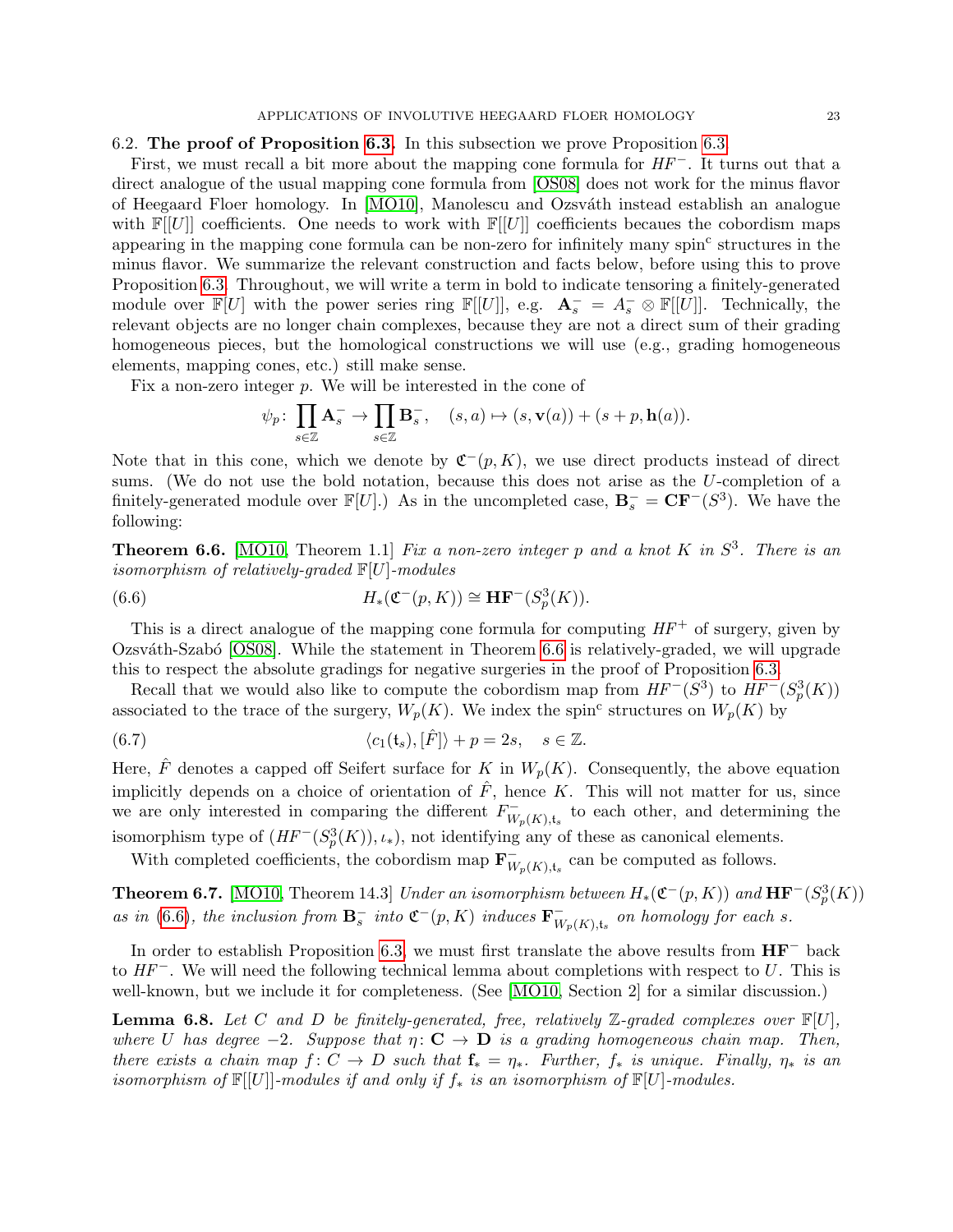*Proof.* First, we recall that  $\mathbb{F}[U]$  is flat over  $\mathbb{F}[U]$ , and hence there is a canonical isomorphism  $H_*(\mathbf{C}) \cong H_*(C) \otimes \mathbb{F}[U]$  and similarly for D. Consequently, by the assumptions on C,

$$
H_*(C) \cong (\mathbb{F}[U])^b \oplus \bigoplus_{i=1}^k \mathbb{F}[U]/(U^{m_i}),
$$

and similarly for D. We then see that

$$
H_*(C) \otimes \mathbb{F}[[U]] \cong (\mathbb{F}[[U]])^b \oplus \bigoplus_{i=1}^k \mathbb{F}[U]/(U^{m_i})
$$

and the result is easily deduced.  $\square$ 

With this, we are ready to prove the claimed technical proposition.

*Proof of Proposition [6.3.](#page-20-0)* Fix a knot  $K \subset S^3$ , a positive integer n, and let  $N \gg 0$ .

- (1) By [\[MO10,](#page-31-24) Lemma 4.4 and Lemma 10.1], we see that when  $n > 0$ , the inclusion of  $\mathfrak{C}^N$  into  $\mathfrak{C}^{-}(-n, K)$  is a quasi-isomorphism. (This is the analogue of the standard truncation for the mapping cone for  $HF^+$  found in [\[OS08,](#page-31-5) Lemma 4.3].) Combining this with Theorem [6.6,](#page-22-1) we see that  $H_*(\mathfrak{C}^N) \cong \mathbf{HF}^-(S^3_{-n}(K))$ . Lemma [6.8](#page-22-3) now implies that  $H_*(\mathfrak{C}^N) \cong HF^-(S^3_{-n}(K))$ as relatively-graded  $\mathbb{F}[U]$ -modules. We will return to the absolute grading at the end of the proof.
- <span id="page-23-2"></span>(2) Note that if  $|s| \leq N$ , then the inclusion of  $\mathbf{B}_s^-$  into  $\mathfrak{C}^-(n,K)$  factors through  $\mathfrak{C}^N$ . Therefore, if  $|\langle c_1(\mathfrak{t}_s), [\hat{F}] \rangle| \leq 2N - n$ , then  $\mathbf{F}_{W}^ \overline{W}_{n}(K),$ <sub>ts</sub> is computed from the inclusion of  $\mathbf{B}_s^-$  into  $\mathfrak{C}^N$ . The result again follows from Lemma [6.8.](#page-22-3)
- (3) The last part of the proposition does not need the mapping cone formula. Since  $W_{-n}(K)$  is a negative-definite cobordism, the induced cobordism map must localize to be an isomorphism on  $HF^{\infty}$ , and thus  $F_{W}^{-}$  $W_{n-k}(K)$ ,t<sup>(1)</sup> is non-zero. It thus remains to show that this element is unique in its grading. Since  $HF^{\infty}(S^3_{-n}(K), \mathfrak{s}) \cong \mathbb{F}[U, U^{-1}]$  for any  $\mathfrak{s}$ , there is at most one non-zero element in each sufficiently negative degree of  $HF^{-}(S^3_{-n}(K), \mathfrak{s})$ . The result now follows, since  $|\langle c_1(\mathbf{t}), [\hat{F}]\rangle| \gg 0$  implies that

$$
\operatorname{gr}(F_{W_{-n}(K),\mathfrak{t}}^{-1}(1)) = \frac{c_1(\mathfrak{t})^2 - 7}{4} \ll 0.
$$

To complete the proof, it suffices to show that the isomorphism  $H_*(\mathfrak{C}^N) \cong HF^-(S^3_{-n}(K))$  respects the absolute grading. Note that the absolute grading on  $HF^-(S^3_{-n}(K))$  is determined by that of one element in  $HF^{-}(S^3_{-n}(K), \mathfrak{s})$  for each  $\mathfrak{s}$ . By choosing  $N > n$ , for each spin<sup>c</sup> structure  $\mathfrak{s}$ on  $S_{-n}^3(K)$ , there exists s so that  $|\langle c_1(\mathfrak{t}_s), [\hat{F}] \rangle| \leq 2N - n$  and  $\mathfrak{t}_s |_{S_{-n}^3(K)} = \mathfrak{s}$ . The definition of the absolute grading on  $\mathfrak{C}^N$  is chosen such that the generator of  $H_*(B_s) \cong \mathbb{F}[U]$  is precisely in degree gr $(F_{W}^{-})$  $W_{-n}(K),t_s(1)$ . The absolute gradings must therefore agree since  $F_W^{\text{--}}$  $V_{-n}(K), t_s(1) \neq 0$  by the negative-definiteness of  $W_{-n}(K)$ .

### 7. COMPUTATIONS OF  $HF_{conn}$

<span id="page-23-1"></span><span id="page-23-0"></span>7.1. Connected homology of connected sums of surgeries on L-space knots. In this section we prove Theorem [1.10,](#page-2-1) computing the connected Heegaard Floer homology of a connected sum of  $-1$ -surgeries on L-space knots. We begin by introducing some notation. For  $n \in \mathbb{Z}_{>0}$ , let  $\mathcal{C}_n$  denote the chain complex appearing in Figure [2](#page-24-0) with involution given by reflection across the centerline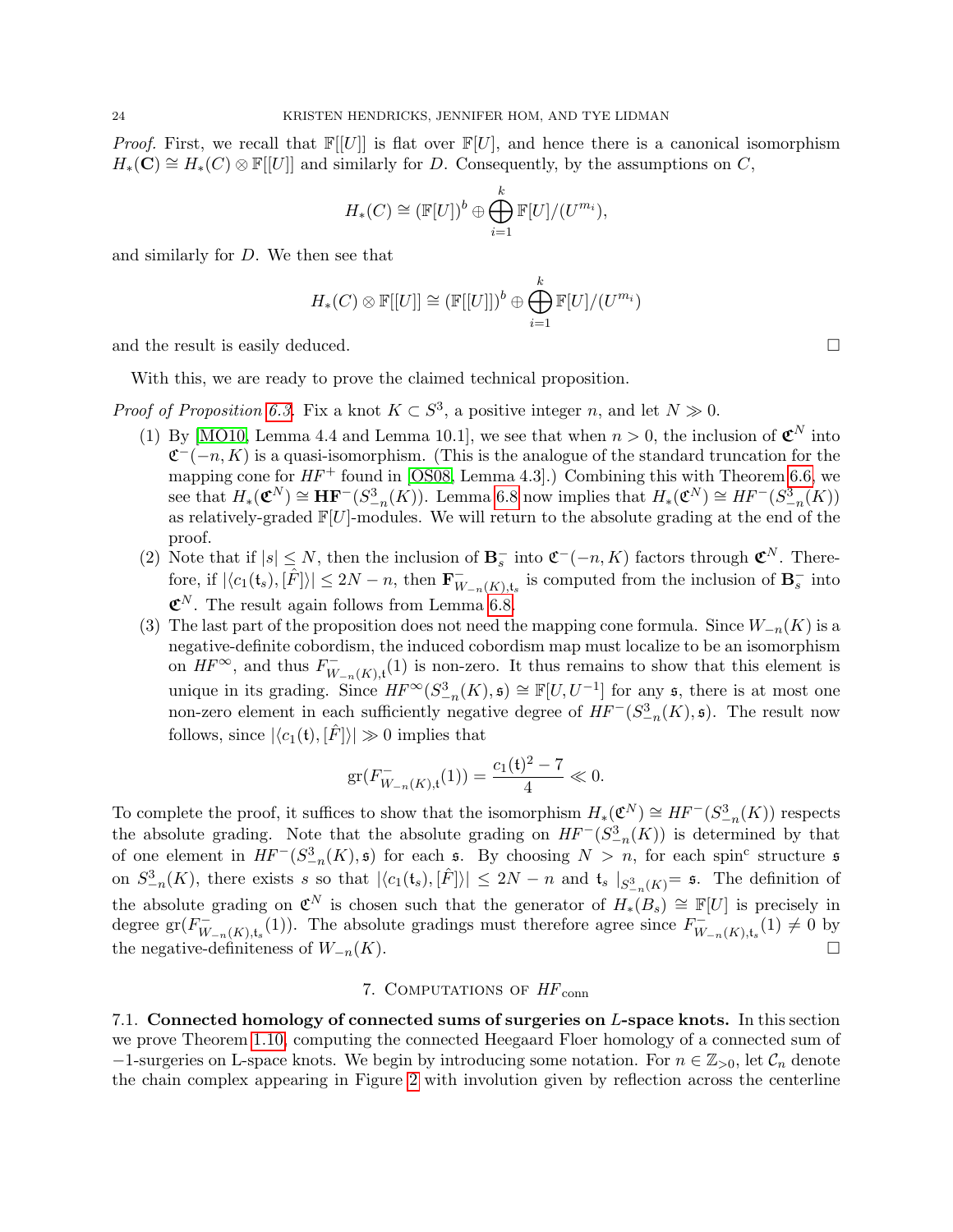

<span id="page-24-0"></span>FIGURE 2. The highest gradings in the complex  $C_n$ . The complex continues with further U-powers of the three generators. The involution is reflection across the centerline of the page.

of the page. More precisely,  $\mathcal{C}_n$  is generated over  $\mathbb{F}[U]$  by  $x_1, x_2, y$  such that  $\text{gr}(x_1) = \text{gr}(x_2) = -2$ ,  $gr(y) = -2n - 1$ ,  $\partial(y) = U^{n}(x_1 + x_2)$ , and the involution  $\iota$  interchanges  $x_1$  and  $x_2$  and fixes y.

Recall that in Proposition [6.1,](#page-18-0) we showed that if K is an L-space knot,  $HF^-(S^3_{-1}(K)) \cong M(\vec{V}, 1)$ , where  $\vec{V} = (V_0(K), V_1(K), \ldots)$ . We then used the results of [\[DM17\]](#page-31-4) to compute  $HFT^{-}(S^3_{-1}(K))$ . Going further, Dai and Manolescu showed that if an *u*-complex C has homology  $M(\vec{V}, 1)$  with involution given by the reflection  $J_0$  as described in Section [6,](#page-17-0) then C is locally equivalent to  $\mathcal{C}_{V_0}$  [\[DM17,](#page-31-4) Theorem 6.1]. Therefore, if  $K_1, \cdots, K_m$  are L-space knots, in order to compute  $\overline{HF}_{\text{conn}}(\#_{i=1}^m S^3_{-1}(K_i))$ , it suffices to compute the connected homology of  $\mathcal{C}_{V_0(K_1)} \otimes \cdots \otimes \mathcal{C}_{V_0(K_m)}$ . Recall that if  $K_i$  is the unknot, then  $S^3_{-1}(K_i)$  is trivial in homology cobordism, so it suffices to assume that  $K_i$  is a non-trivial L-space knot, or equivalently,  $V_i > 0$  for all i. Theorem [1.10](#page-2-1) is thus a corollary of the following.

<span id="page-24-1"></span>**Proposition 7.1.** Let  $n_1 \geq n_2 \geq \cdots \geq n_m > 0$ . Let  $a_i = \sum_{j=1}^i n_j$ , with  $a_0 = 0$ . Then  $H_{conn}(\mathcal{C}_{n_1} \otimes$  $\mathcal{C}_{n_2} \otimes \cdots \otimes \mathcal{C}_{n_m}$  is given by

$$
\bigoplus_{i=1}^m \mathcal{T}_{i-2-2a_{i-1}}(n_i).
$$

As a warm-up, we present the argument for  $m = 1$ . (The argument given in the proof of Theorem [6.2](#page-18-2) could also be used to establish this first lemma more succinctly, but would not help us as much in the general case.)

# <span id="page-24-2"></span>Lemma 7.2.  $H_{conn}(\mathcal{C}_n) = \mathcal{T}_{-1}(n)$ .

*Proof.* As above, let  $\mathcal{C}_n = (C_n, \iota)$  be generated by  $x_1, x_2$ , and y such that  $\partial(y) = U^n(x_1 + x_2)$ ,  $gr(x_1) = gr(x_2) = -2$ ,  $gr(y) = -2n - 1$ , and  $\iota$  fixes y and interchanges  $x_1$  and  $x_2$ . Observe that  $x_1$  and  $x_2$  are both generators of  $U^{-1}H^*(C_n)$ , in which  $[x_1] = [x_2]$ . Since  $H_{red}(C_n) = \mathcal{T}_{(-1)}(n)$ , it suffices to prove that any self-local equivalence is surjective.

Suppose that  $f: C_n \to C_n$  is a self-local equivalence. Let  $G: C_n \to C_n$  be a chain homotopy such that  $\partial G + G\partial = f \circ \iota + \iota \circ f$ .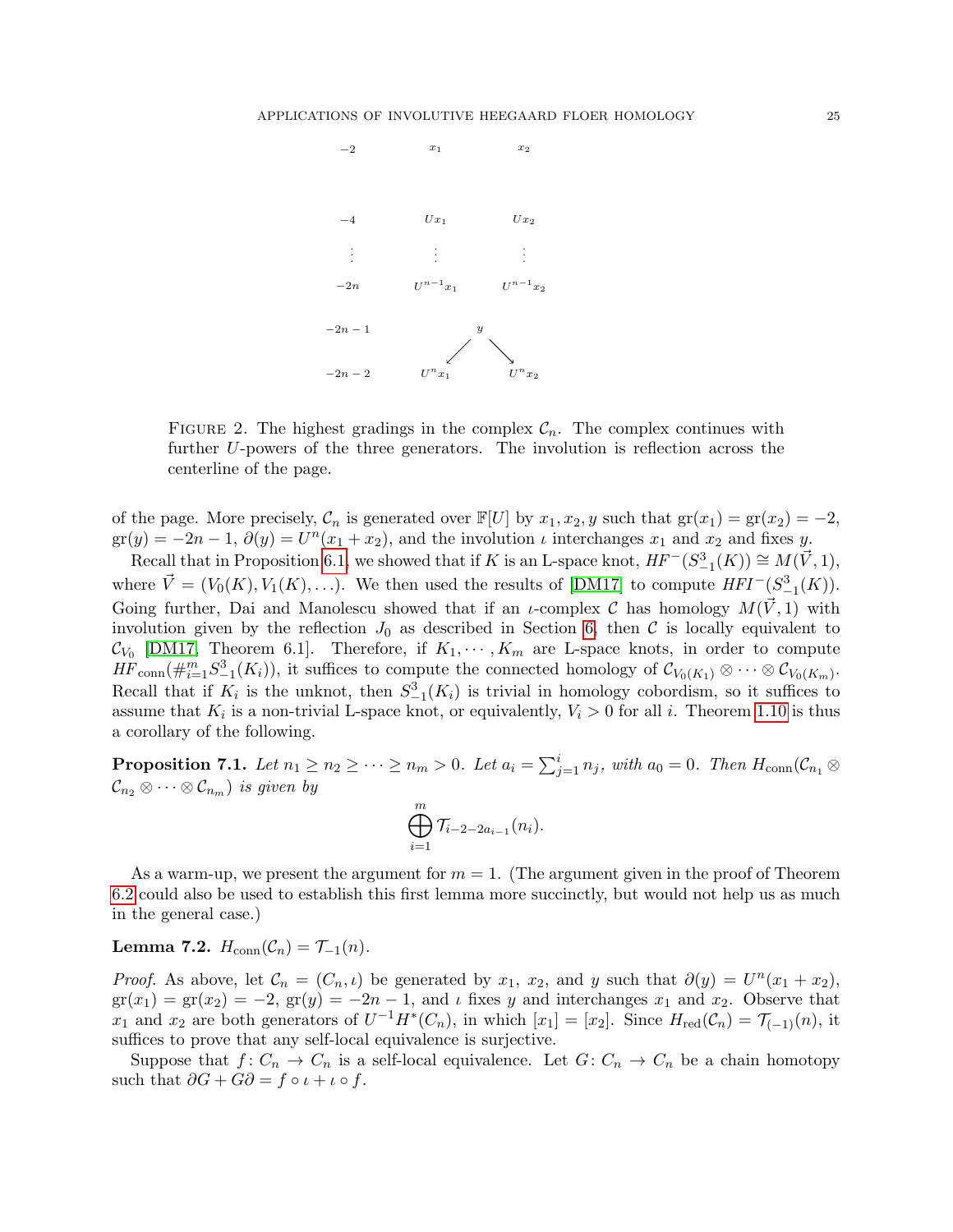

<span id="page-25-0"></span>FIGURE 3. The highest gradings of the complex  $C_{2,1}$ . The complex continues with further U-powers of the five generators. The involution is given by reflection across the centerline of the page.

Now, consider  $x_1$ . Because f preserves the homological grading,  $f(x_1) = \lambda_1 x_1 + \lambda_2 x_2$  for  $\lambda_1, \lambda_2 \in$  ${0, 1}.$  However, notice that if  $f(x_1) = 0$ , then in the map  $f_*: U^{-1}H_*(C_n) \to U^{-1}H_*(C_n)$ , we have  $f_*(x_1) = 0$ , so  $f_*$  is not an isomorphism. Similarly if  $f(x_1) = x_1 + x_2$ , then  $f_*(x_1) = [x_1] + [x_2] = 0$ as a map  $U^{-1}H_*(C_n) \to U^{-1}H_*(C_n)$ . So in fact either  $f(x_1) = x_1$  or  $f(x_1) = x_2$ .

Moreover,  $G(x_1)$  must have grading  $-1$ , implying that  $G(x_1) = 0$ . Hence

$$
f(\iota(x_1)) + \iota(f(x_1)) = \partial G(x_1) + G(\partial(x_1)) = 0
$$

This implies that  $f(x_2) = \iota(f(x_1))$ . So  $f(x_1+x_2) = x_1+x_2$ . Now, consider  $f(y)$ . Again for grading reasons, either  $f(y) = y$  or  $f(y) = 0$ . But  $\partial(f(y)) = f(\partial y) = f(U^{n}(x_1 + x_2)) = U^{n}f(x_1 + x_2) =$  $U^{n}(x_1+x_2)$ . So  $f(y)$  cannot be zero, and we have that  $f(y) = y$ . We see f is a surjection and  $H_{\text{conn}}(\mathcal{C}_n) = H_{\text{red}}(C_n) = \mathcal{T}_{-1}(n).$ 

<span id="page-25-1"></span>**Lemma 7.3.** Let  $n_1 \geq n_2 \geq \cdots \geq n_m > 0$ . Then  $\mathcal{C}_{n_1} \otimes \cdots \otimes \mathcal{C}_{n_m}$  is locally equivalent to the complex  $\mathcal{C}_{n_1,\cdots,n_m}$  generated by elements  $x_i^j$  $i<sup>j</sup>$  such that  $i \in \{1,2\}, 1 \leq j \leq m$  and an element y such that

gr
$$
(x_i^1) = -2
$$
  
gr $(x_i^j) = -2a_{j-1} + (j-3)$  for  $2 \le j \le m$   
gr $(y) = -2a_m + m - 2$ 

with differentials

$$
\partial(x_i^1) = 0
$$
  
\n
$$
\partial(x_i^j) = U^{n_{j-1}}(x_1^{j-1} + x_2^{j-1}) \text{ for } 2 \le j \le m
$$
  
\n
$$
\partial(y) = U^{n_m}(x_1^m + x_2^m),
$$

and involution  $\iota$  interchanging  $x_1^j$  $i_1$  and  $x_2^j$  $\frac{3}{2}$  and fixing y.

As an example, Figure [3](#page-25-0) shows the complex  $C_{2,1}$ .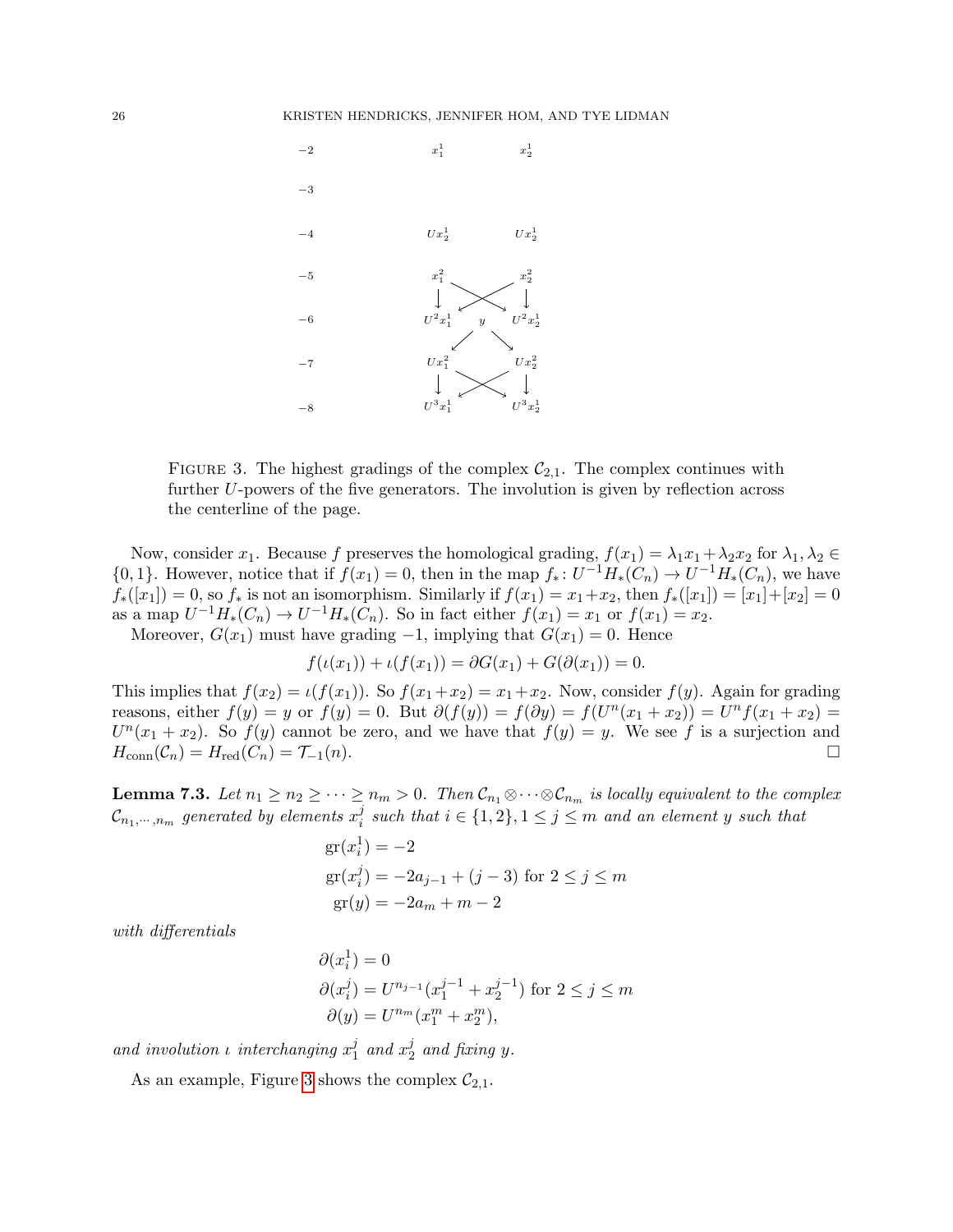*Proof.* We proceed by induction on m. The base case  $m = 1$  is true by definition. Suppose that we know the theorem up to  $m-1$  inputs. Then given integers  $n_1 \geq n_2 \geq \cdots \geq n_m$ , we know that  $\mathcal{C}_{n_2} \otimes \cdots \otimes \mathcal{C}_{n_m}$  is locally equivalent to  $\mathcal{D} = \mathcal{C}_{n_2,\cdots,n_m}$ . So it suffices to show that  $\mathcal{C}_{n_1} \otimes \mathcal{D}$  is locally equivalent to  $\mathcal{C}_{n_1,\dots,n_m}$ .

For this argument, let  $\mathcal{C}_{n_1}$  consist of the chain complex generated by  $s_1, s_2, t$  such that  $\text{gr}(s_1)$  $gr(s_2) = -2$ ,  $gr(t) = -2n_1 - 1$ , and  $\partial(t) = U^{n_1}(s_1 + s_2)$ , with involution  $\iota$  exchanging  $s_1$  and  $s_2$  and fixing t. (That is, we change notation to avoid repeating x and y.) The complex D has elements  $c, b_i^j$  $i_j$  such that  $gr(b_i^2) = -2$ ,  $gr(b_i^j)$  $i_j^j = -2(n_2 + \cdots + n_{j-1}) + (j-4)$  for  $3 \le j \le m$ , and  $gr(c) = -2(n_2 + \cdots + n_m) + (m-3)$ , with differentials

$$
\partial(c) = U^{n_m}(b_1^m + b_2^m)
$$
  
\n
$$
\partial(b_i^j) = U^{n_{j-1}}(b_1^{j-1} + b_2^{j-1}) \text{ for } 3 \le j \le m
$$
  
\n
$$
\partial(b_i^2) = 0.
$$

It is important to note that  $b_i^j$  $i$  corresponds to  $x_i^{j-1}$  $i^{j-1}$  in the notation of the lemma when applied to  $\mathcal{C}_{n_2,\dots,n_m}$ . We have chosen this to simplify the notation in the following computations. The underlying chain complex of  $\mathcal{C}_{n_1} \otimes \mathcal{D}$  has generators  $s_k \otimes b_i^j$  $i, \, \, t \, \otimes \, b_i^j$  $i<sup>j</sup>$ ,  $s_k \otimes c$ , and  $t \otimes c$ , where throughout  $i, k \in \{1, 2\}$  and  $2 \leq j \leq m$ . The gradings of these generators are

$$
gr(s_k \otimes b_i^j) = -2(n_2 + \dots + n_{j-1}) + (j - 4)
$$
  
\n
$$
gr(t \otimes b_i^j) = -2(n_1 + \dots + n_{j-1}) + j - 3 = -2a_{j-1} + (j - 3)
$$
  
\n
$$
gr(s_k \otimes c) = -2(n_2 + \dots + n_m) + m - 3
$$
  
\n
$$
gr(t \otimes c) = -2(n_1 + \dots + n_m) + m - 2 = -2a_m + m - 2,
$$

where we are using that the tensor product of  $\iota$ -complexes has a grading shift by 2 in the definition. The differentials are

$$
\partial(s_k \otimes b_i^2) = 0
$$
  
\n
$$
\partial(t \otimes b_i^2) = U^{n_1}(s_1 \otimes b_i^2 + s_2 \otimes b_i^2)
$$
  
\n
$$
\partial(s_k \otimes b_i^j) = U^{n_j - 1}(s_k \otimes b_1^{j-1} + s_k \otimes b_2^{j-1}) \text{ for } 3 \le j \le m
$$
  
\n
$$
\partial(t \otimes b_i^j) = U^{n_j - 1}(t \otimes b_1^{j-1} + t \otimes b_2^{j-1}) + U^{n_1}(s_1 \otimes b_i^j + s_2 \otimes b_i^j) \text{ for } 3 \le j \le m
$$
  
\n
$$
\partial(s_k \otimes c) = U^{n_m}(s_k \otimes b_1^m + s_k \otimes b_2^m)
$$
  
\n
$$
\partial(t \otimes c) = U^{n_m}(t \otimes b_1^m + t \otimes b_2^m) + U^{n_1}(s_1 \otimes c + s_2 \otimes c).
$$

We now perform a U-equivariant and  $\iota$ -equivariant change of basis. Let

$$
\widetilde{y} = t \otimes c
$$
  
\n
$$
\widetilde{x}_i^m = t \otimes b_i^m + U^{n_1 - n_m}(s_i \otimes c)
$$
  
\n
$$
\widetilde{x}_i^j = t \otimes b_i^j + U^{n_1 - n_j}(s_i \otimes b_{i+1}^{j+1}) \text{ for } 2 \le j \le m - 1
$$
  
\n
$$
\widetilde{x}_i^1 = s_i \otimes b_{i+1}^2
$$
  
\n
$$
\widetilde{s}_k = s_k \otimes b_1^2 + s_k \otimes b_2^2.
$$

Here  $i + 1$  is to be taken modulo two; that is, this expression denotes a change of index between 1 and 2. Then the elements  $\tilde{x}_i^j$  $j_i$  for  $1 \leq j \leq m$ ,  $\widetilde{y}$ ,  $\widetilde{s}_i$ ,  $s_i \otimes c$ , and  $s_k \otimes b_i^j$  $i<sup>j</sup>$  for  $3 \leq j \leq m$  generate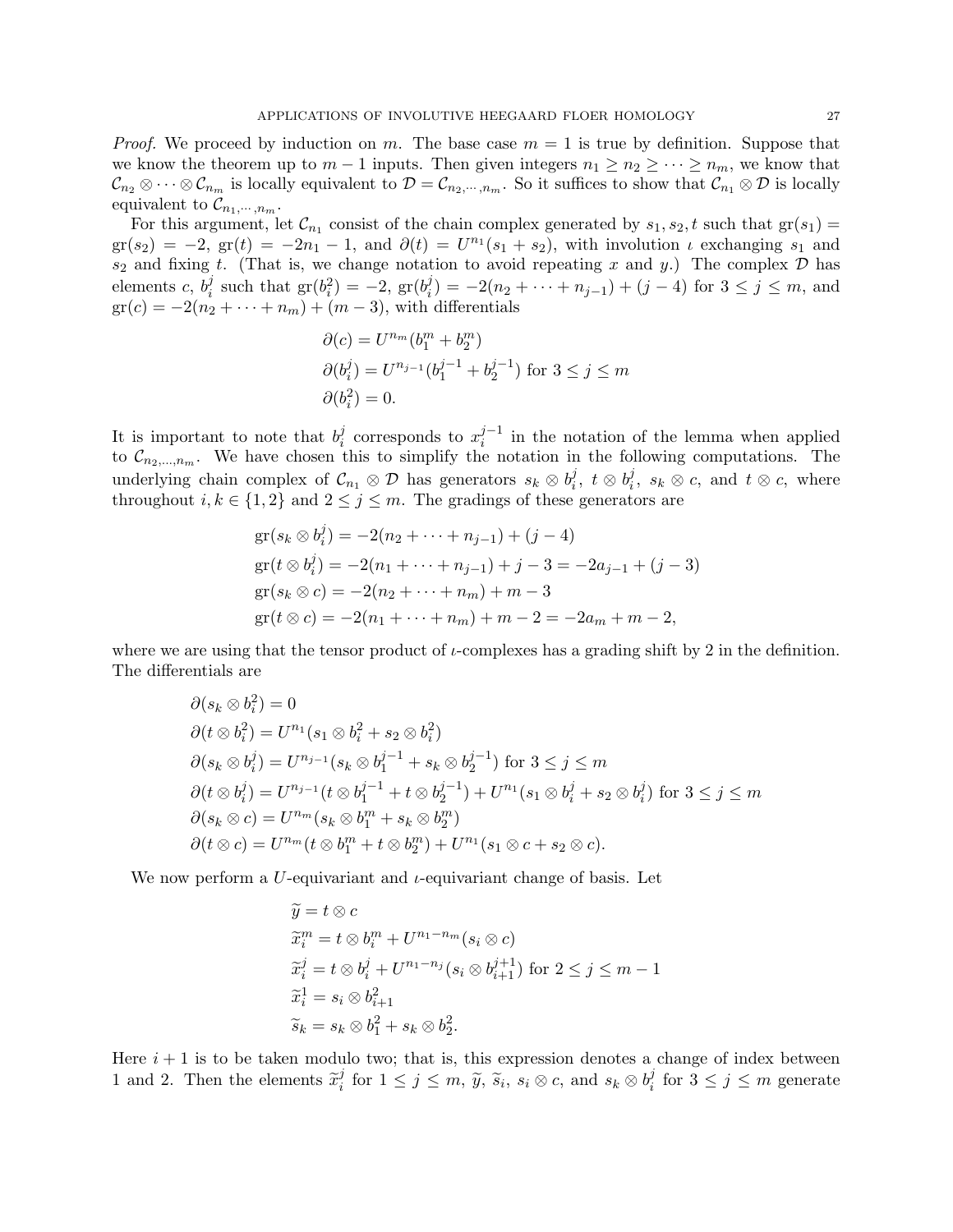$\mathcal{C}_{n_1} \otimes \mathcal{D}$ , with differentials given by

$$
\partial(\widetilde{y}) = U^{n_m}(\widetilde{x}_1^m + \widetilde{x}_2^m)
$$
  
\n
$$
\partial(\widetilde{x}_i^j) = U^{n_{j-1}}(\widetilde{x}_1^{j-1} + \widetilde{x}_2^{j-1}) \text{ for } 2 \le j \le m
$$
  
\n
$$
\partial(\widetilde{x}_i^1) = 0
$$
  
\n
$$
\partial(s_k \otimes c) = U^{n_m}(s_k \otimes b_1^m + s_k \otimes b_2^m)
$$
  
\n
$$
\partial(s_k \otimes b_i^j) = U^{n_{j-1}}(s_k \otimes b_1^{j-1} + s_k \otimes b_2^{j-1}) \text{ for } 3 \le j \le m
$$
  
\n
$$
\partial(\widetilde{s}_k) = 0.
$$

This complex has a self-local equivalence onto the subcomplex generated by  $\tilde{y}$  and the elements  $\widetilde{x}_i^j$  $i<sub>i</sub>$  for  $1 \leq j \leq m$ , via sending the remaining generators to zero. Indeed, this subcomplex is exactly  $\mathcal{C}_{n_1,\cdots,n_m}$ .

*Proof of Proposition [7.1.](#page-24-1)* By Lemma [7.3,](#page-25-1) it suffices to compute the connected homology of the  $\iota$ complex  $C = C_{n_1,\dots,n_m}$ . Let  $f: C \to C$  be a self-local equivalence, and let  $G: C \to C$  be a chain homotopy such that  $f \circ \iota + \iota \circ f = G\partial + \partial G$ . We will show that f is surjective.

First we consider  $x_1^1$  and  $x_2^1$ . By the same logic as in Lemma [7.2,](#page-24-2) we see that  $f(x_1^1)$  and  $f(x_2^1)$ are  $x_1^1$  and  $x_2^1$  in some order.

Now, suppose that f is not surjective. First, suppose that some  $x_i^j$  $i$  is not contained in the image of f, and pick a minimal  $j > 1$  such that  $x_i^j$  $i<sub>i</sub>$  is not in  $\text{im}(f)$  for some i. Indeed, since we can postcompose with  $\iota$  to get a new self-local equivalence, without loss of generality  $x_1^j$  $j_1$  is not in the image of f. This implies that either  $x_2^j$  $y_2^j$  is not in  $\text{im}(f)$  or  $x_1^j + x_2^j$  $2^j$  is not in  $\text{im}(f)$ , since if they both were then  $x_1^j$  would be as well.

First consider the case that  $x_2^j \notin \text{im}(f)$ . Then we claim there is no element  $z \in \text{im}(f)$  such that  $\partial(z) = U^{n_{j-1}}(x_1^{j-1} + x_2^{j-1})$  $2^{j-1}$ ). For if such a z existed, then z would lie in grading  $-2a_{j-1} + (j-3)$ , and therefore could be written uniquely as a linear combination of  $x_1^j$  $j, x_2^j$  $\frac{j}{2}$ , and elements  $U^{\ell}x_i^k$  such that  $k < j$  and  $-2a_{k-1} + (k-3) - 2\ell = -2a_{j-1} + (j-3)$ . Indeed, since  $\partial(z) = U^{n_{j-1}}(x_1^{j-1} + x_2^{j-1})$  $_{2}^{j-1}),$ this linear combination would contain exactly one of  $x_1^j$  $j_1$  and  $x_2^j$ <sup>j</sup>. But since  $k < j$ , each element  $U^{\ell}x_i^k$ appearing in this linear combination is in  $\text{im}(f)$ , so this implies that either  $x_1^j$  $_1^j$  or  $x_2^j$  $2^j$  is in im(f). Hence there is no such z. This implies that  $[U^{n_{j-1}}(x_1^{j-1}+x_2^{j-1})]$  $\binom{1}{2}$  is a nontrivial element in  $H_*(\text{im}(f))$ in grading  $-2a_{j-1}+(j-4)$ . If j is odd, this implies  $H_*(\text{im}(f))$  in grading  $-2a_{j-1}+(j-4)$  is at least one-dimensional, and if j is even, this implies that  $H_*(\text{im}(f))$  is at least two-dimensional, since it contains both  $[U^{n_{j-1}}(x_1^{j-1}+x_2^{j-1})]$  $\binom{j-1}{2}$  and  $\lfloor U^{a_{j-1}-\frac{j}{2}+1}x_1^1 \rfloor$ , and there is no element in C with boundary  $U^{n_{j-1}}(x_1^{j-1}+x_2^{j-1})$  $\binom{j-1}{2}+U^{a_{j-1}-\frac{j}{2}+1}x_1^1$ . But if j is odd, then  $H_*(C)$  has no nontrivial element in grading  $-2a_{j-1} + (j-4)$ , and if j is even,  $H_*(C)$  is one-dimensional generated by  $[U^{a_{j-1}-\frac{j}{2}+1}x_1^1]$ . Since in both cases the map  $f_* : H_*(C) \to H_*(\text{im}(f))$  is a surjection, in either case we have a contradiction.

Now consider the case that  $x_2^j \in \text{im}(f)$ , but  $x_1^j + x_2^j \notin \text{im}(f)$ . Choose any w such that  $f(w) = x_2^j$  $\frac{j}{2}$ . Then we note that  $f(\iota(w)) + \iota(f(w)) = \partial G(w) + G\partial(w)$ , implying that  $f(\iota(w)) = x_1^j + \partial G(w) + G\partial(w)$  $G\partial(w)$ . Now each of  $\partial G(w)$  and  $G\partial(w)$  is an element in grading  $-2a_{j-1} + (j-3)$ , and therefore can be written uniquely as a linear combination of  $x_1^j$  $j_1, x_2^j$  $\sum_{i=1}^{j} a_i$  and elements  $U^{\ell} x_i^k$  such that  $k < j$  and  $-2a_{k-1} + (k-3) - 2\ell = -2a_{j-1} + (j-3)$ . Note that  $x_i^j$  $i<sub>i</sub>$  cannot appear in  $\partial G(w)$ , because the image of  $\partial$  is contained in  $U \cdot C_{n_1,...,n_m}$ , because we have assumed that  $n_m > 0$ . Similarly,  $x_i^j$  $i$  cannot appear in  $G(\partial w)$  because of the U-equivariance of G. Therefore  $f(\iota(w)) = x_1^j + \partial G(w) + G\partial(w)$ ,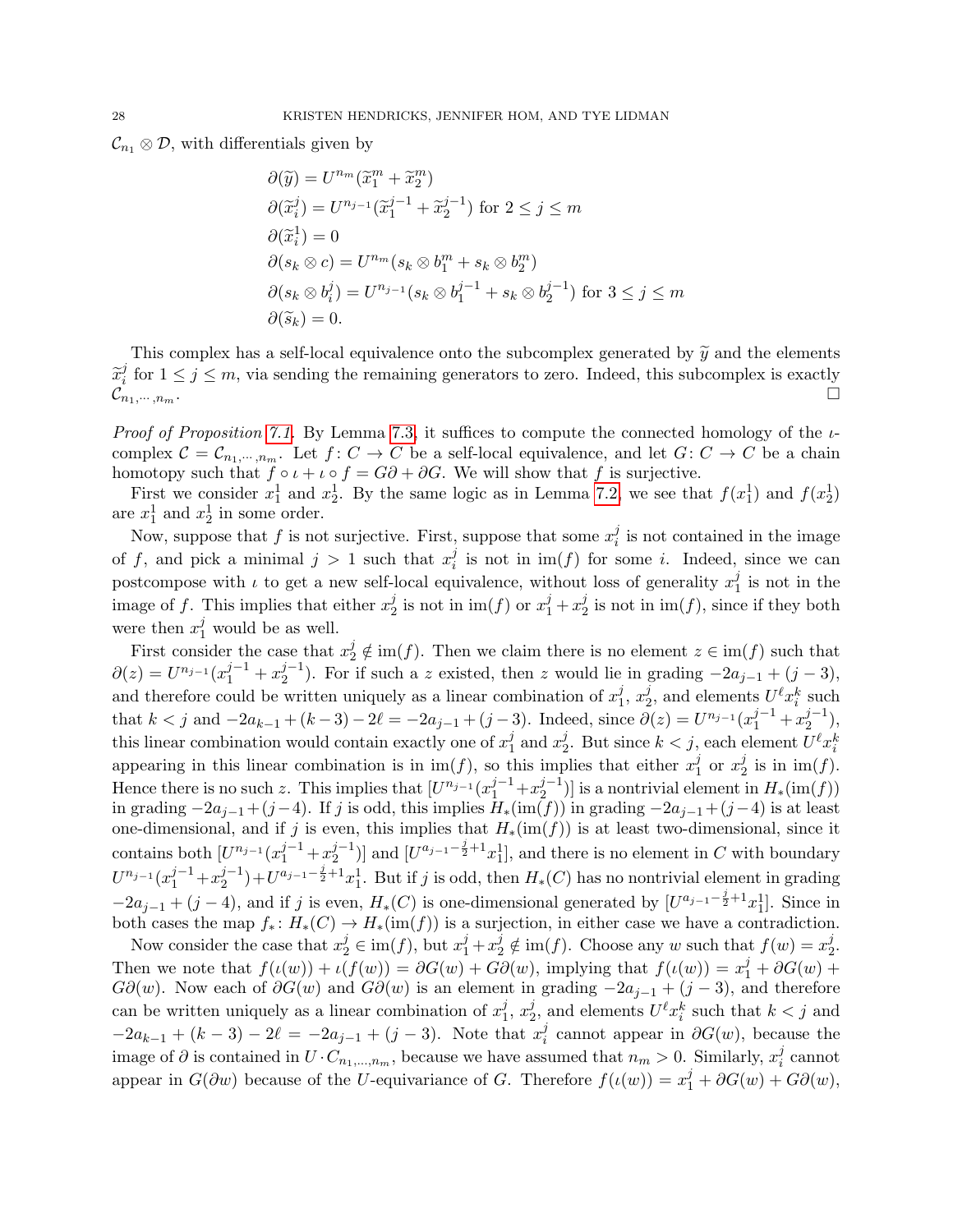where  $\partial G(w)$  and  $G\partial(w)$  can be written as linear combinations of elements  $U^{\ell}x_i^k$  for  $k < j$ . But  $x_i^k \in \text{im}(f)$  for  $k < j$ , so we see that  $x_1^j$  $\frac{J}{1}$  is also in im(f).

Now suppose every  $x_i^j$  $\frac{1}{i}$  is in the image of f, but y is not. Then by a similar argument to the first case, there is no element  $z \in \text{im}(f)$  such that  $\partial(z) = U^{n_m}(x_1^m + x_2^m)$ . Thus  $[U^{n_m}(x_1^m + x_2^m)]$  is a nontrivial element in  $H_*(\text{im}(f))$  in grading  $-2a_m + m - 3$ , which as before implies a contradiction. So  $y \in \text{im}(f)$ , and in fact f is surjective.

Since f is surjective, we conclude that  $H_{conn}(\mathcal{C}_{n_1,\cdots,n_m})=H_{red}(C_{n_1,\cdots,n_m})$ . The result follows.  $\Box$ 

*Proof of Theorem [1.10.](#page-2-1)* Let  $K_1, \dots, K_m$  be L-space knots. By Proposition [6.1,](#page-18-0)  $HF^{-}(S^3_{-1}(K_j)) \cong$  $M(\vec{V}_j, 1)$ , where  $\vec{V}_j = (V_0(K_j), V_1(K_j), \cdots)$ , and  $\iota_*$  is given by reflection on the symmetric graded root. But by [\[DM17,](#page-31-4) Theorem 6.1], this implies that the local equivalence class of  $(CF^{-}(S_{-1}^{3}(K_{j})), \iota)$ is represented by  $\mathcal{C}_{V_0(K_j)}$ . The theorem then follows directly from Proposition [7.1.](#page-24-1)

<span id="page-28-0"></span>7.2. Connected homology of graded roots. In this section, we give a computation of the connected homology of any  $\iota$ -complex  $(\mathcal{C}, \iota)$  whose homology consists of a symmetric graded root with induced involution given by its natural symmetry. (This includes  $(CF^-(Y), \iota)$  for Y a Seifert fibred space.) Our computation follows fairly quickly from Dai and Manolescu's computation of the local equivalence classes of such  $\iota$ -complexes [\[DM17\]](#page-31-4). This will prove Theorem [1.16.](#page-3-0)

First, let us to recall some notation for graded roots. With the conventions appropriate to working with the minus variant of Heegaard Floer theory, recall that a graded root M consists of an infinite tree together with a grading function  $\chi: \text{Vert}(M) \to \mathbb{Q}$  such that

- $\chi(u) \chi(v) = \pm 1$  for any edge  $(u, v)$ ,
- $\chi(u) \leq \max{\chi(v), \chi(w)}$  for any edges  $(u, v)$  and  $(u, w)$  with  $v \neq w$ ,
- $\chi$  is bounded above,
- $\chi^{-1}(k)$  is finite for any  $k \in \mathbb{Q}$ ,
- $\#\chi^{-1}(k) = 1$  for  $k \ll 0$ .

To every graded root one can associate an  $\mathbb{F}[U]$ -module  $\mathbb{H}^-(M)$  with one generator for every vertex v in M, and we let  $U \cdot v = w$  if  $(v, w)$  is an edge and  $\chi(v) - \chi(w) = 1$ . (Notice that this means it is simple to reconstruct the graded root from  $H^-(M)$  together with a preferred set of generators.) Because  $deg(U) = -2$ , one typically doubles the relative grading when focusing on this module; from here on we shall do this without comment.

A symmetric graded root is a graded root M together with a grading-preserving involution  $J_0$ : Vert $(M) \to \text{Vert}(M)$  such that

- (1) for each  $k \in \mathbb{Q}$ , the involution  $J_0$  fixes at most one vertex in  $\chi^{-1}(k)$ ,
- (2)  $(v, w)$  is an edge if and only if  $(J_0v, J_0w)$  is.

A monotone graded root is a graded root constructed as follows. Let  $h_1, \dots, h_n$  and  $r_1, \dots, r_n$ be two sequences of rational numbers, all differing from each other by even integers, such that

- (1)  $h_1 > h_2 > \cdots > h_n$
- (2)  $r_1 < r_2 < \cdots < r_n$
- (3)  $h_n > r_n$ .

It is most convenient to describe the associated graded root  $M = M(h_1, r_1; h_2, r_2; \ldots; h_n, r_n)$  by describing the associated module  $\mathbb{H}^-(M)$ . If  $h_n > r_n$ , the monotone graded root is the tree underlying the  $\mathbb{F}[U]$ -module with generators  $v_i$  and  $J_0v_i$  in grading  $h_i$  for each  $1 \leq i \leq n$ , with the relationship  $U^{\frac{h_i-r_i}{2}}v_i = U^{\frac{h_i-r_i}{2}}J_0v_i = U^{\frac{h_n-r_i}{2}}v_n$ . If  $h_n = r_n$  then the montone graded root is the tree underlying the  $\mathbb{F}[U]$ -module with generators  $v_i$  and  $J_0v_i$  in grading  $h_i$  for each  $1 \leq i < n$  and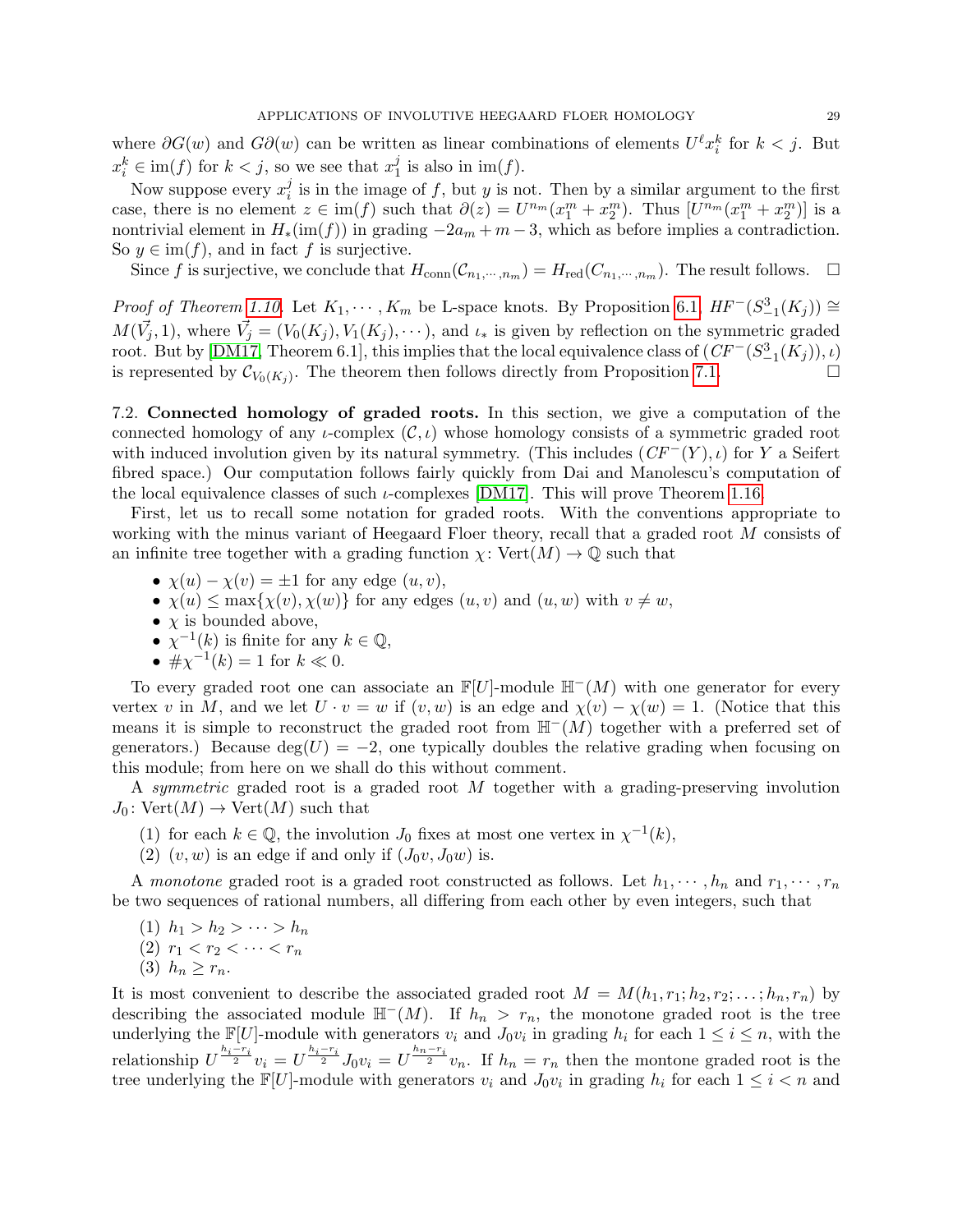

<span id="page-29-0"></span>FIGURE 4. The monotone graded roots  $M(6, -4, 4, -2, 2, 0)$  (left) and  $M(6, 0, 2, 2)$ (right). The numbers to the left denote degree of the elements at the corresponding height.

a generator  $v_n$  in grading  $h_n$ , with the relationship  $U^{\frac{h_i-r_i}{2}}v_i = U^{\frac{h_i-r_i}{2}}J_0v_i = U^{\frac{h_n-r_i}{2}}v_n$ . See Figure [4](#page-29-0) for two examples of monotone graded roots.

Dai and Manolescu associate to any symmetric graded root M a monotone graded subroot as follows [\[DM17,](#page-31-4) Page 22]. Any symmetric graded root has an infinite downward stem fixed by the involution  $J_0$ . Given a vertex v of the graded root, one lets  $\gamma(v)$  be the infinite path downward through the stem from v. The base  $b(v)$  of this path is the degree of the first place where this path intersects the stem. The collection of all vertices v with the same base is a *cluster*  $C_b$ . Within every cluster with more than one vertex (called nontrivial), we select a pair of vertices interchanged by  $J_0$  with maximal grading, called the *tips* of the cluster.

than r for which  $C_b$  is nontrivial. If the tips of  $C_b$  have grading greater than the degree of all The algorithm proceeds by constructing a special subset  $S$  of the vertices of  $M$  as follows: One lets r be the maximal degree of a  $J_0$ -invariant vertex v in M. If the cluster  $C_r$  is trivial, we add v to S; otherwise we add the tips of  $C_r$  to S. Now we let b be the greatest number strictly less vertices in  $S$ , we add them to  $S$ ; otherwise we do not. We iterate this process until there are no further numbers b for which  $C_b$  is nontrivial. The monotone graded subroot M' of M is the smallest subroot containing all the vertices in S; identifying M with  $\mathbb{H}^-(M)$ , it is the span of the generators associated to the elements of S in  $H^-(M)$ . See Figure [5](#page-30-0) for an example.

In  $[DM17]$ , the authors associate to a symmetric graded root M together with its natural symmetry an *ι*-complex  $(C_*(M), \iota)$  whose homology  $H_*(M)$  is the module  $\mathbb{H}^-(M)$  with its involution  $J_0$ . They show the following.

**Theorem 7.4.** [\[DM17,](#page-31-4) Corollary 4.6, Theorem 6.1] Let C be any *i*-complex whose homology is the  $\mathbb{F}[U]$ -module  $H_*(M)$  determined by the graded root M with induced involution given by the natural symmetry  $J_0$ . Then C is locally equivalent to the chain complex  $(C_*(M), \iota)$ . Moreover, let M' be the monotone graded subroot of M constructed as above. Then  $(C_*(M), \iota)$  is locally equivalent to  $(C_*(M'), \iota).$ 

From this, we can compute the following.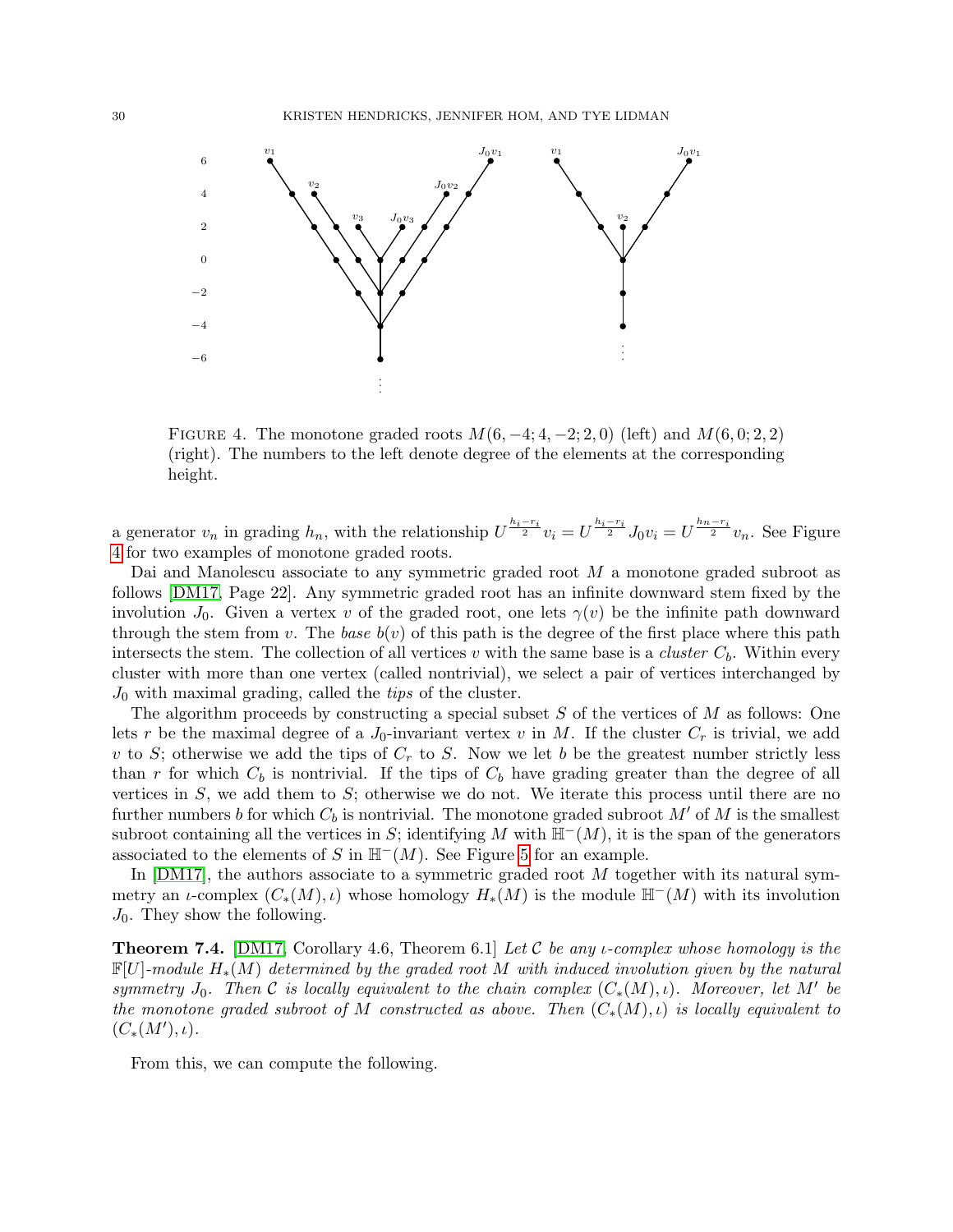

<span id="page-30-0"></span>FIGURE 5. A graded root and its monotone subroot.

the U-torsion submodule of  $M$ , shifted upward in degree by 1. **Proposition 7.5.** Let  $M = M(h_1, r_1; h_2, r_2; \dots; h_n, r_n)$  be a monotone graded root, with associated complex  $(C_*(M), J_0)$  and homology  $H_*(M)$ . Then the involutive connected homology of  $C_*(M)$  is

a surjection  $f_* : H_*(M) \to H_*(M)$ . In particular, since  $f_*$  is U-equivariant it suffices to show that We proceed by induction on n, essentially mimicking the proof of  $[DM17, Theorem 6.2]$  $[DM17, Theorem 6.2]$ . each of the generators  $v_1, J_0v_1, \ldots, v_n, J_0v_n$  are in the image of  $f_*$  (here  $v_n$  and  $J_0v_n$  may be equal). *Proof.* It suffices to show that any self-local equivalence  $f: C_*(M) \to C_*(M)$  necessarily induces

First, observe that if  $v_1 = J_0v_1$ , then  $H_*(M) \cong \mathbb{F}[U]$ , and the statement is trivially true. So furthermore, since  $U^{m}v_1 \neq 0$  for all  $m \geq 0$  and  $f_*$  is an  $\mathbb{F}[U]$ -module homomorphism inducing −−<br>− − −  $f_*: H_{h_1}(M) \to H_{h_1}(M)$  is a surjective map.  $v_1$  or  $J_0v_1$ . Since  $f_*(J_0v_1) = J_0f_*(v_1)$ , we see that both  $v_1$  and  $J_0v_1$  are in the image of  $f_*,$  and we assume that  $v_1 \neq J_0v_1$ . Consider  $f_*(v_1)$ . This must be a linear combination of  $v_1$  and  $J_0v_1$ ; an isomorphism on  $U^{-1}H_*(M)$ , we must have  $U^m f_*(v_1) \neq 0$ . This implies that  $f_*(v_1)$  is either

Now for  $1 \leq i \leq n$ , let us inductively suppose that  $f_*: H_{h_j}(M) \to H_{h_j}(M)$  is known to be surjective for all  $j < i$ . In particular, we assume that all of the generators  $v_1, J_0v_1, \cdots, v_{i-1}, J_0v_{i-1}$ are in the image of  $f_*$ . Now consider the element  $f_*(v_i)$ , which we can write as a linear combination of the 2*i* elements of the form  $U^{\frac{h_j-h_i}{2}}v_j$  and  $U^{\frac{h_j-h_i}{2}}J_0v_j$  for  $1 \leq j \leq i$  (this includes  $v_i$  and  $J_0v_i$ ). Since  $U^mv_i \neq 0$  for all  $m \geq 0$  and  $f_*$  is an  $\mathbb{F}[U]$ -module map inducing an isomorphism on  $U^{-1}H_*(M)$ , we see that  $f_*(v_i)$  cannot only be a sum of terms of the form  $U^{\frac{h_j-h_i}{2}}(v_j+J_0v_j)$ , but must include at least one element which is not preserved by  $J_0$ . Choose the maximal number  $j = k$ for which such an element appears in  $f_*(v_i)$ . Up to post-composing with  $J_0$  we may assume it is  $U^{\frac{h_k-h_i}{2}}v_k$ . Now observe that since  $U^{\frac{h_i-r_i}{2}}v_i$  is J<sub>0</sub>-invariant, and  $f_*$  commutes with J<sub>0</sub>, we must have that  $U^{\frac{h_i-r_i}{2}}(U^{\frac{h_k-h_i}{2}}v_k) = U^{\frac{h_k-r_i}{2}}v_k$  is J<sub>0</sub>-invariant. This implies that  $r_k \geq r_i$ . However, since by monotonicity  $r_k < r_i$  if  $k < i$ , this implies that  $i = k$ . So,  $f_*(v_i)$  is equal to a sum of  $v_i$  and U-powers of the elements  $v_i$  and  $J_0v_j$  for  $1 \leq j \leq i$ . In particular, since we already know that  $v_j$ and  $J_0v_j$  are in the image of  $f_*$  for  $1 \leq j < i$ , we see that  $v_i$  is also in the image of  $f_*$ . Since  $f_*$ is J<sub>0</sub>-equivariant,  $J_0v_i$  is also in the image of  $f_*$ . We conclude that  $f_*: H_{h_i}(M) \to H_{h_i}(M)$  is a surjection.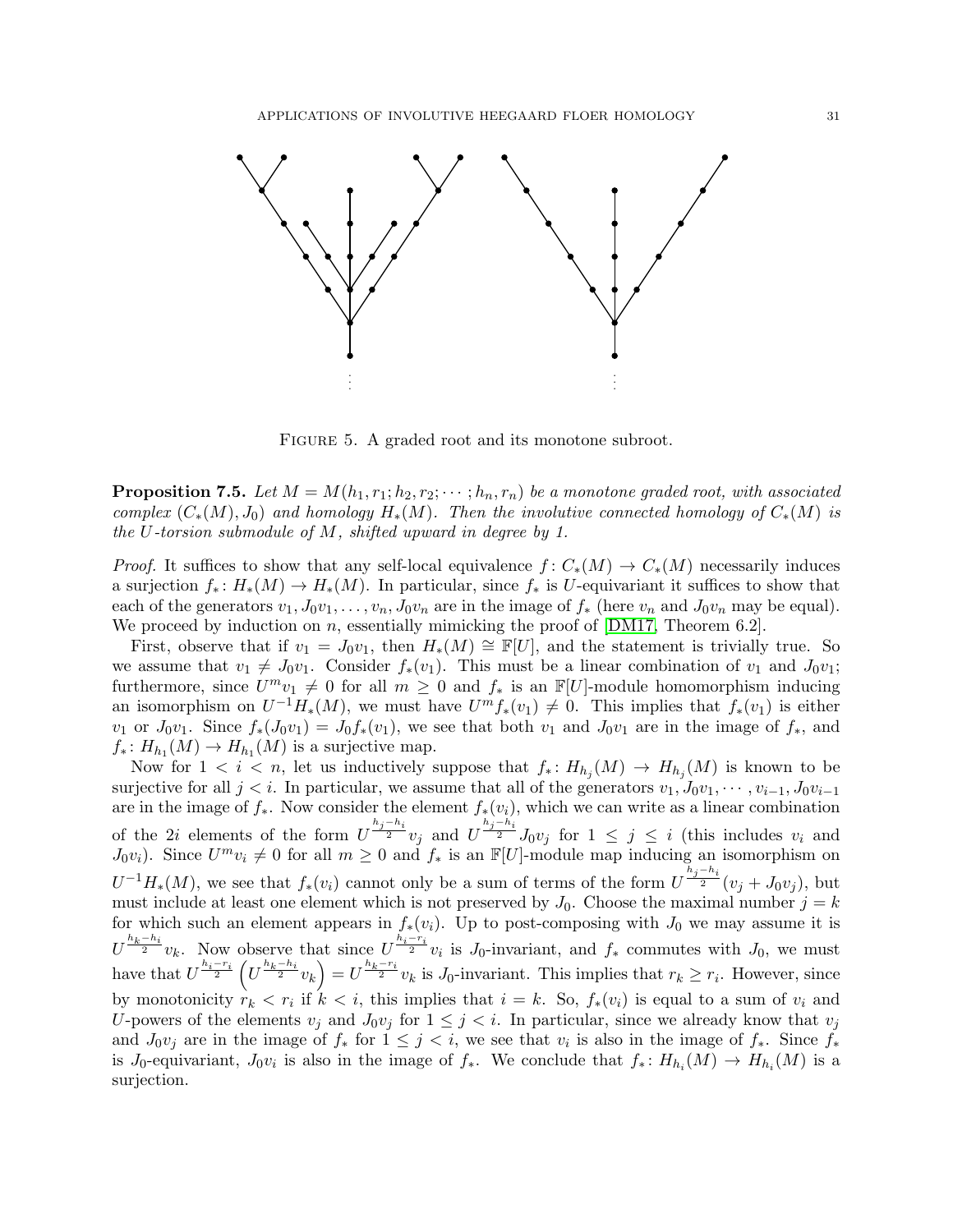Finally, consider the map  $f_*$  in degree  $h_n$ . If  $v_n \neq J_0v_n$ , the argument above applies and we are done; otherwise, let  $v_n = J_0v_n$ . Then the element  $f_*(v_n)$  must be fixed by  $J_0$  and U-nontorsion. By similar logic as above, this implies that if  $f_*(v_n)$  is written as a linear combination of  $v_n$  and elements  $U^{\frac{h_j-h_n}{2}}v_j$  and  $U^{\frac{h_j-h_n}{2}}J_0v_j$ , this linear combination must contain  $v_n$ . Since we know that  $v_j$  and  $J_0v_j$  are in the image of  $f_*$  for  $1 \leq j < n$ , this implies that  $v_n$  is in the image of  $f_*$ , and  $f_*$ is therefore a surjection.

*Proof of Corollary [1.17.](#page-3-2)* The corollary follows from the definition of the monotone graded root  $M'$ associated to a symmetric graded root  $M$ .

### **REFERENCES**

- <span id="page-31-4"></span>[DM17] Irving Dai and Ciprian Manolescu, Involutive Heegaard Floer homology and plumbed three-manifolds, 2017, preprint, arXiv:1704.02020.
- <span id="page-31-10"></span>[DS17] Irving Dai and Matthew Stoffregen, On homology cobordism and local equivalence between plumbed manifolds, 2017, preprint, arXiv:1710.08055.
- <span id="page-31-3"></span>[Fur90] Mikio Furuta, Homology cobordism group of homology 3-spheres, Invent. Math. 100 (1990), no. 2, 339–355.
- <span id="page-31-18"></span>[Gai17] Fyodor Gainullin, The mapping cone formula in Heegaard Floer homology and Dehn surgery on knots in  $S^3$ , Algebr. Geom. Topol. 17 (2017), no. 4, 1917-1951.
- <span id="page-31-22"></span>[HL15] Jennifer Hom and Tye Lidman, A note on positive definite, symplectic four-manifolds, 2015, To appear in J. Eur. Math. Soc. (JEMS), arXiv:1510.00373.
- <span id="page-31-21"></span>[HLZ15] Jennifer Hom, Tye Lidman, and Nicholas Zufelt, Reducible surgeries and Heegaard Floer homology, Math. Res. Lett. 22 (2015), no. 3, 763–788.
- <span id="page-31-2"></span>[HM17] Kristen Hendricks and Ciprian Manolescu, Involutive Heegaard Floer homology, Duke Math. J. 166 (2017), no. 7, 1211–1299.
- <span id="page-31-12"></span>[HMZ17] Kristen Hendricks, Ciprian Manolescu, and Ian Zemke, A connected sum formula for involutive Heegaard Floer homology, Selecta Math. (2017), 1–63, DOI:10.1007/s00029-017-0332-8.
- <span id="page-31-17"></span>[JT12] András Juhász and Dylan Thurston, Naturality and mapping class groups in Heegaard Floer homology, 2012, preprint, arXiv:1210.4996.
- <span id="page-31-11"></span>[LRS17] Jianfeng Lin, Daniel Ruberman, and Nikolai Saviliev, A splitting theorem for the Seiberg-Witten Floer invariant of a homology  $S^1 \times S^3$ , 2017, preprint, arXiv:1702.04417.
- <span id="page-31-1"></span>[Man03] Ciprian Manolescu, Seiberg-Witten-Floer stable homotopy type of three-manifolds with  $b_1 = 0$ , Geom. Topol. 7 (2003), 889–932.
- <span id="page-31-0"></span>[Man16] , Pin(2)-equivariant Seiberg-Witten Floer homology and the triangulation conjecture, J. Amer. Math. Soc. 29 (2016), no. 1, 147–176.
- <span id="page-31-24"></span>[MO10] Ciprian Manolescu and Peter Ozsváth, Heegaard Floer homology and integer surgeries on links, 2010, preprint, arXiv:1011.1317v3.
- <span id="page-31-7"></span>[NW15] Yi Ni and Zhongtao Wu, Cosmetic surgeries on knots in  $S^3$ , J. Reine Angew. Math. 706 (2015), 1–17.
- <span id="page-31-16"></span>[OS03a] Peter Ozsváth and Zoltán Szabó, Absolutely graded Floer homologies and intersection forms for fourmanifolds with boundary, Adv. Math. 173 (2003), no. 2, 179–261.
- <span id="page-31-19"></span>[OS03b] , Heegaard Floer homology and alternating knots, Geom. Topol. 7 (2003), 225–254.
- <span id="page-31-20"></span>[OS04a] , Holomorphic disks and genus bounds, Geom. Topol. 8 (2004), 311–334.
- <span id="page-31-23"></span>[OS04b] , Holomorphic disks and knot invariants, Adv. Math. 186 (2004), no. 1, 58–116.
- <span id="page-31-14"></span>[OS04c] , Holomorphic disks and three-manifold invariants: properties and applications, Ann. of Math. (2) 159 (2004), no. 3, 1159–1245.
- <span id="page-31-13"></span>[OS04d]  $\qquad \qquad$ , Holomorphic disks and topological invariants for closed three-manifolds, Ann. of Math. (2) 159 (2004), no. 3, 1027–1158.
- <span id="page-31-8"></span>[OS04e] , On Heegaard Floer homology and Seifert fibered surgeries, Proceedings of the Casson Fest, Geom. Topol. Monogr., vol. 7, Geom. Topol. Publ., Coventry, 2004, pp. 181–203.
- <span id="page-31-9"></span>[OS05] , On knot Floer homology and lens space surgeries, Topology 44 (2005), no. 6, 1281–1300.
- <span id="page-31-15"></span>[OS06] , Holomorphic triangles and invariants for smooth four-manifolds, Adv. Math. 202 (2006), no. 2, 326–400.
- <span id="page-31-5"></span>[OS08] , Knot Floer homology and integer surgeries, Algebr. Geom. Topol. 8 (2008), no. 1, 101–153.
- <span id="page-31-6"></span>[Ras03] Jacob Andrew Rasmussen, Floer homology and knot complements, ProQuest LLC, Ann Arbor, MI, 2003, Thesis (Ph.D.)–Harvard University.